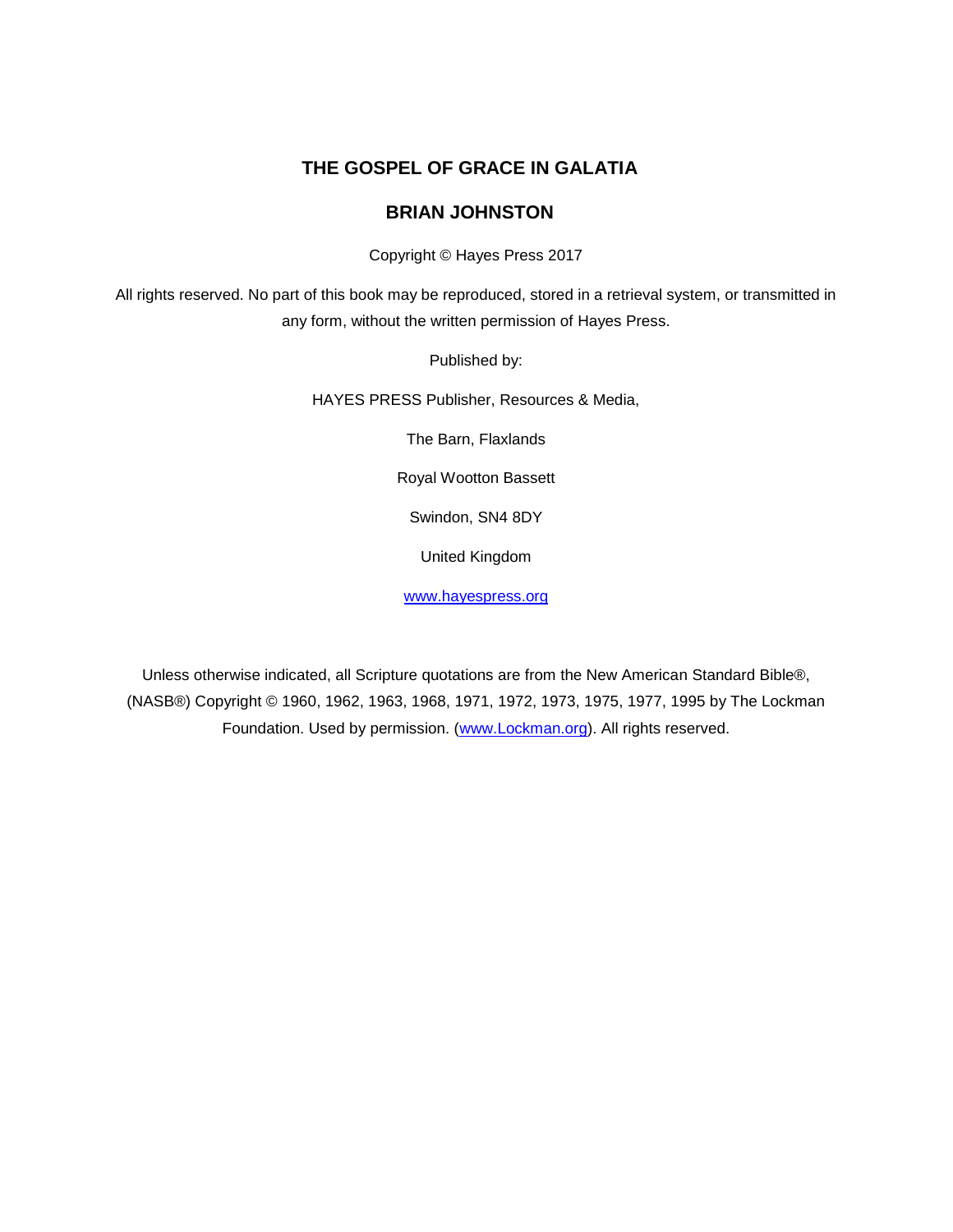#### **CHAPTER ONE: THE PURE GOSPEL (GALATIANS 1:1-11)**

Andrew Parker lay across a damaged walkway and formed a human bridge allowing 20 people to walk to safety over his body above the ice-cold waters of the North Sea. This happened half an hour after the Herald of Free Enterprise ferry had left its berth in the Belgian port of Zeebrugge. The ferry had set off for the English Channel port of Dover with its bow doors still open and, as a result, water had got onto the car deck. If you've ever tried to carry a baking tray with even a shallow covering of water in it, you'll know how unstable a configuration this is. Tragically, the ferry capsized some 30 years ago, becoming one of Britain's worst maritime disasters, as 193 people died, with entire families and groups of friends drowning in freezing waters. For some that day, Andrew Parker would become a life-saver and a hero, by throwing his expansive frame across a gaping chasm down to the cold waters.

Try to keep that incident in mind, please, as you listen to how Paul opens his letter to first century Christians in the Churches of God located in the Roman province known then as Galatia. In particular, listen out for the one who's described as our rescuer.

**"**Paul, an apostle (not sent from men nor through the agency of man, but through Jesus Christ and God the Father, who raised Him from the dead), and all the brethren who are with me, To the churches of Galatia: Grace to you and peace from God our Father and the Lord Jesus Christ, who gave Himself for our sins so that He might rescue us from this present evil age, according to the will of our God and Father, to whom be the glory forevermore. Amen." (Galatians 1:1-5)

Paul tells us Christ gave himself for our sins so that he might rescue us. In his human body on the cross he bridged over hell's gaping chasm, so that each believer on himself might pass safely from death to life – and from deserved condemnation to unmerited justification – which means us having a right standing before God, with all our sins removed. But Paul says – and I hope you noticed – that Christ rescued us from this present evil age. Not by instantly taking us out of it. No, he leaves us here as his witnesses – in an environment that's hostile to our faith. The prevailing system of thought all around us in the media is influenced by God's adversary who's also our adversary. The Lord's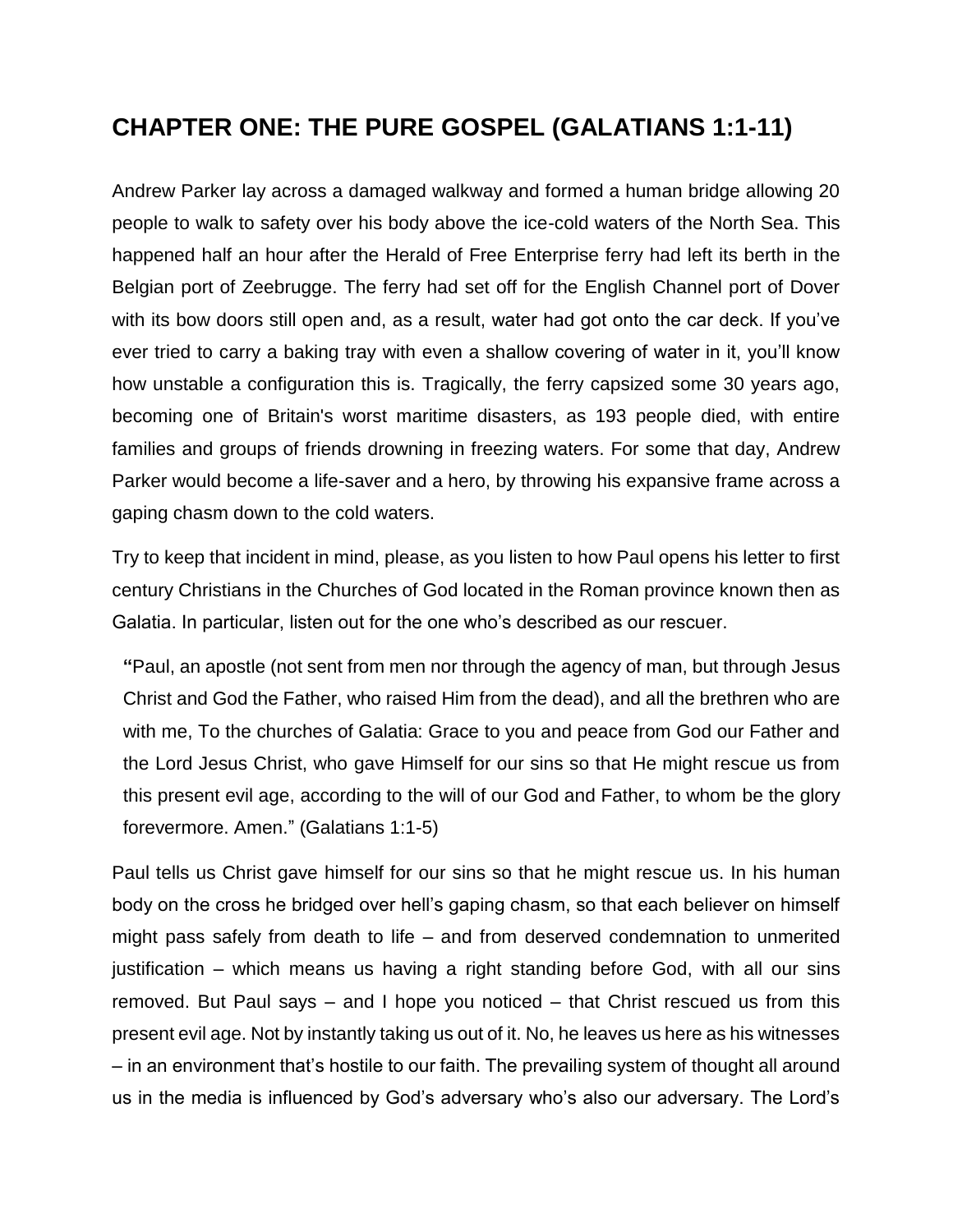rescue of us provides not only for the future but also for the here and now. We can know his rescuing power every day as we serve the Lord.

What else does Paul say? After his opening greeting, he doesn't follow the usual habit of exchanging news about circumstances. But instead he dives straight in with what's on his heart. And the Gospel was always on Paul's heart. It's as if he can't bring himself to exchange niceties while there's a massive 'elephant in the room' – and that was the case, as he saw it, for some of these Galatian Christians had distorted the Gospel – they'd distorted the Christian message by adding to it. Paul comes straight out with his objection as he continues in verse 6:

"I am amazed that you are so quickly deserting Him who called you by the grace of Christ, for a different gospel; which is really not another; only there are some who are disturbing you and want to distort the gospel of Christ. But even if we, or an angel from heaven, should preach to you a gospel contrary to what we have preached to you, he is to be accursed! As we have said before, so I say again now, if any man is preaching to you a gospel contrary to what you received, he is to be accursed! For am I now seeking the favor of men, or of God? Or am I striving to please men? If I were still trying to please men, I would not be a bond-servant of Christ. For I would have you know, brethren, that the gospel which was preached by me is not according to man" (Galatians 1:6-11).

There is no other Gospel. I read recently of a pastor in the United States Bible Belt who conducted a census of his congregation. He discovered that 78% of them believed someone could go to heaven apart from believing in Christ. That's in contradiction to the biblical Gospel. We need to have the same view of the Gospel as Paul. You might have another coffee, but you won't find another Gospel. There is no other. Any other message is different. But some people were troubling these first century believers. Who were they? It was a class of people often referred to as 'Judaizers.' They were Jews, of course - Jews who seemed to believe the Christian message – but the thing was, they insisted on converts living the way Jews had always lived.

The Judaizers believed the truths other Christians believed. They were right down the line, biblically speaking, concerning Jesus being the Messiah and that he'd died for them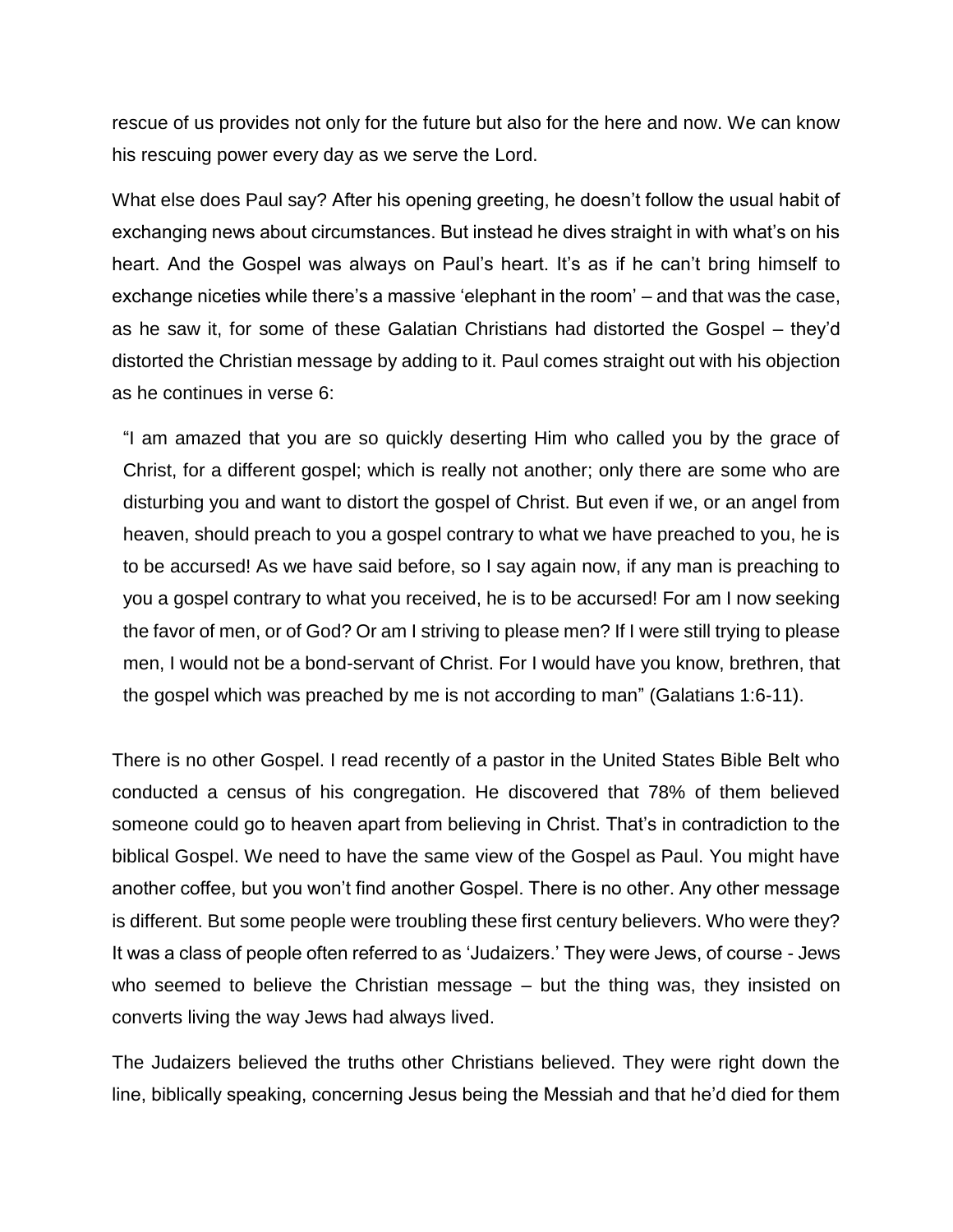on the cross. It might not then have seemed to people as if they were denying the Gospel. It might even have seemed as if they were improving it, by adding parts from the Old Testament to the New. But as soon as you add anything to grace, you lose grace altogether by totally changing its character. This is the big message of Galatians, so let's pause to picture it clearly. Imagine you're about to drink a glass of clean water, but before you do, someone adds a tiny drop of poison to it. Will you still drink it? It's so close to being pure, right? No, wrong. What difference does such a tiny additional drop make? It means the whole glass of water is now contaminated.

The unique quality of the Gospel is that it doesn't tell us what we must do to please God. It tells us that what Christ has done has already pleased God. And it tells us that God's pleased with us when we fully identify with what Christ has done – without any reliance of a contribution of our own. Knowing that we have God's favour, secured for us by what Christ has done for us through his death, we go on to serve the Lord, working in his power and according to his rules. This is grace-based obedience – and it's very different from any attempts of our own at performance-based legalism.

What's legalism? Let's try to explain. There's usually not much to complain about a legalist's behaviour, the worrying thing is their belief. Right behaviour with wrong belief is a sign of a legalist; whereas, on the other hand, wrong behaviour with right belief is a sign of a hypocrite. But right belief coupled with right behaviour should be the sign of every citizen of Heaven's kingdom. Works-based religion is like a treadmill: it gets you nowhere and it wears you out. Let me say it again: legalism is so different from grace-based obedience. In the scheme of grace, we're not working in our own power according to our own rules to earn God's favour – that's what the legalist tries to do. No, we're working in God's power according to his rules, and we who believe, are already totally assured of his favour.

As Paul told the Galatian believers, we need to be quite certain that the good news of God's grace is free. But, let's be equally clear, it's not cheap. Let's illustrate that to make absolutely sure we've got it. Bible teacher G. Campbell Morgan told of a coalminer who came to him and said, "I would give anything to believe that God would forgive my sins, but I cannot believe that he will forgive them if I just ask him. It is too cheap."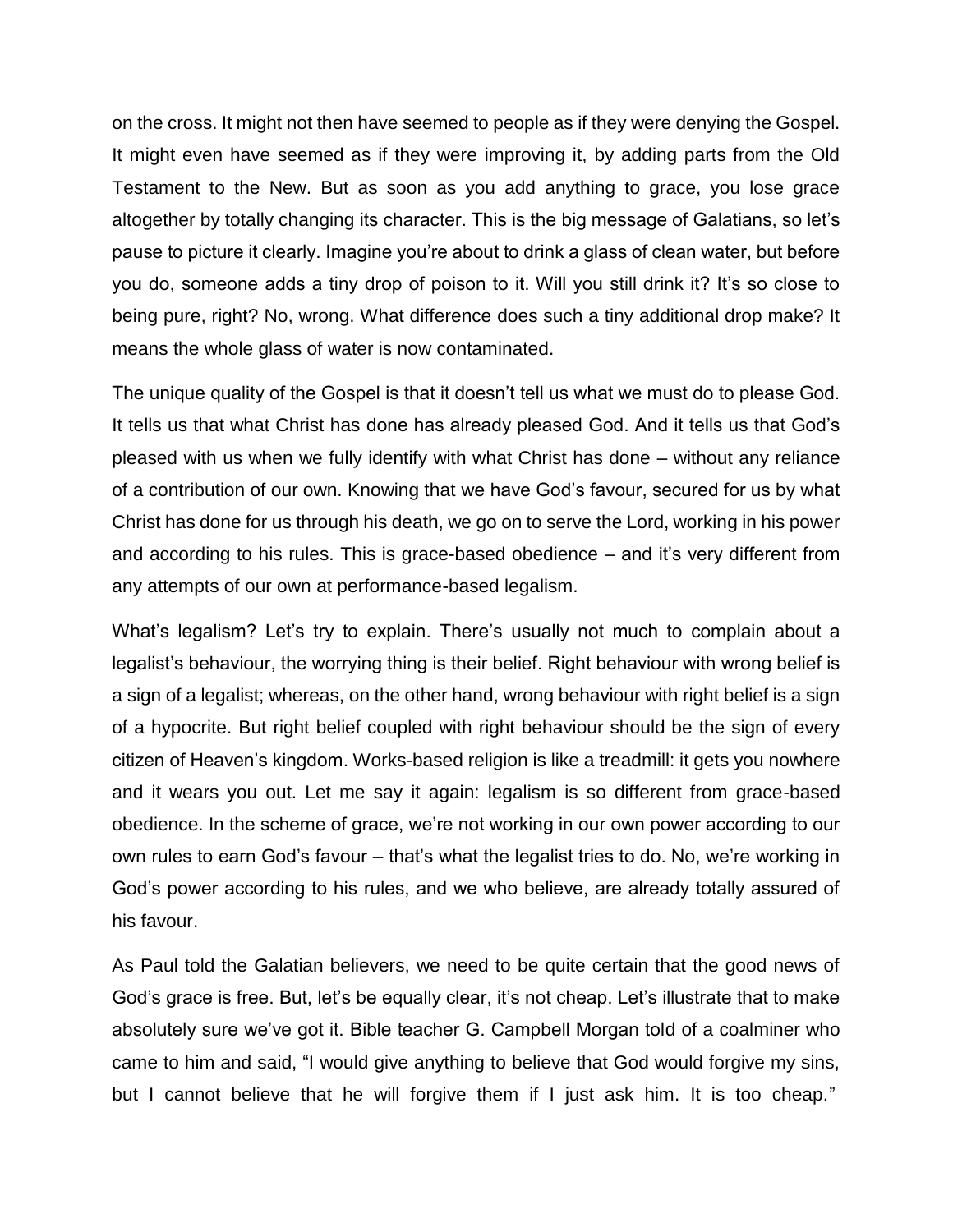Morgan said, "My dear friend, have you been working today?" "Yes, I was down in the mine." "How did you get up out of the coal-mine? Did you pay?" "Of course not. I just got into the cage and was pulled up the shaft right to the top." "Were you not afraid to entrust yourself to that cage? Was it not too cheap?" Morgan asked. "Oh, no," said the miner, "it was cheap for me, but it cost the company a lot of money to sink the shaft." Suddenly, the truth struck him. What cost him nothing - the offer of salvation - had not come cheap to God. This miner had never thought of the great price God paid in sending his Son to rescue fallen humanity. He realized that all anyone had to do was to 'get into the cage,' as it were, by faith.

The big lesson here in the first chapter of Galatians is that as far as the Gospel is concerned, to add to it, is to subtract from it. Far from enhancing it, it totally destroys it. The Gospel is free in the sense that Christianity does not say 'do,' but rather it says 'it's done.' God the Father initiated our salvation; God the Son accomplished it; and God the Spirit has revealed it. This is the message which sets us free! It also instructs us how we are to live as believers on the Lord Jesus, as the guaranteed citizens of heaven while we're still living on the earth.

"For the grace of God has appeared, bringing salvation … instructing us to deny ungodliness and worldly desires and to live sensibly, righteously and godly in the present age, looking for the blessed hope and the appearing of the glory of our great God and Savior, Christ Jesus, who gave Himself for us to redeem us from every lawless deed, and to purify for Himself a people for His own possession, zealous for good deeds" (Titus 2:12-14).

We've said already that God's free grace isn't cheap. It instructs us to deny worldliness in this present (evil) age. This is the grace brought by our rescuer that we thought about in opening. God does care how we live. The rescue of the cross was also about rescuing us from doing evil deeds as we wait for God's son to come and take us to heaven. He still will come and take each and every believer, but how ashamed we'll be of our miserable ingratitude if we've failed to live here on earth among a pure people all focussed on being God's possession in this world. How can we be part of that? By living through grace to please the Lord by faithfully following his will as taught in the New Testament.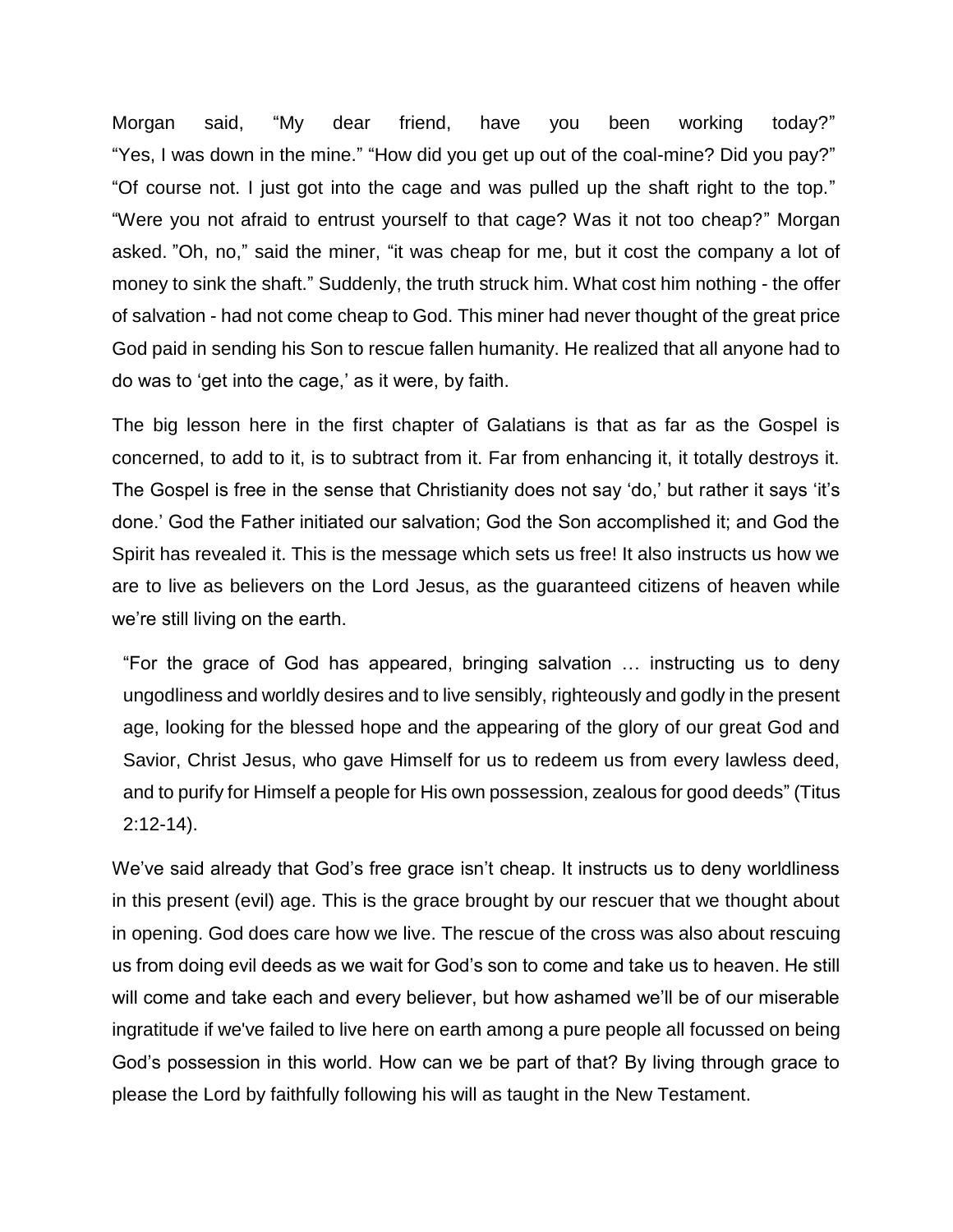# **CHAPTER ONE: REVIEW QUESTIONS**

- 1. In what way can we sense we're being rescued from the evils of society around us?
- 2. In your own experience of sharing the Gospel, what is the most skewed idea you find you have to overcome?
- 3. Can you give a contemporary example of right behaviour motivated by wrong beliefs?
- 4. How would you sum up the 'unique selling point' of Christianity?
- 5. How does the distinction made between Christianity's message being "free but not cheap" bring us back to our starting point of the rescue of the cross in its present sense?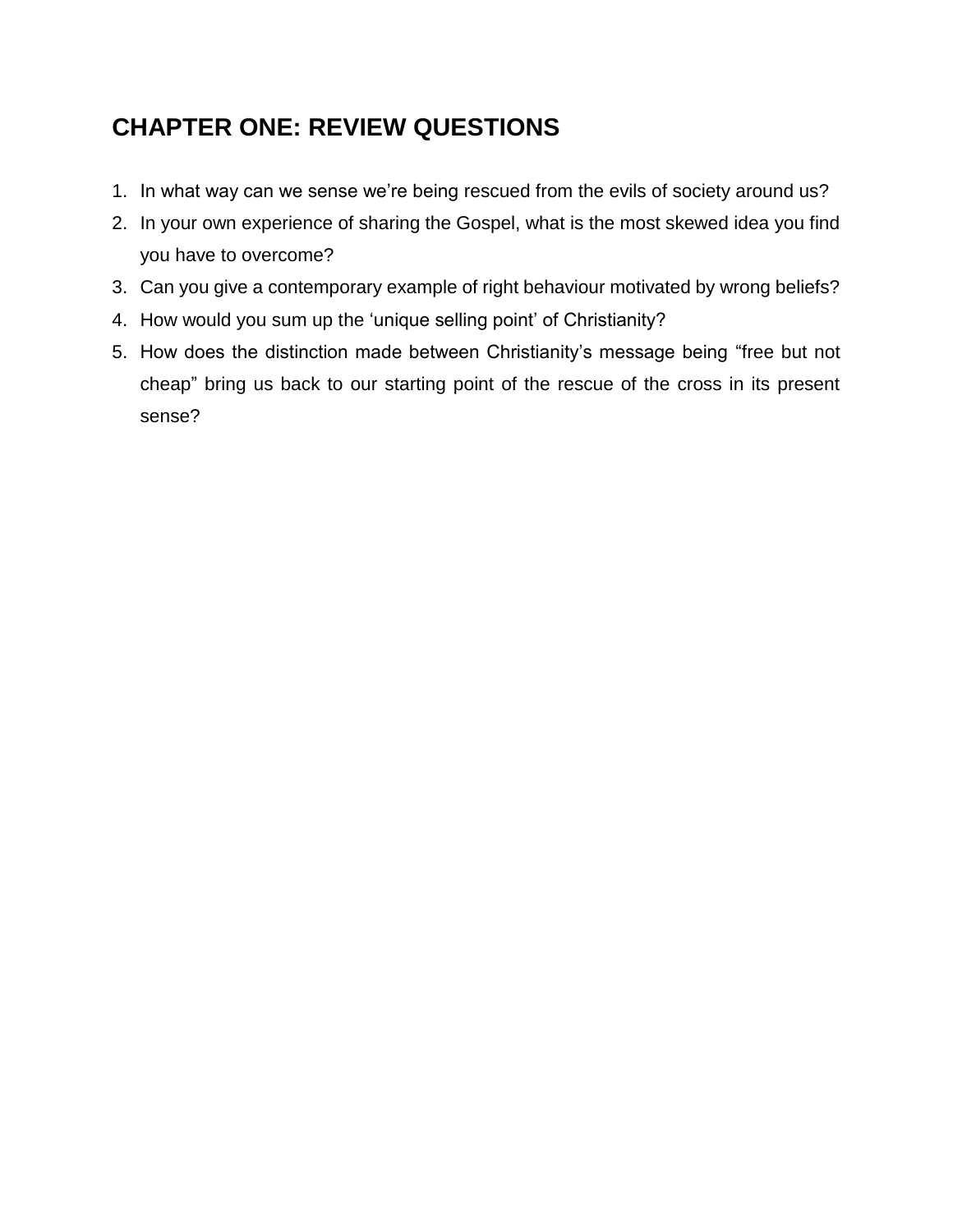#### **CHAPTER TWO: THE HANDSHAKE (GALATIANS 1:12-2:10)**

It's good to shake hands at the settling of any matter. Let me tell you about five men who shook hands. Although it must be said, as is often the case, living up to the terms of the agreement they'd arrived at turned out to be somewhat tricky. That was definitely the case for one of them: he was the Apostle Peter. Peter's propensity to deny truth for the sake of momentary popularity would again let him down – in a sense reminiscent of what had happened at the time of our Lord's arrest and trial (Luke 22:61). We might almost say that Satan had played Peter that way on an even earlier occasion when he'd tried to banish thoughts of the cross from the Lord's mind (Matthew 16:23). Much later, and quite unwittingly, Peter would once again become Satan's instrument in attempting to obscure the Gospel (Galatians 2:11).

But, to be fair, it was no easier for another man who'd shaken hands that same day. His name was Barnabas, another apostle, and one known for his compassionate nature. But soothing the feelings of others by pragmatic negotiation, while sometimes invaluable, would turn out to be a serious misjudgement in this instance (Galatians 2:13). In contrast to those two men, it was in the formerly hostile Rabbi, Saul of Tarsus, that the gospel found its staunchest, most resolute supporter. He was another of those five men who'd shaken hands, but he was one who remained loyal to the terms of the agreement (Galatians 2:9).

There's a fascinating insight into what followed the handshake we've referred to – and it's given by Paul as he writes his circular letter to the New Testament Churches of God in the province then known as Galatia. He begins with some personal touches in the first chapter. Under fire at the time, he seems to need to go out of his way to demonstrate how minimal his contact with the other apostles had been up until then. He tells them – and us - that he'd received the Gospel independently of the others - in fact, directly from the Lord himself. He maintains that the gospel he preached before his most recent contact with the Jerusalem leaders (see Acts 11:30) was exactly the same as he was still preaching. His summary of the private leaders' conference at Jerusalem which had concluded with the afore-mentioned handshake was this: those reckoned to be of repute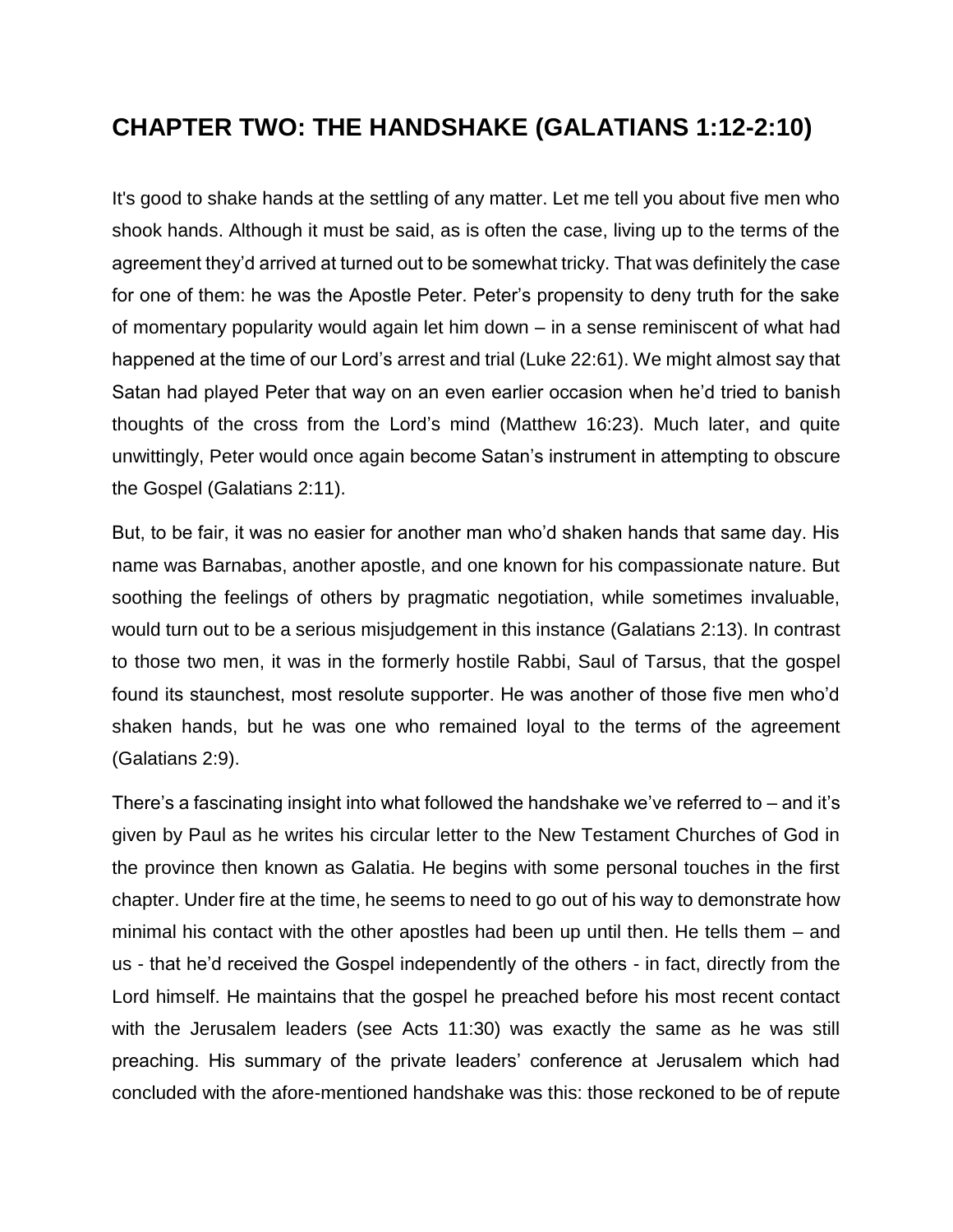had neither added to the content of his preaching nor to its authority (Galatians 2:6). In other words, there had been no change necessary, because, of course, his message and his commissioning had come directly from the Lord.

By the time he comes to write Galatians chapter 2, Paul's now a fairly seasoned preacher, having preached in Damascus, then in Tarsus and surrounding Cilicia, and after that he'd been injected into the mission work at Antioch by Barnabas, who had been his early advocate turned recruiter. Antioch was to become Paul's home church, and serve as a bridgehead for the Gentile mission of which he was the leader. Antioch was an exciting place to be back then, ever since the Gospel pioneers from Africa and Cyprus had made landfall there and broken the previous mould of Jews preaching only to Jews (Acts 11:20). Some of the pioneers from northern Africa became, reasonably enough, leaders of the local church at Antioch. Lucius was one of them, and whether he's one and the same as the Gentile doctor Luke who acted like Paul's personal physician, we can't be sure, but it may just be possible (Acts 13:1).

And it's still only a plausible assumption - no more than that - that Simeon, known by the nickname Niger, might also have come from Cyrene in Africa – and might even be one and the same as Simon of Cyrene, otherwise known as the father of Rufus and Alexander, whose wife had acted like a mother to Paul while he was in Antioch (Mark 15:21; Romans 16:13). Paul's later graphic accounts of the crucifixion whenever he preached (Galatians 3:1) could easily have originated in first-hand accounts he obtained in the home of the man who had carried the cross for Jesus.

From Antioch, Paul and Barnabas - or Barnabas and Saul as they were more often referred to back then - were commissioned for their evangelical ministry. That's as maybe, and it's certainly true, but Paul was at pains to stress to the Galatians that it was really the Lord who had commissioned him directly from the beginning, from his time in Damascus and Arabia. This is where he begins to document his primary credentials to the Galatians, as it were. Paul's so keen to demonstrate the authentic message that he preached that he says this at the close of Galatians 1:

"For I neither received it from man, nor was I taught it, but I received it through a revelation of Jesus Christ. For you have heard of my former manner of life in Judaism,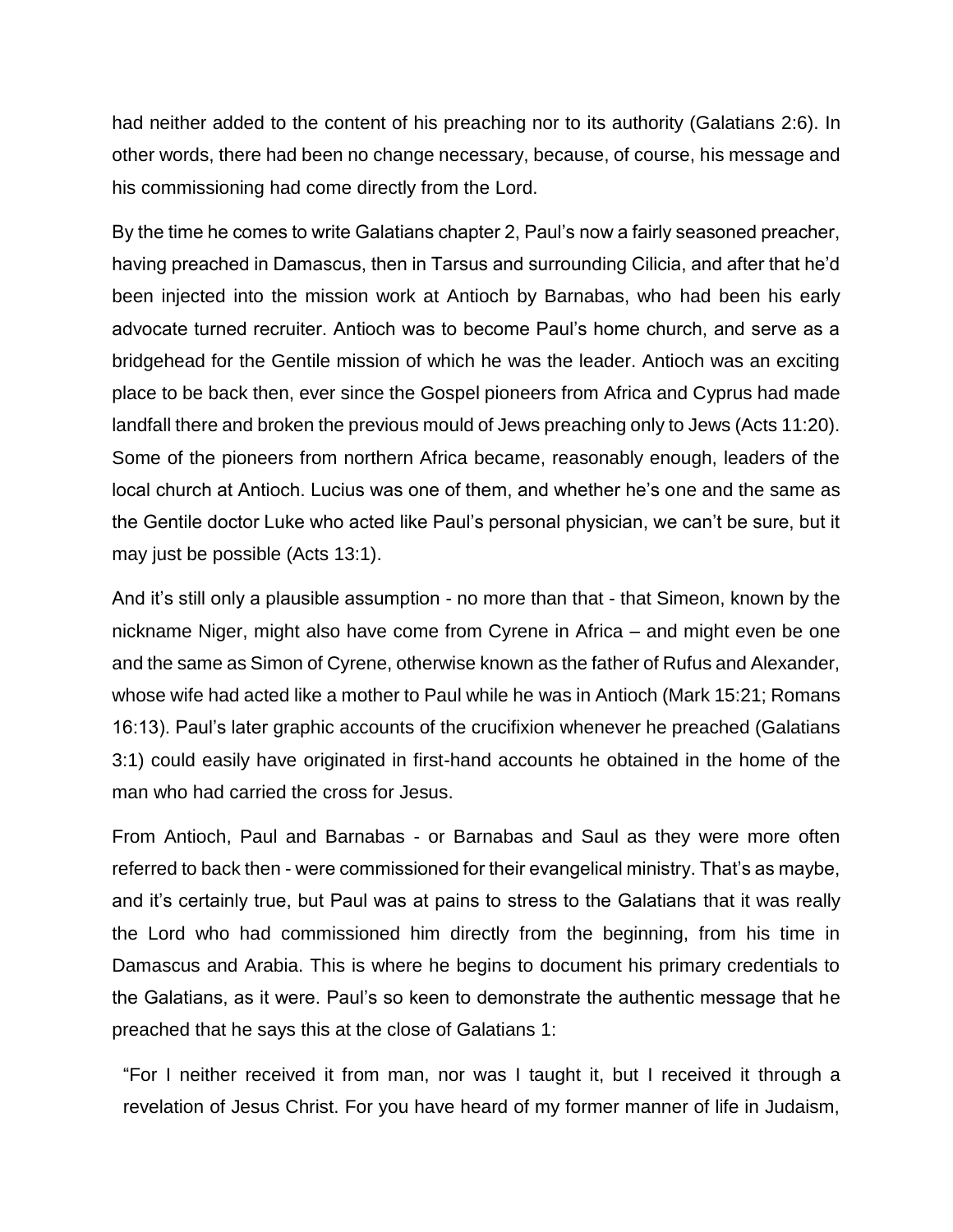how I used to persecute the church of God beyond measure and tried to destroy it; and I was advancing in Judaism beyond many of my contemporaries among my countrymen, being more extremely zealous for my ancestral traditions. But when God, who had set me apart even from my mother's womb and called me through His grace, was pleased to reveal His Son in me so that I might preach Him among the Gentiles, I did not immediately consult with flesh and blood, nor did I go up to Jerusalem to those who were apostles before me; but I went away to Arabia, and returned once more to Damascus.

Then three years later I went up to Jerusalem to become acquainted with Cephas, and stayed with him fifteen days. But I did not see any other of the apostles except James, the Lord's brother. (Now in what I am writing to you, I assure you before God that I am not lying.) Then I went into the regions of Syria and Cilicia. I was still unknown by sight to the churches of Judea which were in Christ; but only, they kept hearing, "He who once persecuted us is now preaching the faith which he once tried to destroy." And they were glorifying God because of me" (Galatians 1:12-23).

Just back to the point we were making before … notice how Paul has said that after his Damascus road experience he didn't head for Jerusalem and the apostles there, no, he went off into Arabia. In other words, he was alone with the Lord in preparation for his future life of service. While it's not clear if Paul was in Arabia for all, or even most of, the three years that get a mention here, it's still true that this reinforces the point made in the lives of Moses, Elijah, and John the Baptist. And that lesson is the need for extensive preparation.

Following that, he did go to Jerusalem where he spent fifteen days becoming acquainted with Peter (Galatians 1:18; see Acts 9:28). We can only imagine how invaluable, instructive and absorbing such an experience would have been, as Paul learnt from the three years in which Peter had been a close companion of the Lord, one of the inner circle of three whom the Lord occasionally had selected to receive more intimate experiences of his power than the others. In addition to personal preparation, how valuable it is to spend quality time with those who have walked closely with the Lord. Then there was for Paul a period of being 'unknown' in his home territory without 'celebrity status,' but with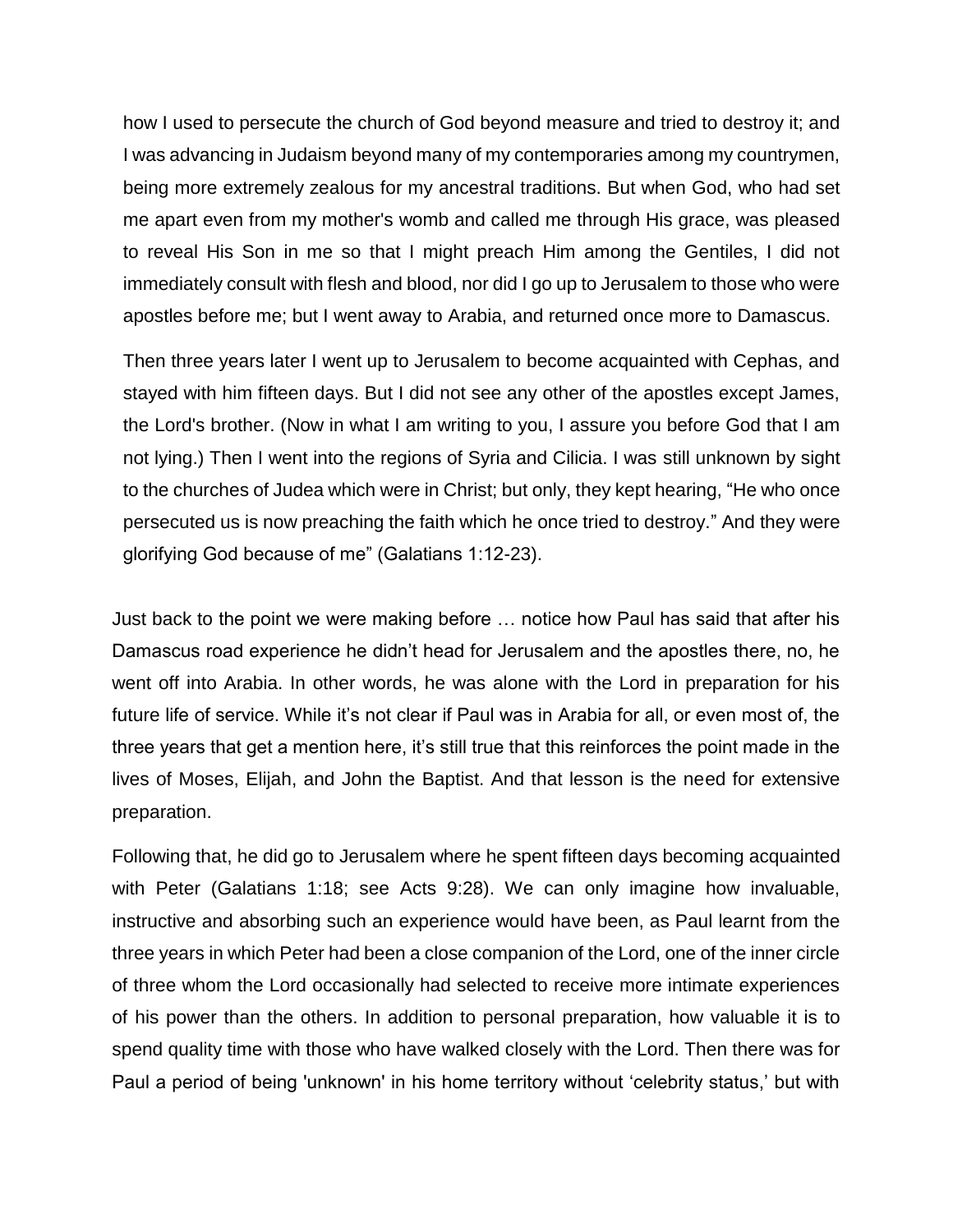all the glory for his conversion going to God. We probably do converts with dramatically changed lives a total disservice today when we treat them as some kind of Christian celebrity.

But we need to get back to Paul's letter to the Galatians. Remember he was writing to them in order to clarify the Gospel. I believe it's useful to try to sketch a possible sequence of events. We'll start with the early verses of Galatians 2:

**"**Then after an interval of fourteen years I went up again to Jerusalem with Barnabas, taking Titus along also. It was because of a revelation that I went up; and I submitted to them the gospel which I preach among the Gentiles, but I did so in private to those who were of reputation, for fear that I might be running, or had run, in vain. But not even Titus, who was with me, though he was a Greek, was compelled to be circumcised. But it was because of the false brethren secretly brought in, who had sneaked in to spy out our liberty which we have in Christ Jesus, in order to bring us into bondage.

But we did not yield in subjection to them for even an hour, so that the truth of the gospel would remain with you. But from those who were of high reputation (what they were makes no difference to me; God shows no partiality) - well, those who were of reputation contributed nothing to me. But on the contrary, seeing that I had been entrusted with the gospel to the uncircumcised, just as Peter had been to the circumcised (for He who effectually worked for Peter in his apostleship to the circumcised effectually worked for me also to the Gentiles), and recognizing the grace that had been given to me, James and Cephas and John, who were reputed to be pillars, gave to me and Barnabas the right hand of fellowship, so that we might go to the Gentiles and they to the circumcised. They only asked us to remember the poor - the very thing I also was eager to do" (Galatians 2:1-10).

Before this private conference in Jerusalem (Galatians 2:2; see Acts 11:30), Peter had been given his own revelation of God's purpose as it involved Gentiles. He'd been instrumental in the conversion of Cornelius and reported back and pacified the zealous Jews in Jerusalem (Acts 10 & 11). About the same time, Barnabas had been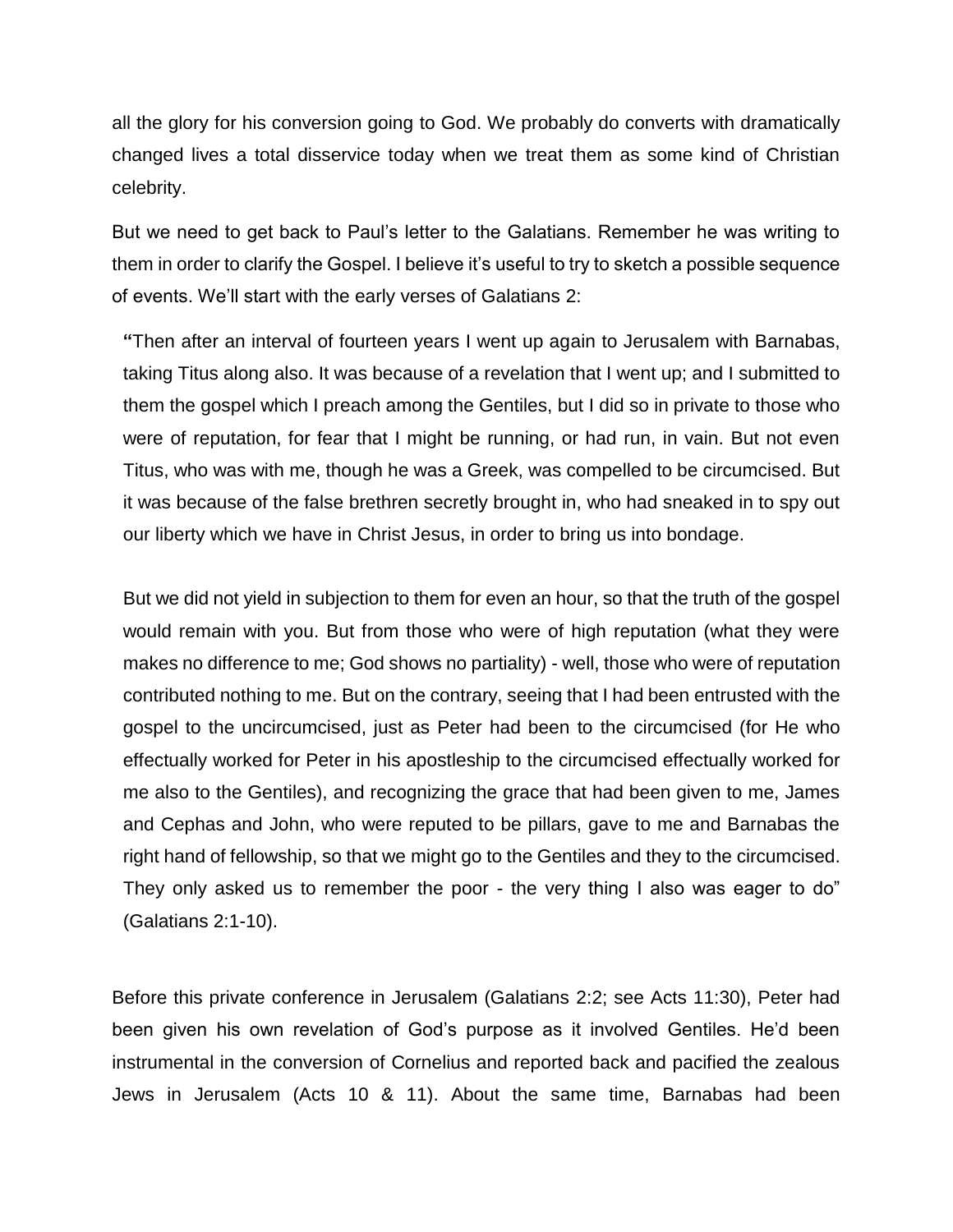commissioned to check out reports of Gospel progress among Gentiles at Antioch, and he'd soon brought Paul into the fray there (Acts 11:20-26). It would seem that Peter and Paul were on the same page at this point, and the mother church at Jerusalem, which was increasingly under James' leadership, was altogether comfortable with that. At the private conference, when the five had shaken hands, they'd drawn up lines of demarcation: Peter would focus on the conversion of Jews and Paul on the conversion of Gentiles (Galatians 2:7). But practically every city in the world of the eastern Mediterranean had mixed populations of Jews and Gentiles, so the lines were bound to get crossed. Also, at that private conference, the issue of circumcision didn't seem to have been a major discussion point – as witness the fact that there had been no pressure on Titus, a Greek, to become circumcised. Things were soon to change, however, as we'll see, with early Christian harmony soon to be tested.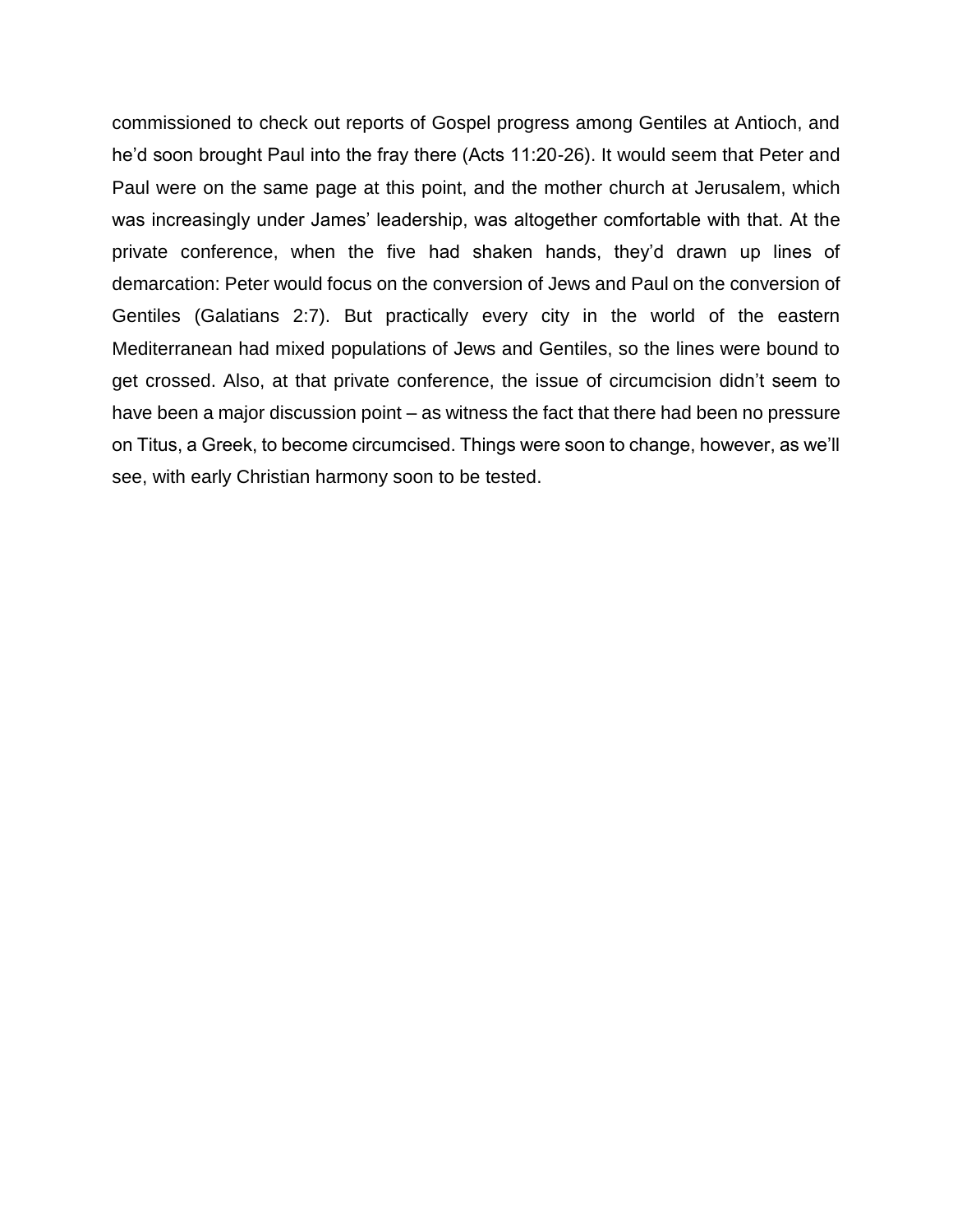#### **CHAPTER TWO: REVIEW QUESTIONS**

- 1. Peter, like any of us, was susceptible to pressure. When is it right to build consensus and when should we commit to a more unpopular line?
- 2. What, do you think, was the importance of Paul being commissioned independently of the other Apostles?
- 3. What are some features of Paul's life before his 'breakthrough' into being used as God's 'chosen vessel' that commend themselves as helpful character formation?
- 4. Would you like to conjecture on how the different personalities converging in the church at Antioch, and its pioneer character, might have helped shape the greatest missionary ever?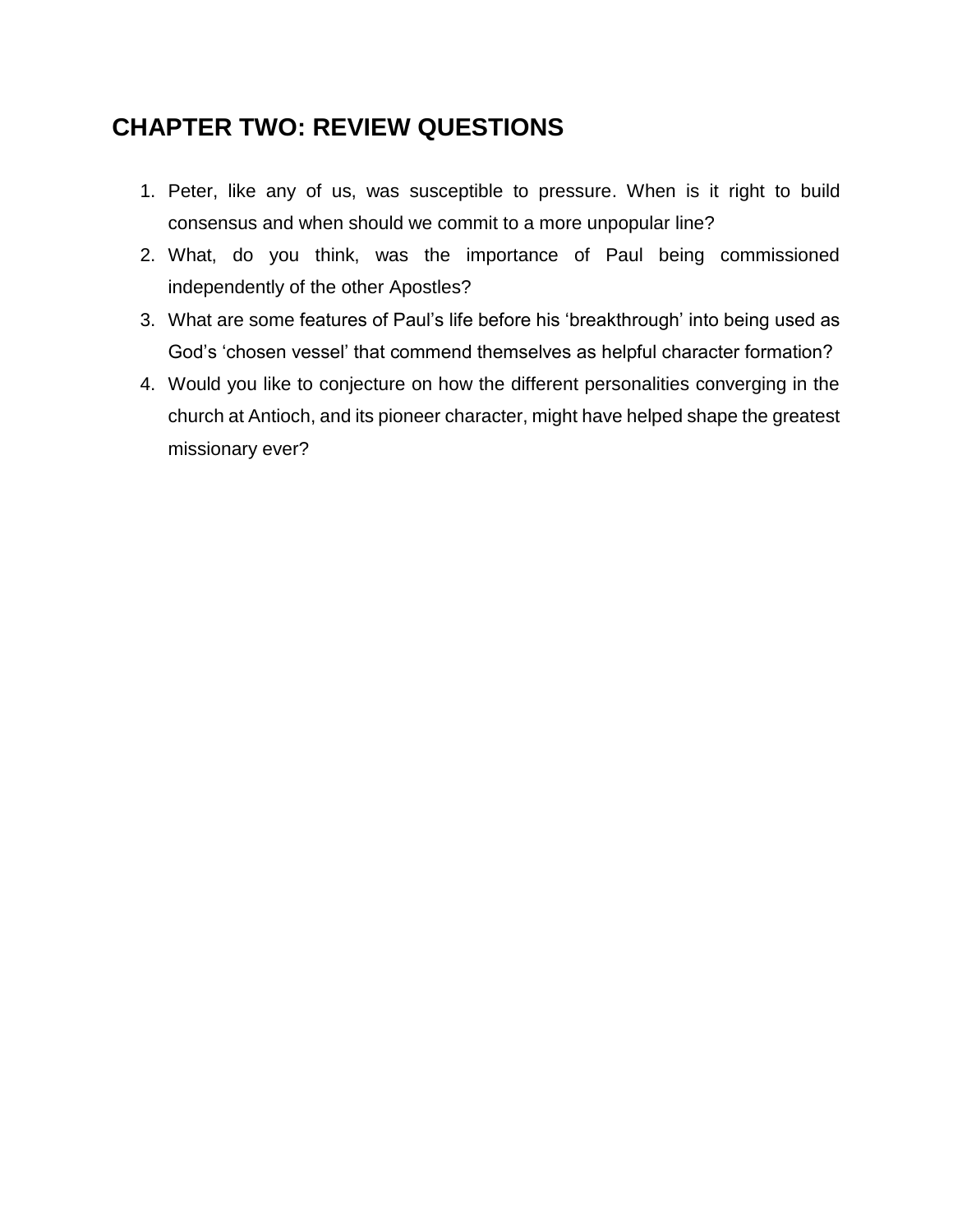## **CHAPTER THREE: TROUBLE BACK AT BASE (GALATIANS 2:11-2:21)**

As the ship nosed into the mouth of the Orontes river, it was bringing back Paul and Barnabas from a successful missionary enterprise which had seen them reach as far as Derbe. The Church of God at Antioch in Syria was now a mother church in its own right, for now there were daughter churches planted in the hinterlands of the northern Mediterranean shoreline. But it had been far from plain sailing. There had been confrontation with orthodox Jewish communities in places like Iconium; and they'd received mistaken adulation from pagans during cross-cultural miscommunication at Lystra; and, what's more, Paul had made a shock arrival at Derbe after being presumed dead following a stoning incident. According to scholars and historians (see F.F. Bruce, Paul Apostle of the Free Spirit, p.172), that last city was a frontier city of the Roman province of Galatia (at one time anyway). As was often his custom, Paul lost no time writing to the new churches of Galatia, being anxious that they should stand fast in their new-found faith.

And, indeed, there was no time to lose. We're told Paul spent a long time with the mother church at Antioch at this stage (Acts 14:28). I'm sure there was the thrill of giving them mission reports, but soon, if not from the outset, those reports became mingled with concern for the stability of the Galatian churches. And the mother church itself was gripped with the same issue that troubled the daughter churches.

The Jewish rite of circumcision was fast becoming a major cause of dissension in places where both Jews and Gentiles were turning to Christ. What had brought this about? For years, perhaps, the Gospel had been spreading in Antioch without this matter of circumcision previously being such a major issue. In Caesarea, when Peter had preached to Cornelius and family there had been no mention of it being controversial there either. However, around the time of Paul's first missionary journey, as the Gospel penetrated further into modern day Turkey, the peace was being disturbed back at the Antioch base. We can assume this was the first mission launched from Antioch, and not from Jerusalem, and so when reports began circulating back of a rapid intake of Gentile believers into the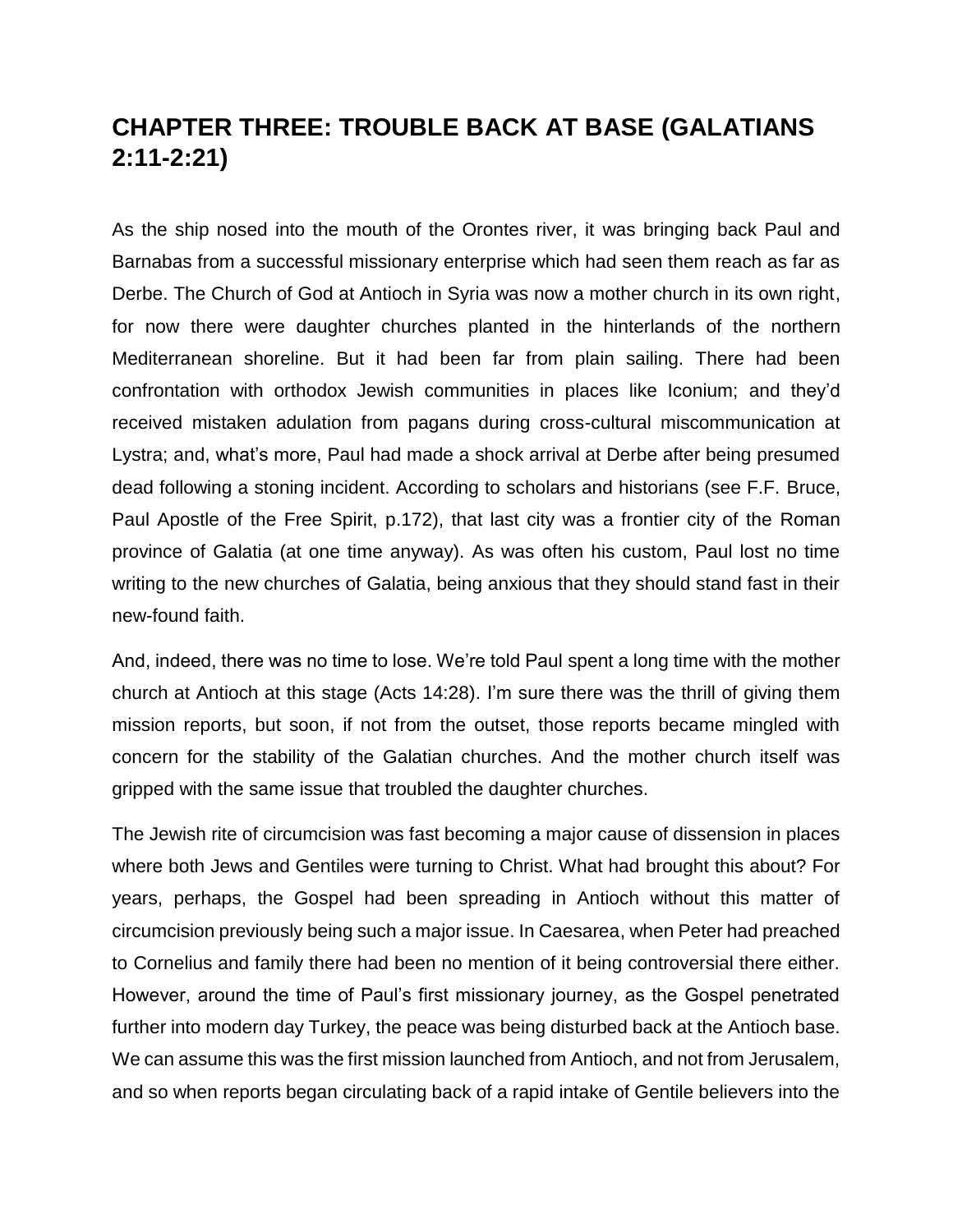expanding community of the Christian Faith, some in the church at Jerusalem may have become concerned. After all, converted pagans might easily let the side down! How could they be expected to reach an ethical standard of lifestyle?

It might also be worth asking what'd been happening politically in Jerusalem between Acts chapters 11 and 15 - for those who were now troubling the churches in Turkey and Syria had come from there. Well, there had been the sudden death of Herod Agrippa (see the end of Acts 12), in turn followed by various Jewish uprisings against the return to a more direct form of Roman rule. Supporters of these uprisings would inevitably be suspicious of any Roman collaborators. And it's possible that Christian Jews who had links with those building bridges to the Gentile world might be thought to belong in that category. It's possible then that Gospel expansion into Asia Minor posed political problems back in 'the old country' which had been Christianity's cradle. Those whose agenda was shaped as much by political as by ethical concerns perhaps saw the imposition of circumcision as going some way to solving this problem. Not only did it symbolize the ethical commitment, but it might prove unattractive to Gentiles, which would ease the political pressure by limiting their numbers.

Matters soon came to a showdown at Antioch. The Apostle Peter came to visit. That in itself wasn't a problem, of course. He'd learned at first-hand from the Lord that it was perfectly permissible for him to eat with Gentiles (Acts 10:9-19). He'd also previously at Jerusalem shaken hands with Paul on the understanding that there was no need for Gentile Christians to be circumcised or live like Jews (Galatians 2:3). All this meant that Peter had mingled freely with Gentiles at Antioch until certain Jerusalem-based men had arrived there, having come from James, the Lord's brother – although it's unlikely they'd been authorized by him (Acts 15). Let's pick up Paul's version of events …

**"**But when Cephas came to Antioch, I opposed him to his face, because he stood condemned. For prior to the coming of certain men from James, he used to eat with the Gentiles; but when they came, he began to withdraw and hold himself aloof, fearing the party of the circumcision. The rest of the Jews joined him in hypocrisy, with the result that even Barnabas was carried away by their hypocrisy. But when I saw that they were not straightforward about the truth of the gospel, I said to Cephas in the presence of all,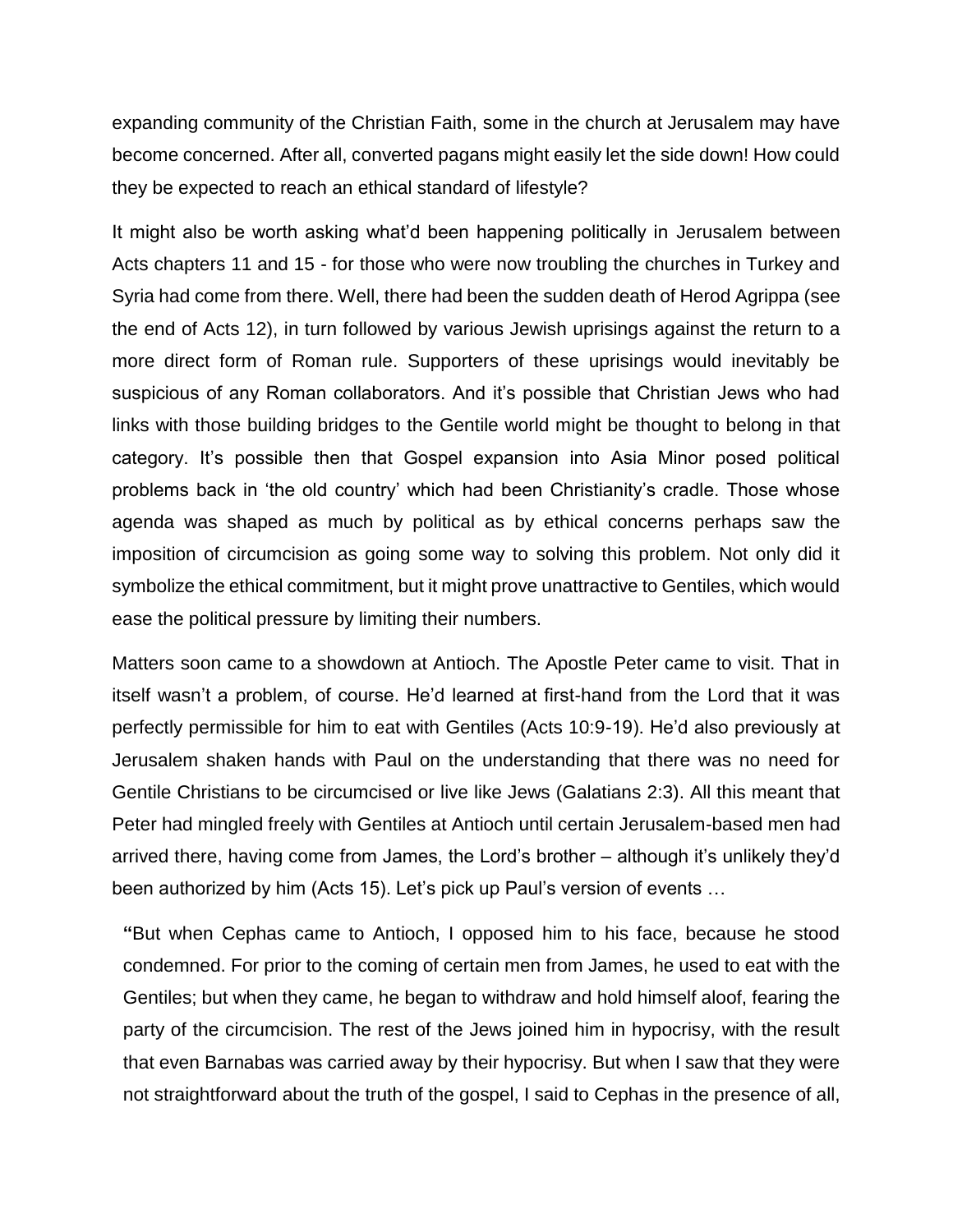"If you, being a Jew, live like the Gentiles and not like the Jews, how is it that you compel the Gentiles to live like Jews?" (Galatians 2:11-14)

When those pushing such an agenda arrived at Antioch, Peter was already there. Under pressure, Peter stopped behaving in accordance with his convictions – and the previously mentioned handshake – and he ceased to have meals with Gentile believers. Paul charged Peter with hypocrisy or 'play-acting' simply because this was not the behaviour he'd signed up to. Peter was truly no Judaizer, so why was he acting the part of one? He wouldn't be the last preacher to modify his message to suit his audience. Paul now proceeds to nail the doctrine. Luther would later make famous the term 'justification by faith.' Summing it up to the Galatian Christians in his letter to them, Paul says:

"We are Jews by nature and not sinners from among the Gentiles; nevertheless knowing that a man is not justified by the works of the Law but through faith in Christ Jesus, even we have believed in Christ Jesus, so that we may be justified by faith in Christ and not by the works of the Law; since by the works of the Law no flesh will be justified" (Galatians 2:15-16).

Paul set things straight at Antioch, correcting Peter and doubtless, Barnabas. But after writing to the Galatia churches, Paul and Barnabas would set out for Jerusalem to settle the same issue there once and for all and to prevent a different Gospel which could never be a true alternative. The landmark Jerusalem Council decision of Acts 15 would set the benchmark for all time, to which Reformers like Luther, as we say, would return much later. In effect, Paul says there's never been one single person born of a human father in all the history of our planet who has made himself acceptable to God based on performing religious good works.

Verse 16 says very plainly "we have believed in Christ Jesus, so that we may be justified." The theology of justification by faith is biblically unassailable. But are the works of the law as mentioned in this verse being contrasted with our faith placed objectively in Christ; or are the works of the law in this verse set over against the faithfulness of Christ himself? I had never considered the second possibility until it surfaced recently over a mug of coffee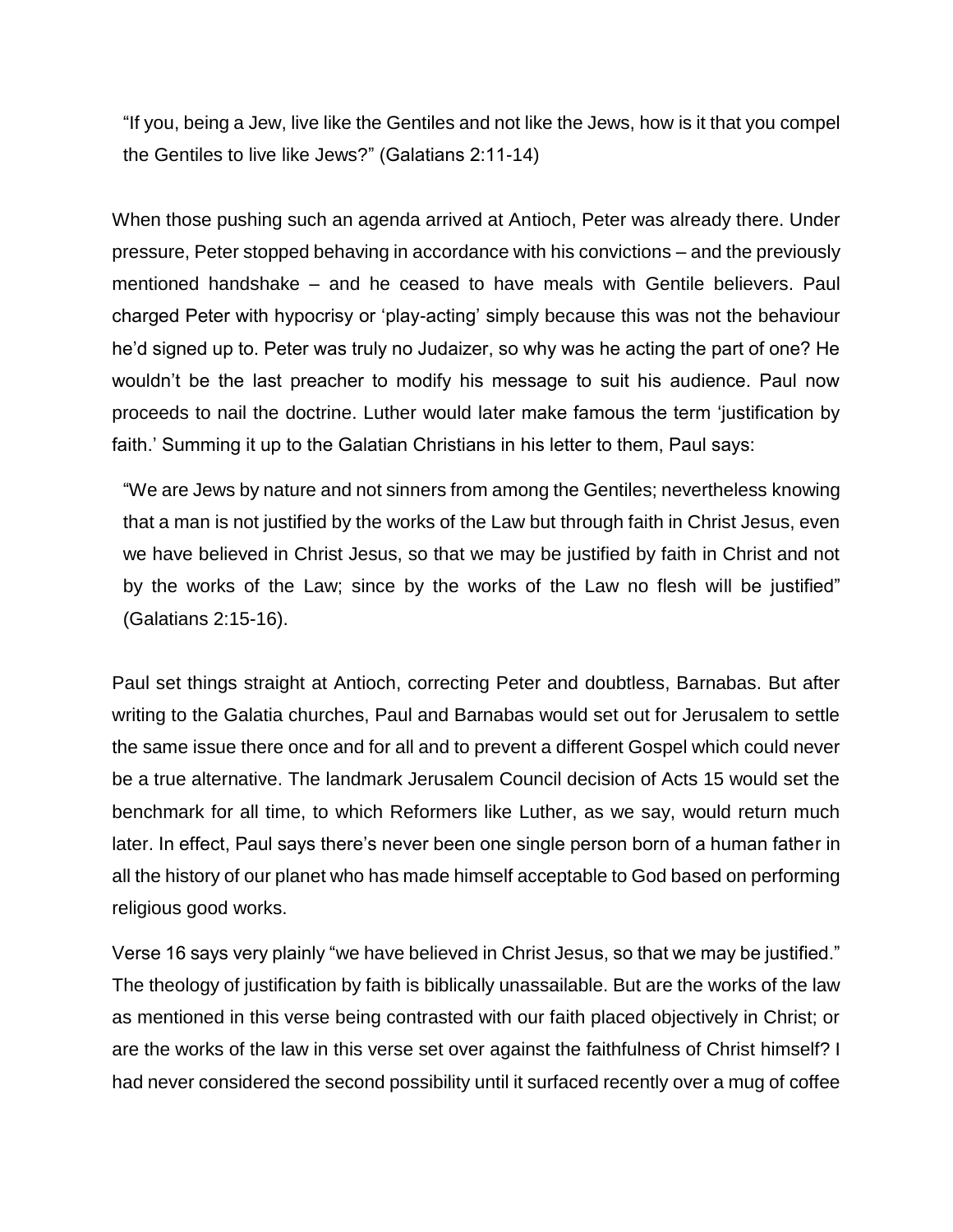at one of our Charity Coffee Mornings, but it's a translation that can be defended and is even arguably better. It was the translation choice made by the translators of the King James version. It's certainly by believing in Christ that we are justified, and the first part of the verse says that very clearly, but here's the question: 'Is this justification - which is not brought about by the works of the law – is it further taught here to be the result of the faithfulness of Christ?' The next part of the verse literally reads: 'justified by the faith(fulness) of Christ.' Viewed in this way, the faithfulness of Christ becomes a contrasting theme of the letter Paul wrote to the Galatians. His faithfulness in rescuing us from this present evil age; his faithfulness in coming as the ultimate fulfilment of the promise to Abraham which pre-dated even the law; and his faithfulness in coming at the precise time to be born of a woman and under the law so as to bring us out from under its condemnation. This would be a fitting rejoinder to the Judaizers.

And there's another example of the faithfulness of Christ which we'll come to now as we conclude our reading of Galatians chapter two:

"But if, while seeking to be justified in Christ, we ourselves have also been found sinners, is Christ then a minister of sin? May it never be! For if I rebuild what I have once destroyed, I prove myself to be a transgressor. For through the Law I died to the Law, so that I might live to God. I have been crucified with Christ; and it is no longer I who live, but Christ lives in me; and the life which I now live in the flesh I live by faith in the Son of God, who loved me and gave Himself up for me. I do not nullify the grace of God, for if righteousness comes through the Law, then Christ died needlessly" (Galatians 2:17-21).

Paul writes of how as a believer in Christ's death for his sins on the cross, he'd died to the penalty of the law. This had happened in the death of Christ. In God's judicial reckoning he'd died with Christ to the penalty of the law. Now every born-again Christian believer can say with Paul that Christ lives in him or her - and indeed that their experience of human life now is one of living by the faithfulness of the Son of God. It would seem that it's this rendering which explains most adequately the ending of that famous personal verse of Christian testimony. For the faithfulness of Christ is supremely demonstrated in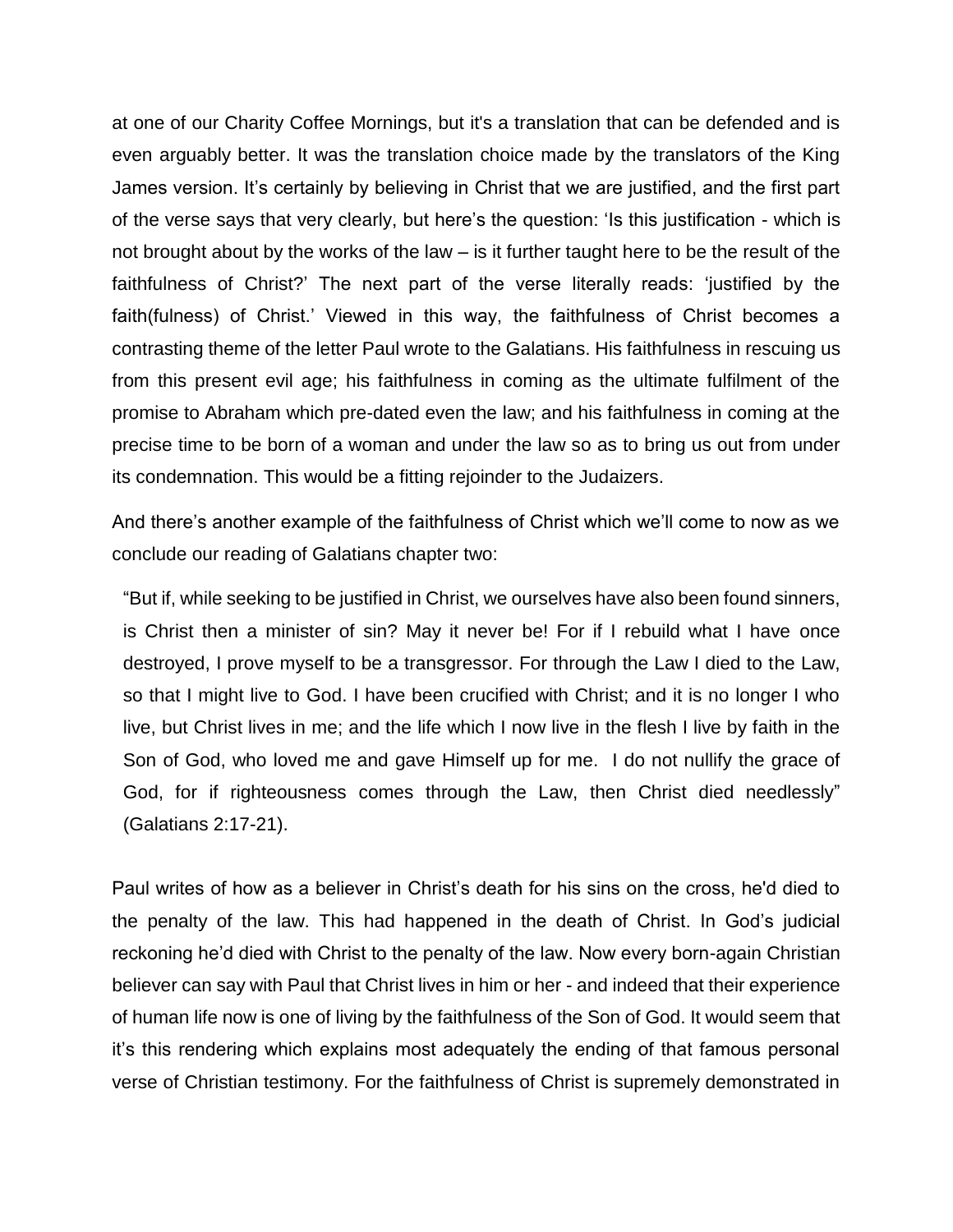the faithful love that led him to give himself up sacrificially for each one who believes in him. Having received him as personal saviour, the believer knows as a result, of course, that he or she is declared righteous before God.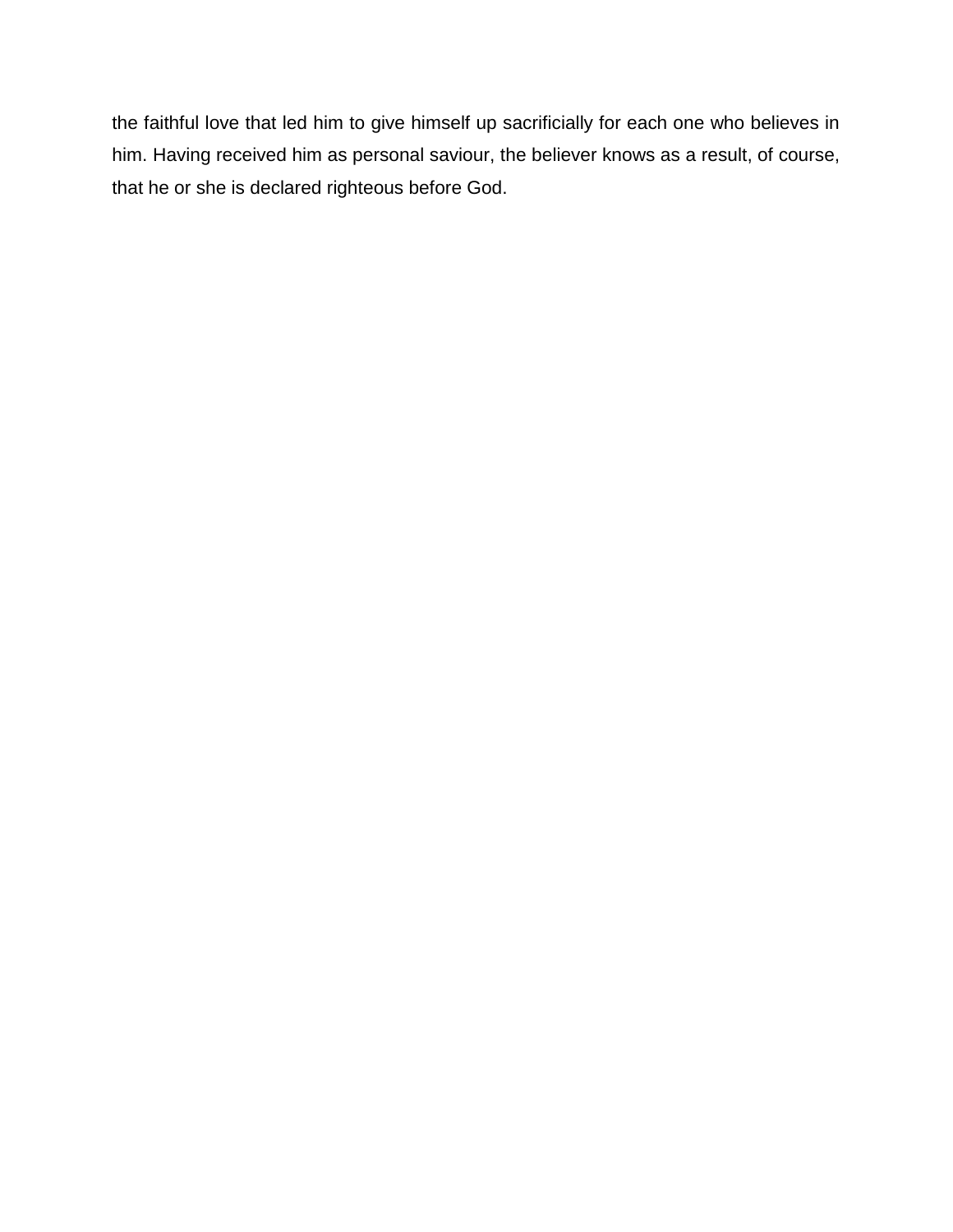## **CHAPTER THREE: REVIEW QUESTIONS**

- 1. Having rehearsed, in brief, the encounters Paul had experienced in evangelism, what are your most memorable experiences?
- 2. It's heart-breaking when new converts are sidetracked into error. Which Old Testament elements today are the most likely contenders for addition to New Testament faith?
- 3. It's conceivable that politics back then played a role in some measure in attempting to shape the content of Christian faith. What undue influence might parallel this today?
- 4. Discuss why Paul chose to accuse Peter of hypocrisy, not heresy.
- 5. If we split v.16 into 4 parts, a-d, based on the above (NASB) punctuation, then 'justification by (our) faith (in Christ)' is already clear from parts a & b. Do you think v.16c is repeating the same or saying something different?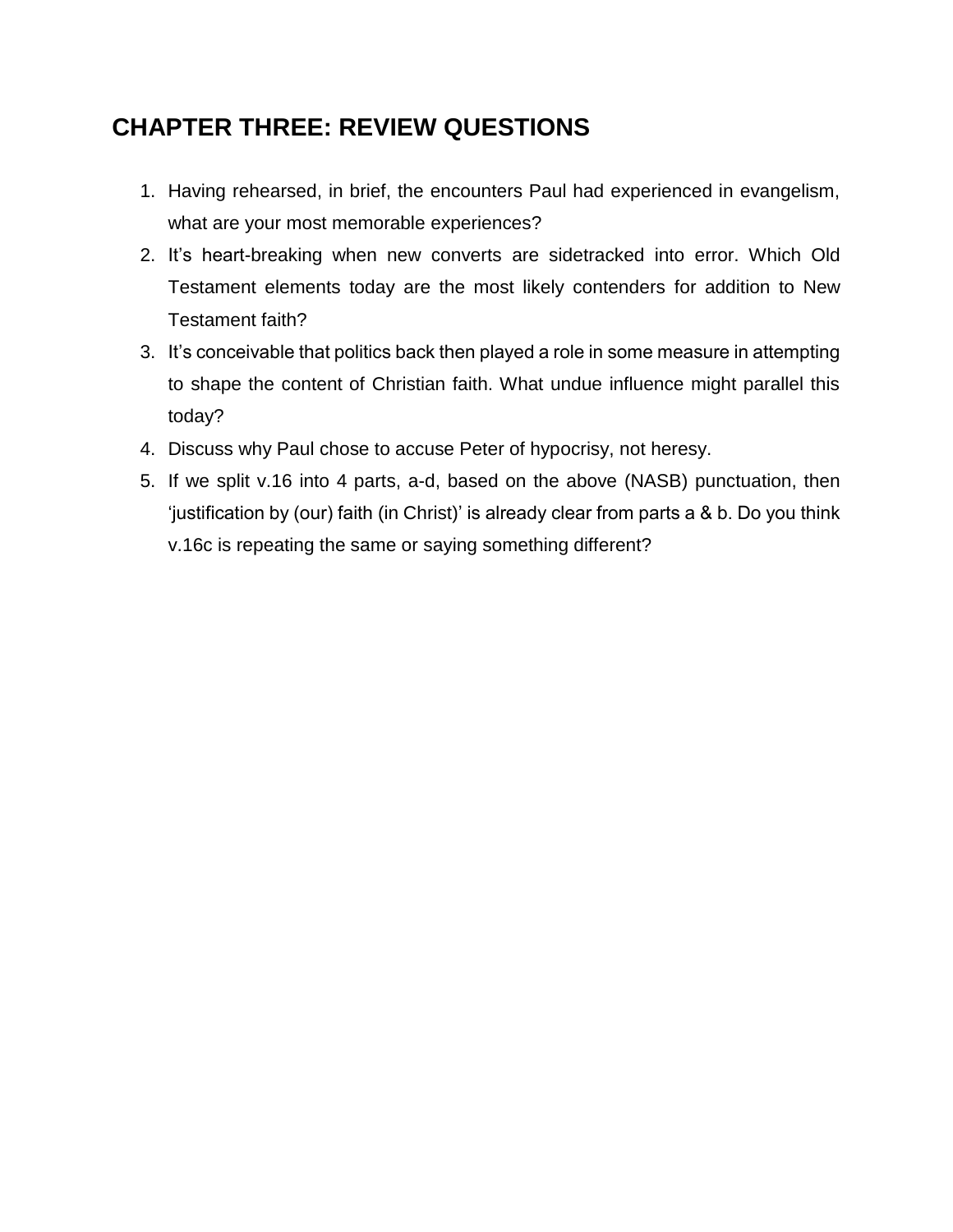## **CHAPTER FOUR: IT ALL POINTS TO FAITH ALONE (GALATIANS 3)**

The migration of people is very much a topical concern. But, of course, it's not new. One theory on migration of ancient people and language groups, holds that long ago a group of people, variously known as the Celts or the Gauls, migrated westwards as far as the British Isles and eastwards through the Balkans into a central portion of modern-day Turkey. This third century BC expansion left a pocket of Gauls in what was then Asia Minor, and known to New Testament readers as Galatia. This ethnic Galatia was smaller than the province the Romans called Galatia which extended to the south and included the cities mentioned in Acts chapter 14. It was to them, of course, the Apostle Paul wrote a Bible letter.

Some writers, outside of the Bible (Callimachus & Hillary, see Barnes), have written disparagingly of the Gauls, but when the Apostle Paul begins his third chapter by describing them as 'foolish,' he probably wasn't intending a national slight. But he didn't hesitate from using such language to describe the Galatian Christians. He literally called them 'lacking in understanding.' Of special concern was their instability. Paul reminds them how he'd placarded Christ before them in his preaching, but somehow they had allowed the Judaizers to come along - and it was almost as if they'd given them the evil eye or bewitched them. They had moved away from the biblical Gospel of 'faith alone in Christ alone by grace alone.' As someone might add a drop of poison to water, these false teachers had added aspects of law observance to their pure faith.

Paul at once demands to know if they'd received God's Holy Spirit as a result of recently placing their faith in Christ as personal saviour or had they received the Spirt while obeying the works of the law? (In fact, he asks them six rapid-fire questions in the first 5 verses). For a second time, he scolds them for their foolish lack of understanding (v.3). The answer to this incisive question should've been so blindingly obvious. Like a teacher helping students work through a live tutorial session, he guides them to the answer which he delivers in verse 14: "we … receive the promise of the Spirit through faith." But his way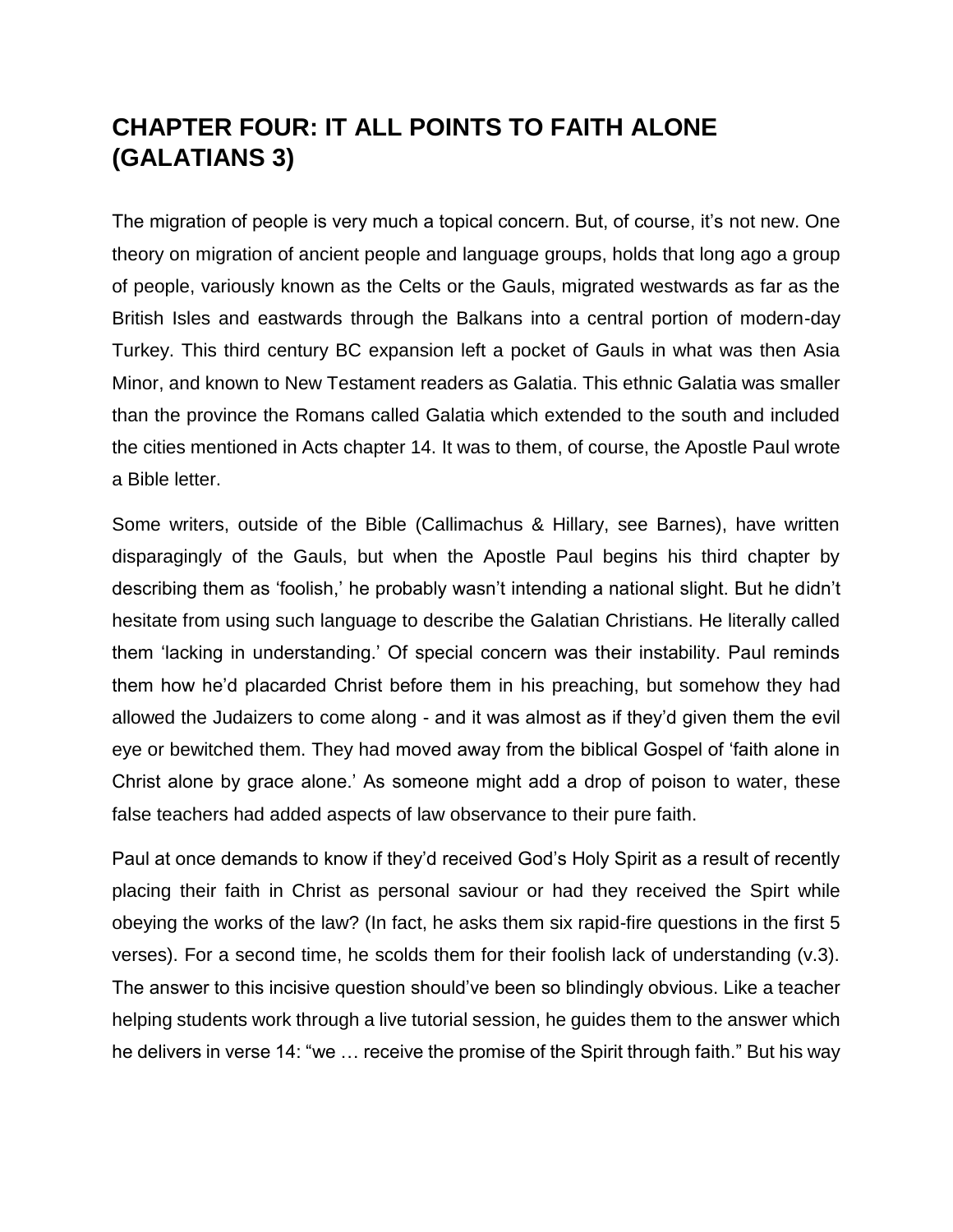of arriving at the answer is instructive as it majors on the great ancestral figure of Abraham.

It's worth us all weighing up the strength of the Apostle's arguments, because in every generation there's a danger which spreads in from the cults – and it's essentially the same danger which was faced down in the first century – it's the danger of reverting to works in some form or another. Today, you hear some groups saying you need to observe the sabbath or you need to be baptized and pay tithes. The general form is always the same – it's always faith plus something in order to be saved and stay saved. The particular issue in Paul's time for Jewish Christians was circumcision. They even wanted Gentiles who came to faith in Christ to be circumcised. Of course, they could rightly say: 'but it says it in the Bible!' What they didn't – and some today don't - appreciate is that the Bible's revelation is progressive. Beginning with God's restart with Abraham, and leading on through the time of the Law given through Moses, Paul is now going to show them the final and fullest revelation of God in Christ.

It was very relevant that Paul by the Spirit first singled out Abraham. Pagan Abraham (Joshua 24) had done nothing to merit the privilege of being called by God (Acts 7:2-5; Genesis 12). God's dealings are always about grace. Grace on God's part; and faith to receive it on our part. And for Abraham it would be a radical faith which required a man nearing 100, and with no children, to believe that he'd become – on the basis of God's word alone – the father of a great nation, a nation which would in turn be the means of bringing blessing into all the world. God didn't give Abraham a single square meter of real estate but gave him his word, his promise for the future. God's promise to Abraham showed the necessity of faith. Genuine faith is expressed in radical obedience.

Abraham is a significant choice in Paul's argument for yet another reason because he was the first man God ever commanded to be circumcised (Genesis 17:9-14). The major point in Paul's reasoning is that Abraham was regarded as righteous in God's sight before his circumcision. His right status with God was not down to his having been circumcised – far less was it about his law observance for the law wouldn't arrive for another 400 years! Listen to Paul on the same topic, but this time when writing to Christians in Rome:

"BLESSED IS THE MAN WHOSE SIN THE LORD WILL NOT TAKE INTO ACCOUNT."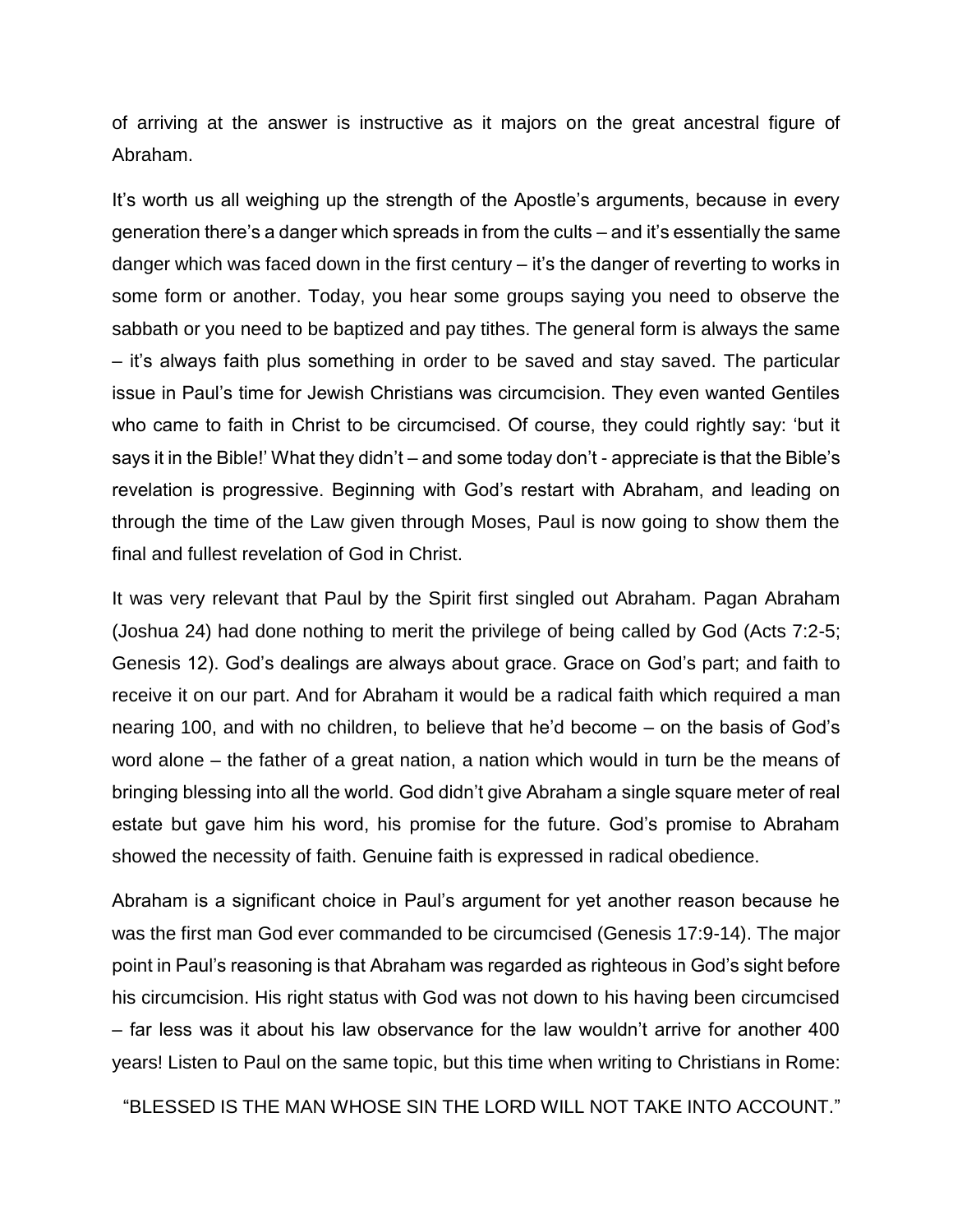Is this blessing then on the circumcised, or on the uncircumcised also? For we say, "FAITH WAS CREDITED TO ABRAHAM AS RIGHTEOUSNESS." How then was it credited? While he was circumcised, or uncircumcised? Not while circumcised, but while uncircumcised; and he received the sign of circumcision, a seal of the righteousness of the faith which he had while uncircumcised, so that he might be the father of all who believe without being circumcised, that righteousness might be credited to them" (Romans 4:8-11).

It's unmistakable in God's Word, isn't it? Abraham was credited as being right with God before he was ever circumcised. Back in Galatians chapter 3 again: "Now that no one is justified by the Law before God is evident; for, "THE RIGHTEOUS MAN SHALL LIVE BY FAITH" (Galatians 3:11). Some will recognize this as Luther's verse, quoted here by Paul from Habakkuk 2:4. Galatians, Romans, now Habakkuk, blending together to show the unwavering consistency of the Bible – in this case as it bears upon the basic truth of the Christian message. As well as telling us that faith like Abraham's faith brings blessing; Paul also says that the Law brings a curse through our inability to keep it. Then comes the good news in Galatians 3:13: "Christ redeemed us from the curse of the Law, having become a curse for us - for it is written, "CURSED IS EVERYONE WHO HANGS ON A TREE."

Remarkably, this actual quotation comes from Deuteronomy chapter 21 where it relates most closely to the case of disobedient sons who had committed misdemeanours worthy of death. They were strung up, regarded as objects accursed by God. The Apostle Paul applies it to Christ on the cross. Striking contrast, isn't it? He is God's son, fully obedient, but entering in under God's curse in our place and on account of our disobedience.

Well, these thoughts bring Paul to Moses, and Paul begins to deal with the law and its proper place in God's purposes. The law was given to show that humanity is sinful at the core, chronically disobeying the law of God, and in need of salvation. The law doesn't make us sinners, but it exposes our sin. It's aptly described in this role as being like a tutor giving instructions to children. Luther said the law's design is to make men worse not better. We discover we need grace because we stand cursed beneath the law. With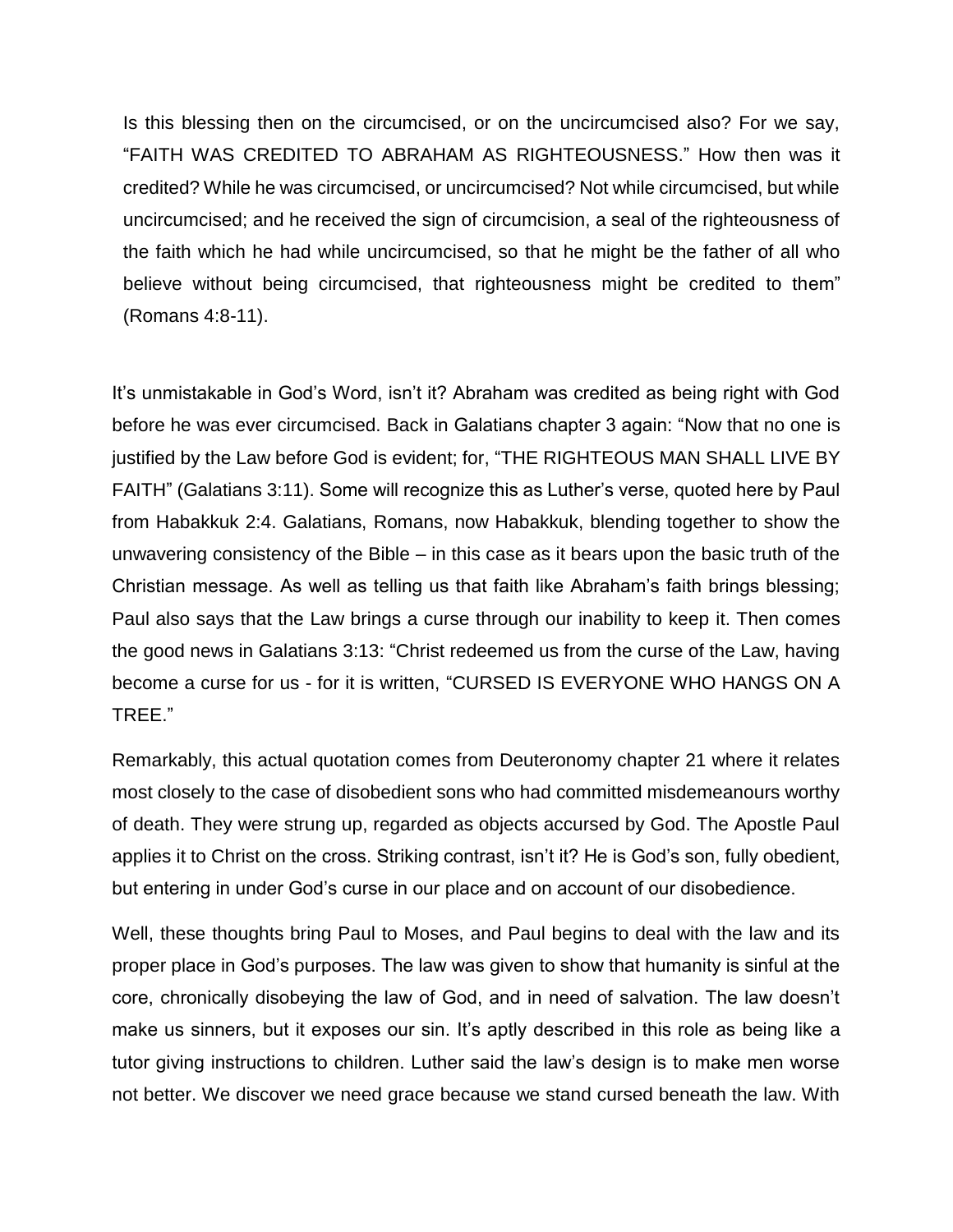Abraham it was all about blessing; with Moses, the curses became prominent (see Deuteronomy 27:26). We need to get things the right way round. Successively, in the third chapter of Galatians, we explore with Paul 1) the necessity of faith; 2) the futility of our own fallen flesh; and 3) the freedom that's alone found in Christ. As God shaped history, everything was building to this: that the promise given at the first to Abraham pinpointed the Christ who was coming (v.16). The Law, also, was given until the coming of Christ (v.24), the one to whom it was designed to lead us. The whole of the Old Testament, including the Law, was saying 'look to Christ.' He was the one to obey the Law for us, and also bear its curse for us. Jesus takes the curse and completes the promise.

I was speaking the other day to a fine Christian man who appeared to think that persons in the Old Testament were not saved by faith because they lived before the cross – we spoke of how they didn't realize all the details of what God would do in Christ, but their faith was still in the Gospel (v.8) – Abraham's Gospel! Salvation has always been by faith. The danger of ignoring the Old Testament is to enslave ourselves again – for the Law prepares us for grace! The study of the Old Testament law shouldn't be ignored by us, for its importance lies in us seeing that it firstly was like a prison where we're convicted of our sin; and secondly was like a personal tutor to bring us to Jesus Christ, the great liberator. It's the faithfulness of Christ (Galatians 3:23-26) that has made the difference: freeing us, justifying us and adopting us as sons of God.

Paul's been talking about Jewish believers having the status of mere minors during their Judaism phase. Their status was much the same as that of a household slave whose education was being supervised by a family employee. Paul says, when the faithfulness of Christ was manifested, as promised before the Law was given, those same Jewish believers finally attained their majority status. Things suddenly changed with their faith in Christ. I was particularly struck with how their water baptism is referred to. Of course, it's only the symbol of their faith, but the text tells us that this was when they "clothed themselves with Christ" (Galatians 3:27). That's a striking expression: 'to clothe oneself with Christ.' This would be like when a youth in that Roman society got his garment of manhood (toga virilis). Spiritually then, a believer's baptism is signifying he or she has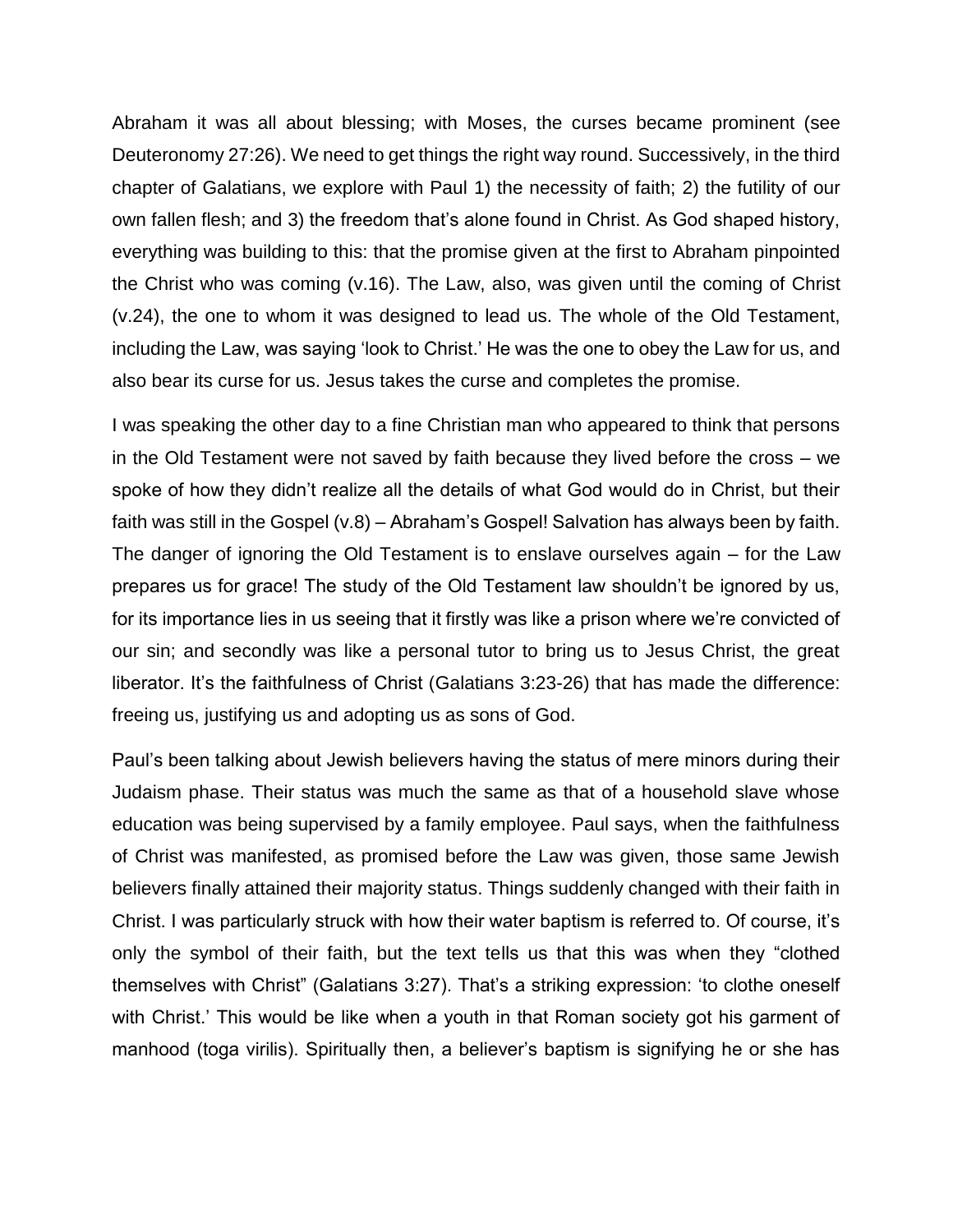come of age by the hearing of faith, which was what the prior tutelage under the Law had been designed by God to prepare them for.

So, what's the practical impact of this colourful language? An early Christian commentator put it like this: "He who is clothed appears to be that with which he is clothed." The stand we take in baptism should coincide with our active attempt to appear to behave like Christ. Saved through faith alone in Christ alone, and freed to live to please God, we express our dedication in the waters of believers' baptism by total immersion.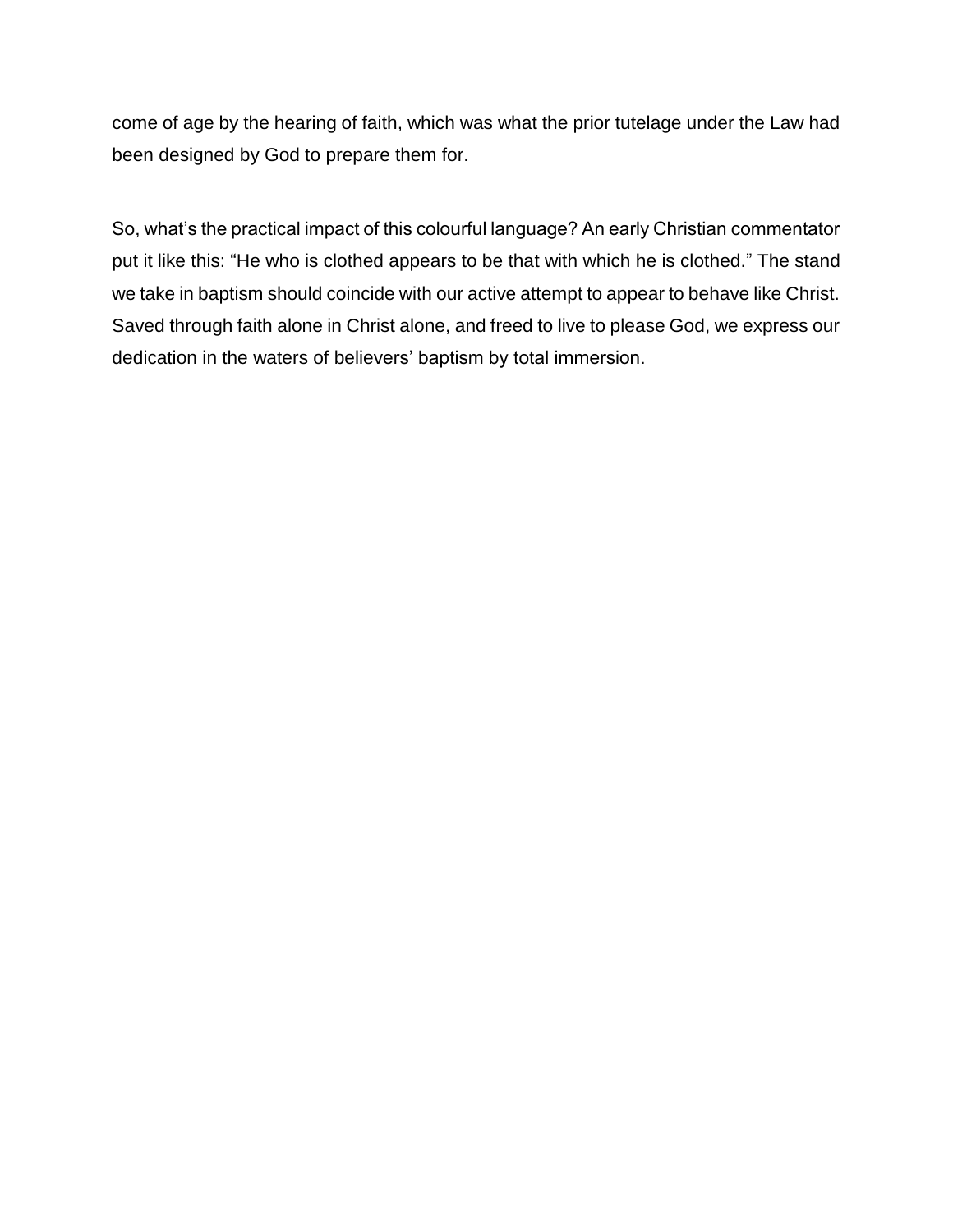## **CHAPTER FOUR: REVIEW QUESTIONS**

- 1. Paul assumed it was obvious to them that they had the Spirit. When and how has his residence within you, a believer, been obvious to you? Which Bible verses clinches it for you?
- 2. What type of preaching (content) today might lead us to take our eyes off the cross?
- 3. Why should Christians read the Old Testament?
- 4. Put in your own words the progression of revelation that Paul walks us through in Galatians chapter 3.
- 5. Do the previous examples of Abraham and Moses (implicitly) point again to the emphasis being on Christ's own faithfulness here? If so, where?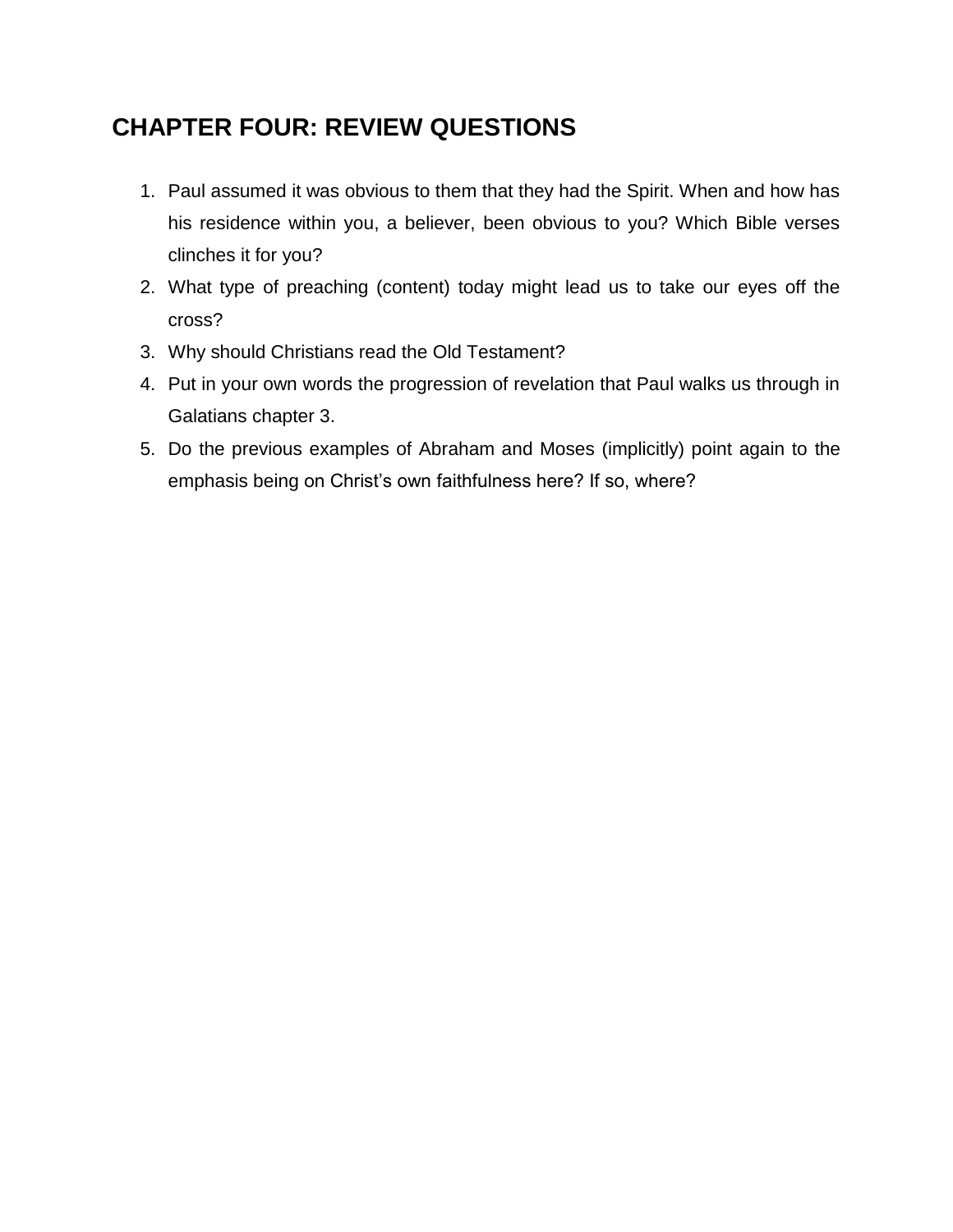## **CHAPTER FIVE: THE FAITHFULNESS OF CHRIST (GALATIANS 4: 1-10)**

Paul's been talking about Jewish believers having the status of mere minors during their Judaism phase of existence: and by that we mean while they served God under the Law given through Moses until Christ came. It's during that gap - from Moses to Christ - that they were considered minors. This means that their status back then was comparable with that of a household slave whose education was being supervised by a family employee. But it was always in God's overall plan that the Law should be given before Christ came. In chapters 3 and 4 of Galatians, we read about God giving his promise to Abraham; then giving his Law through Moses; and then giving His son, Jesus; and finally, he gave his Holy Spirit to reside in all New Testament believers in Christ. This is the orderly, planned giving of a truly great Giver!

Today, the study of the Old Testament law shouldn't be ignored by Christians, for although it's now fulfilled in Christ (Matthew 5:17), its importance lies in us seeing that it always was like a prison where all of humanity lay convicted of sin; and secondly, it was always envisaged as being like a personal tutor to bring people to Jesus, the great liberator from that prison where all are trapped by their own sin.

In working our way through Galatians, we've been picking up Paul's emphasis on the faithfulness of Christ, God's son. How wonderful to see it set out so fully that it's the faithfulness of Christ (Galatians 3:23-26) that's made all the difference: freeing us, justifying us and adopting us as sons to God. Let's now hear what Paul says as we begin chapter 4 of Galatians:

**"**Now I say, as long as the heir is a child, he does not differ at all from a slave although he is owner of everything, but he is under guardians and managers until the date set by the father. So also we, while we were children, were held in bondage under the elemental things of the world. But when the fullness of the time came, God sent forth His Son, born of a woman, born under the Law, so that He might redeem those who were under the Law, that we might receive the adoption as sons. Because you are sons, God has sent forth the Spirit of His Son into our hearts, crying, "Abba! Father!"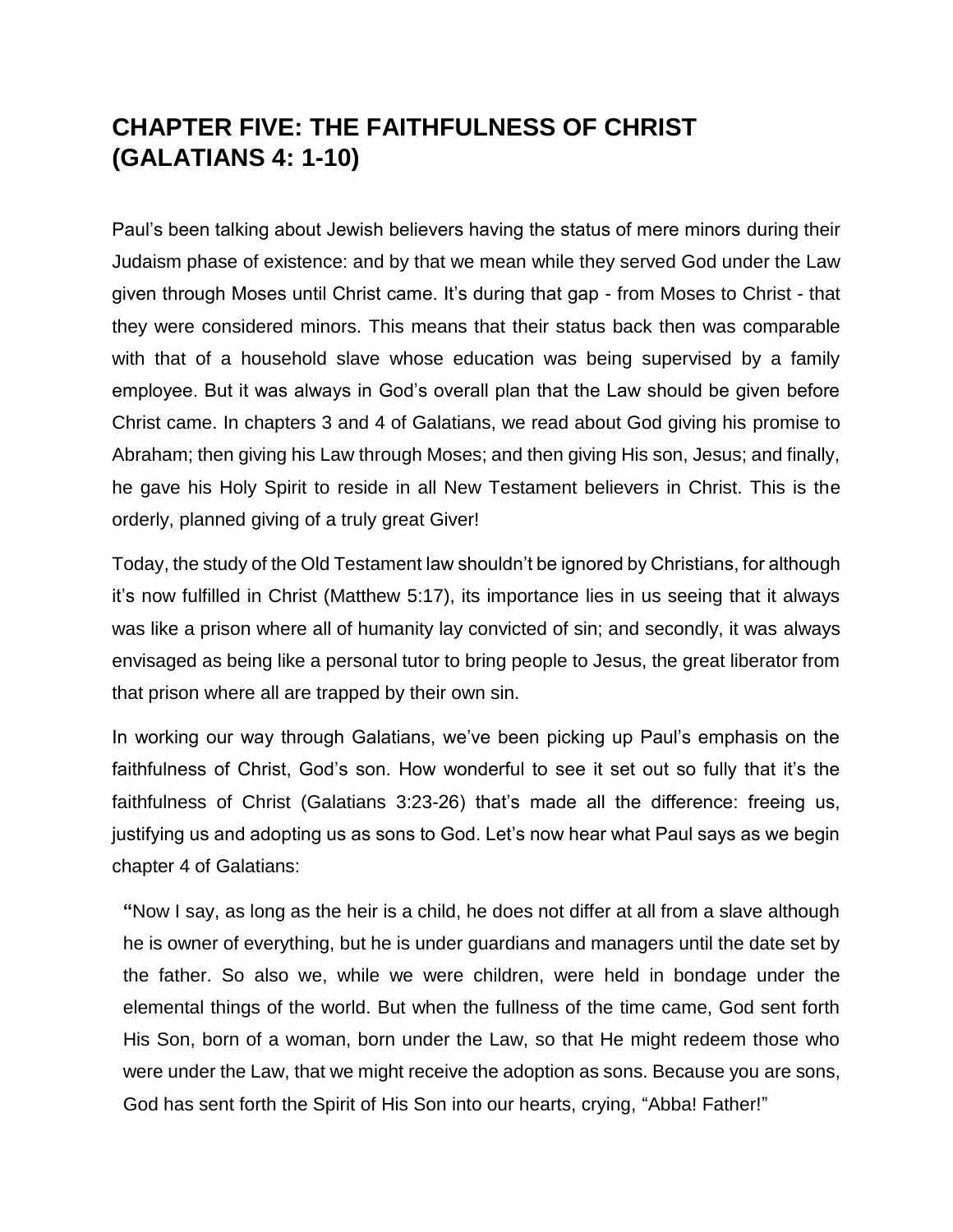Therefore you are no longer a slave, but a son; and if a son, then an heir through God. However at that time, when you did not know God, you were slaves to those which by nature are no gods. But now that you have come to know God, or rather to be known by God, how is it that you turn back again to the weak and worthless elemental things, to which you desire to be enslaved all over again? You observe days and months and seasons and years" (Galatians 4:1-10).

Paul informs us that when the faithfulness of Christ was manifested, as had been promised before the Law was given, Jewish Christian believers finally attained their majority status. They came of age, as it were, with the granting of full sonship through adoption. As we move into chapter 4 of Galatians, Paul maintains the theme of how believers become sons of God – with our adoption having past, present and future implications.

Before going on to mention more about the believer's adoption, it may be as well to make a comment about Paul's reference to 'elemental things' which was repeated in that Bible section we've just cited from the top of Galatians chapter 4. Bible scholar, F.F. Bruce (in Paul, Apostle of the Free Spirit), makes the suggestion that this might have been a reference to celestial bodies. Throughout history, pagans often worshipped objects in the heavens: the stars and planets seen in the night sky. Bruce suggests it was, in one sense, even possible for monotheistic Jews to return to that – but that would be true only in the sense that these objects lay behind the defining of the days, months, seasons and years which they tended to hold in too high an esteem.

Be that as it may, we want now to explore what the Bible says here about our adoption in a spiritual sense. We've already seen that we're all sons of God through faith (Galatians 3:26); and the Bible here has informed us that each believer on Christ has received the Spirit of adoption – a reference to God's Holy Spirit who indwells us as the Spirit of adoption from the moment we put trust in Christ for eternal salvation (Romans 8:15). Among the wonderful blessings our salvation has brought us is the fact that we've been placed in the unalterable position of being joint heirs with Christ (Romans 8:17). We are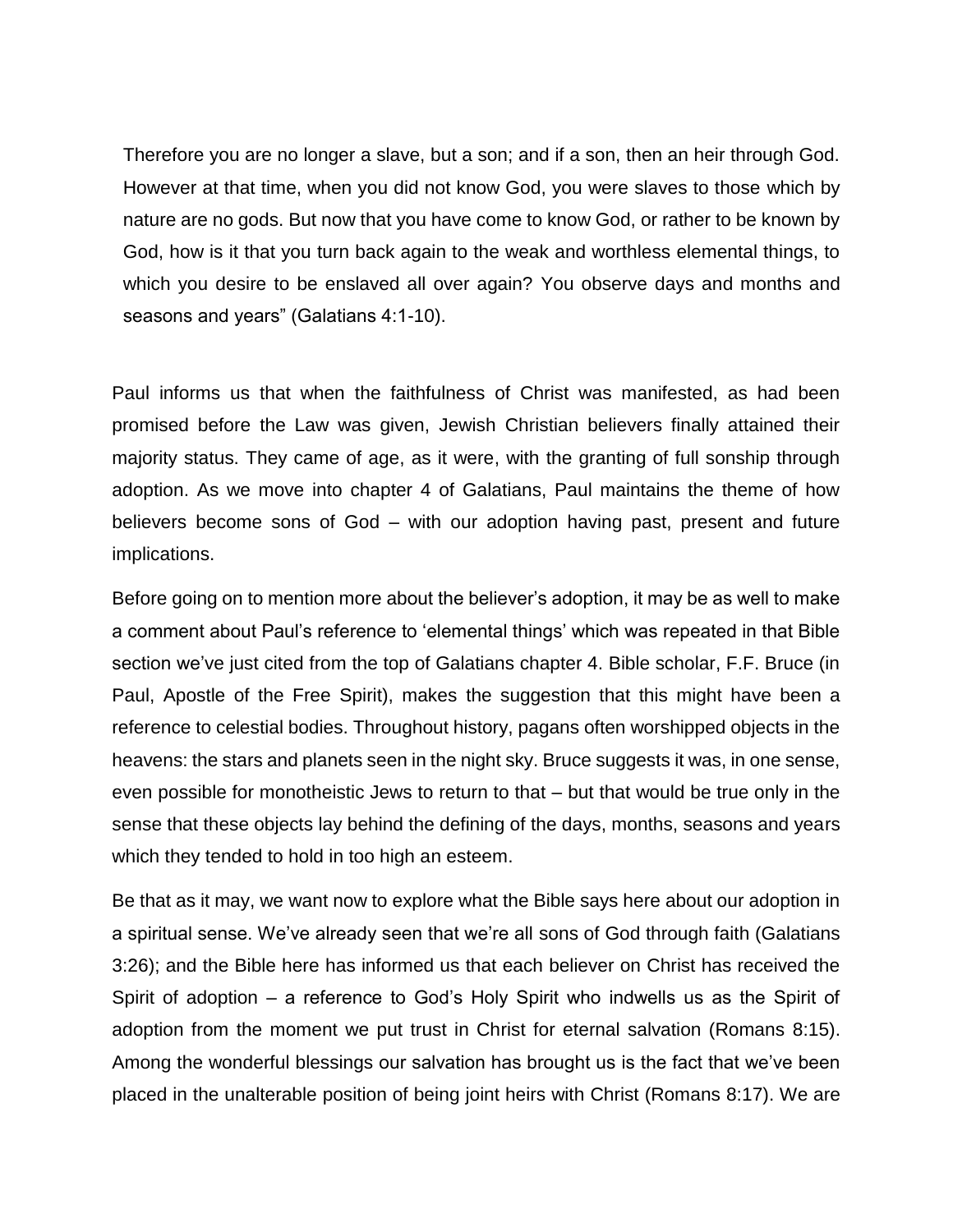for ever those who have been adopted as sons to God through Jesus Christ (Ephesians 1:3,11,14). That placing as sons, as we say, took place at our conversion, and so it's in our past.

But Paul also deals with our present experience as believers. Remember, only Paul uses this word 'adoption' in the New Testament Scriptures. And in Romans 8:14, he says "As many as are led by the Spirit are sons of God." At first this seems to be saying that we need to know the Holy Spirit's leading daily in our lives for us to qualify as sons of God. But when we compare scripture with scripture, and recall Galatians 3:26 which says we are "all sons of God through faith," we realize that can't be right. All believers are sons of God by virtue of the faithfulness of Christ (Galatians 3:22-26). All of us who believe in Christ alone for salvation are children of God by birth - the new birth - and we're equally sons of God by adoption. And if we live by the Spirit, what happens is we actually make it plain in our lives that we're sons of God. If we're Spirit-led in what we say and do in serving the Lord, it's obvious to those around us that we're sons of God.

That leads us into considering our lives of service for God in a bit more biblical detail. If we take the Church of God at Corinth, we find Paul applying one of God's Old Testament commands in Second Corinthians chapter 6 when he says: "... be separate and ... be to me sons" (2 Corinthians 6:14-18). It seems this is another case of the Spirit of God appealing to believers 'to become what they are.' This is an interesting quote – at least it appears to be a quotation from the second book of Samuel chapter 7 verse 14 when the prophet Nathan came to King David – after he'd expressed a desire to build a temple, a house on earth for the God of heaven. Through Nathan, God says to David: "I will raise up your descendant after you ... I will establish his kingdom ... he shall build a house for My name ... I will be a father to him and he will be a son to Me."

We know that God regarded the whole of Israel as his son. He declared through Moses to Pharaoh "Israel is My son, My firstborn" (Exodus 4:22; see also Hosea 11:1). But here – and all bound up with the idea of the building of God's house – God reinforces the thought of sonship specifically for Solomon, the king of David's dynasty or royal line. By carrying out God's purpose in the building of his earthly house, Solomon would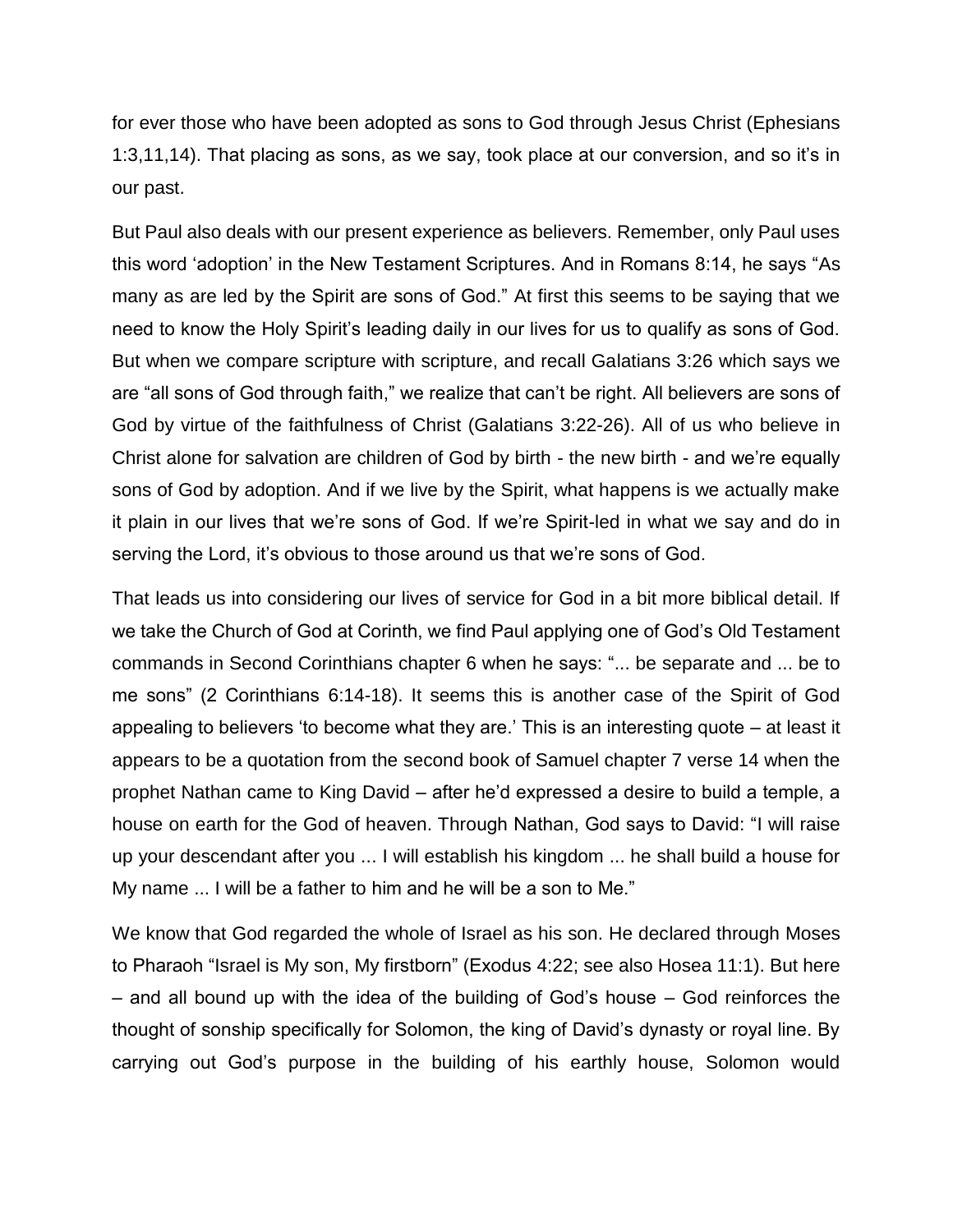characterize and give full expression to the special relationship God intended all Israel to enjoy. So he's affirmed as **being** a son to God.

Notice the force of the word 'being' – he will be a son to Me, God said. Imagine a human family where the father is never at home. A son growing up in that family might find a role model in some other adult male figure. If this proved to be a good influence, others might even say 'that man is more of a father to him than his real father.' There's such a thing as acting in a way that's consistent with what we are. In that sense, 'being a son to God' carries us into the idea of our behaviour being exactly what it should be for those who already are sons of God.

And, remember, that's precisely what God says through Paul to those in the Church of God at Corinth: "you shall **be** sons and daughters to Me." Notice how the context in the New Testament agrees fully with the Old Testament context in terms of the building of God's house. 'How is that?' you ask. Well, remember Paul's writing to the Church of God at Corinth, and in 1 Corinthians 3:9, he's described them as 'God's building' when calling on each in the church to be careful how he or she builds. So, once again it's God's people who are being addressed, and it's about building for God in the house of God, which is the Bible-wide theme that lies close to God's heart; a theme that goes beyond our salvation and into the realm of our lives of service for God. To have a place in God's house, demands of us that God's requirements are met. Just as all Israel could be regarded as God's son, but the one among them who fulfilled God's will fully in building a house for God was singled out as being a son to God; so today all believers on the Lord Jesus are sons of God through faith, but we demonstrate our sonship best by active service in relation to serving God's will in God's house.

And what does the future hold for us as sons of God? To discover more, we need to come back again to Romans chapter 8 – let's read from verse 19 to get the full sense:

**"**For the anxious longing of the creation waits eagerly for the revealing of the sons of God. For the creation was subjected to futility, not willingly, but because of Him who subjected it, in hope that the creation itself also will be set free from its slavery to corruption into the freedom of the glory of the children of God. For we know that the whole creation groans and suffers the pains of childbirth together until now. And not only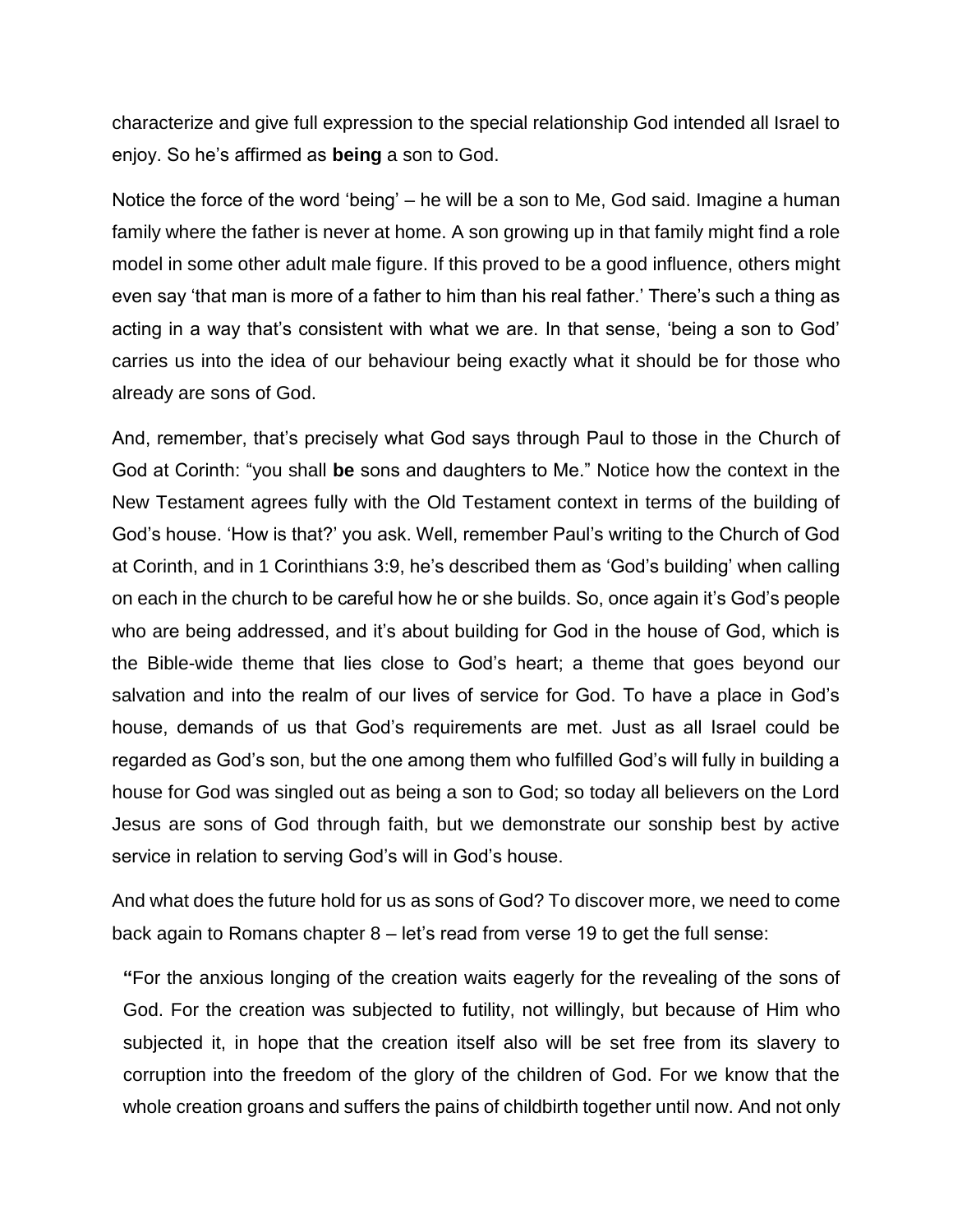this, but also we ourselves, having the first fruits of the Spirit, even we ourselves groan within ourselves, waiting eagerly for our adoption as sons, the redemption of our body" (Romans 8:19-23).

Paul begins by mentioning the 'anxious longing' of creation as it eagerly awaits the revealing of the sons of God. Those eagerly awaited future events, when the sons of God are to be revealed, begin with the change in the physical bodies of all believers at the return of Christ for the Church which is His Body. As Paul says in 1 Thessalonians 4, at that time the dead in Christ will rise and we who remain alive then will be changed and caught up together with them to meet our Lord in the air. What a glorious moment that'll be! Our adoption then will be complete in every sense: our physical bodies then reflecting our status as sons of God. As Paul says, we wait eagerly for this.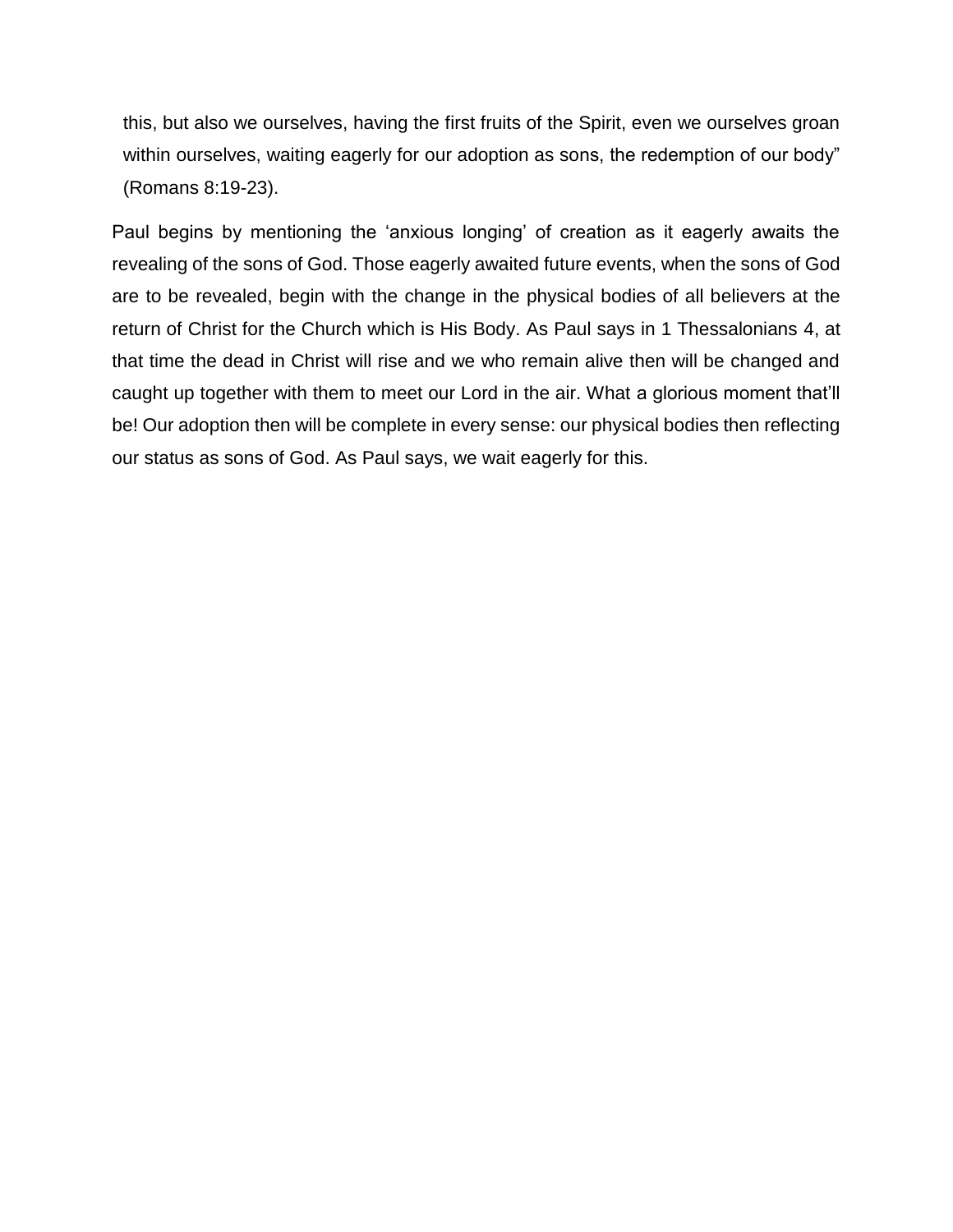## **CHAPTER FIVE: REVIEW QUESTIONS**

- 1. Another suggestion for 'elemental spirits' is that this was a reference to angelic beings through whose agency the Law was ordained (Galatians 3:19) and to whom too much respect for attributed for this. Any thoughts?
- 2. How is God shown to be the great Giver in this section of the letter?
- 3. Do you think we are adopted sons of God by our faith or through the faithfulness of Christ – or is it both? Explain your answer.
- 4. How do we make it obvious what we already are (as sons)?
- 5. If we teach salvation in 3 aspects or tenses (from sin's penalty, power & presence); can you sum up adoption in much the same way?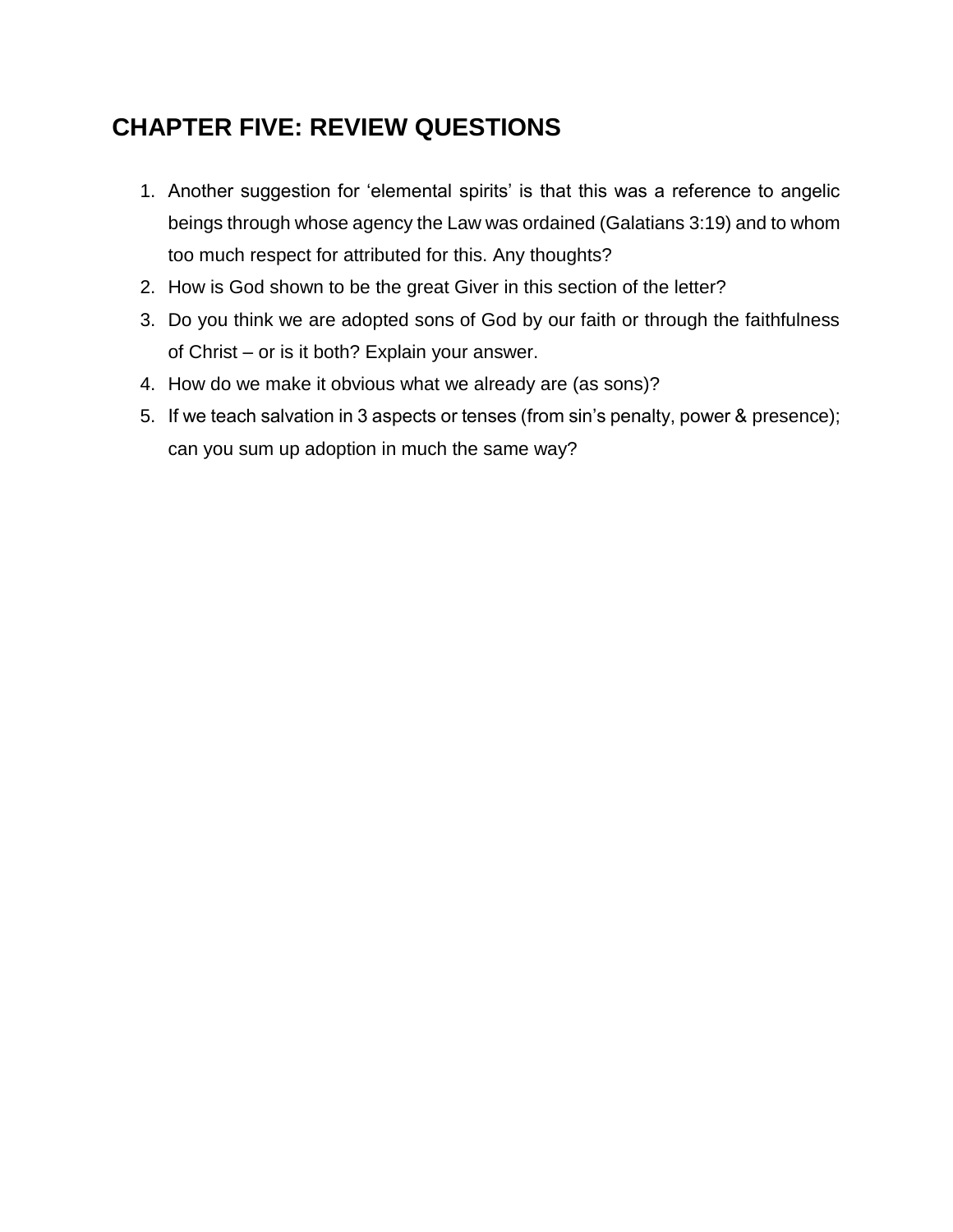## **CHAPTER SIX: THE FORMATION OF CHRIST (GALATIANS 4:11-20)**

Adoption back in New Testament times was often an adoption of adults, and even at times, of slaves. Careful selection was done, all with the goal in mind that the person being adopted would be someone who could be trusted to enhance the family reputation. We should be aware of the fact that, in Roman times, a father had near absolute legal authority over his children (*patria potestas*). This extended to the power of life and death over them, and it continued as long as the father remained alive - no matter the age of the child. Children were more or less viewed as possessions.

This meant that whenever a Roman man of wealth and prominence wanted to adopt a young man, the absolute power of the birth father over the son had to be transferred to him, that is to the father who was doing the adopting. How this happened was through an elaborate process in which the birth father would first symbolically sell and then buy back his son twice, but after selling him a third time he didn't buy him back again – what this achieved was that it symbolized the breaking of his ownership rights, and the transfer of that absolute power from the birth father to the new father. In a second step, the adopting father went to a Roman magistrate and presented the legal case for the complete transfer of the rights of the son from his birth father to himself, the adopting father. This was a formal legal transaction for which there were witnesses, as in a court of law.

So, we see, that this ancient adoption process had a distinctly commercial aspect to it: the adopted son was bought out of his old family leaving all his debts and obligations behind him. None of these debts followed him. It was as if his old persona became extinct, and this was a totally new start. The adopted person lost all his rights to his old family, and he gained all the rights of a fully legitimate son in his new family. In the most literal sense, and in the most legally binding way, he got a new father!

In law, the old life of the adopted person was completely wiped out. For example, all debts were legally cancelled; they were wiped out as though they'd never been. The adopted person was regarded as a new person entering into a new life with which the past no longer had anything to do. In the eyes of the law, the adopted person was literally and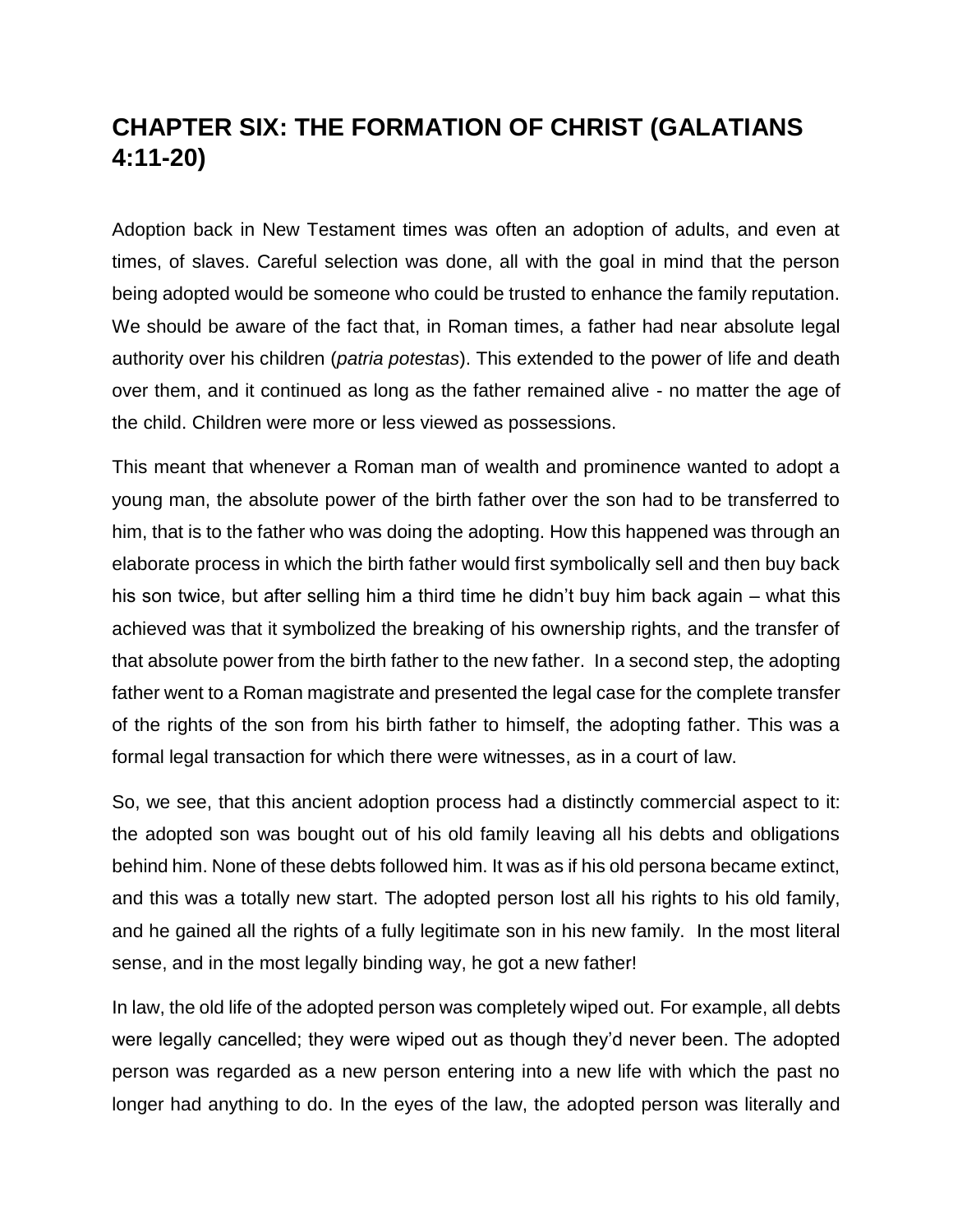absolutely the son of the new father. He became heir to his new father's estate. Even if other sons were born afterwards - who were the new father's own flesh and blood - it didn't affect the adopted son's rights in any way, shape or form. Nothing, absolutely nothing, could change the legal fact that he was a co-heir with them.

How well all this illustrates Bible teaching for believers on the Lord Jesus Christ! We, who are all sons of God through faith (Galatians 3:26), have been bought with a price. We've previously read from Galatians chapter 4: "But when the fullness of the time came, God sent forth His Son, born of a woman, born under the Law, so that He might redeem those who were under the Law, that we might receive the adoption as sons" (Galatians 4:4-5).

What we're told, among other things there, is that God sent his son, born to Mary on earth as Jesus Christ, that we might be redeemed from sin's curse, and as a result, be adopted as sons to God through our faith in Jesus Christ. The redemption – which means we were bought back to God – was necessary for this adoption to become a reality. This reminds us of how, in the Roman custom of adoption, the new father bought the son he wished to adopt. There was a commercial basis for the legal transaction of adoption – one which bought out all the debts and obligations of his or her old life – and the adoptee was in reality a new person with a new identity and a new life in the eyes of the law and society then. That's the background to understanding what's happened to the believer on the Lord Jesus.

In those ancient times, adoption was as much - if not more - for the advantage of the family who were doing the adopting. To take a not untypical case: suppose we imagine a family where the natural children are not showing themselves particularly capable of continuing the family business. The head of the household in that case might well look to adopt his most trusted slave who has shown himself to have expert business skills. In this way, the family's future success and reputation could be enhanced by such a strategic move. And is there not a voice for us in that too? But only in this sense: that God has adopted us to carry on his work on earth, and to advance his kingdom.

God has selected us for adoption so that we might be to the praise of his glory. Let's read more about the kind intention of God's will in adopting us from Galatians chapter 4:19: "My children, with whom I am again in labor until Christ is formed in you..."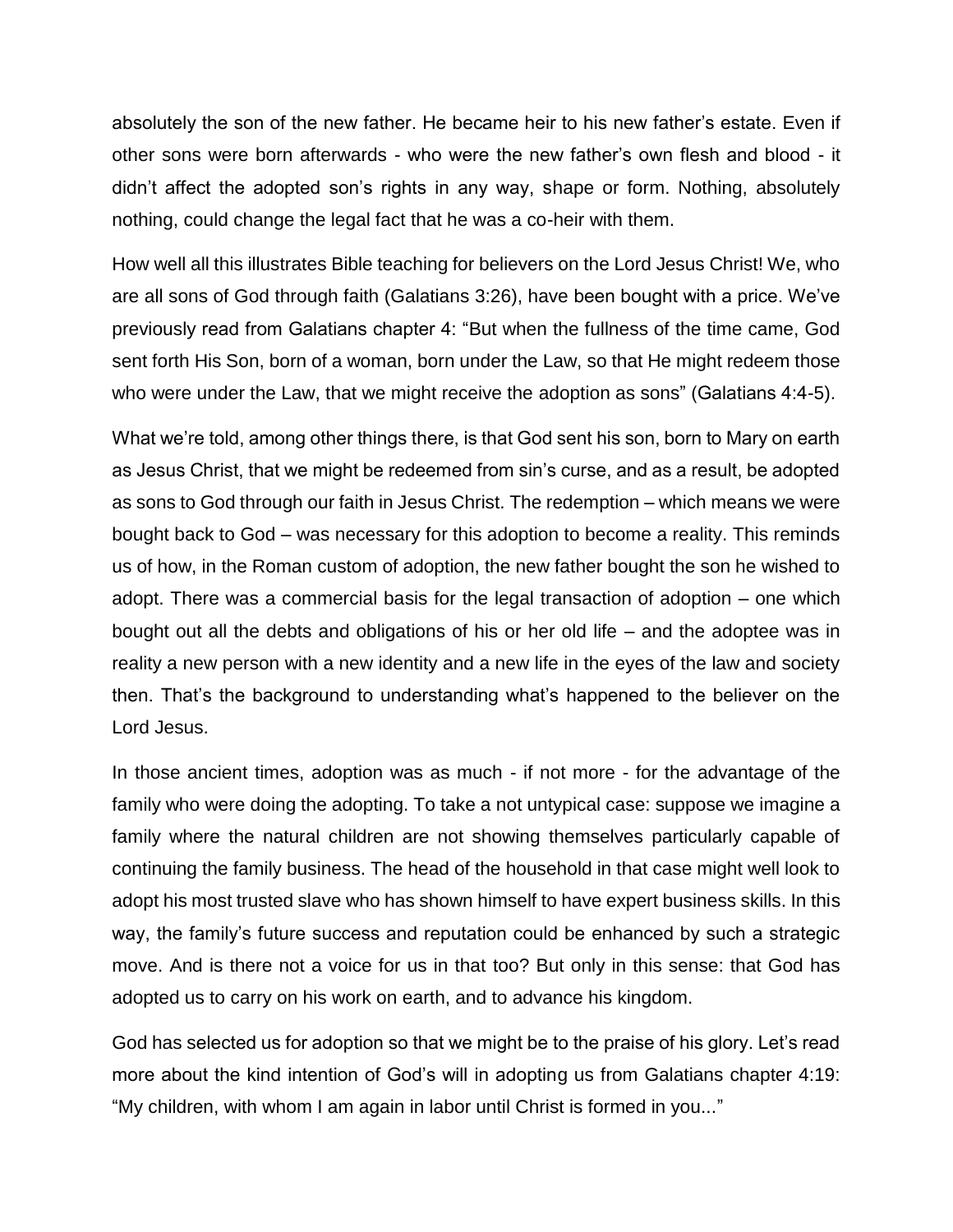God's desire is that he should see his son in the life of everyone he adopts. I want to lay alongside this an Old Testament verse, if I may. It's Isaiah 42:14 which says: "like a woman in labor I will groan" – and this is God speaking! – "I will both gasp and pant." What's this all about? In surrounding sections of the book of the prophet Isaiah, God addresses Israel, and her Messiah, alternately, as being his chosen servant, through whom he'd achieve his ultimate purposes in this world and in the world to come. However, unlike her Messiah, Israel as a nation had a chequered history with variable performance. To get Israel back on track, God at times speaks of being proactive towards them under the figure of a heroic warrior (e.g. Isaiah 42:13). But at other times, the picture radically changes – to that of a pregnant woman, no less!

Like Joseph before his brothers, God, too, had restrained himself – with age-long if not 'eternal' restraint, waiting for the time when Israel would finally rise to her obligations. But later, like a pregnant woman taking deep breaths before the final push, he spoke of putting off restraint - he could wait no longer - and like a woman whose time to give birth has come, he just wanted to get it over with; and so spoke of groaning, gasping and panting. What remarkable language! We'd never have dared to picture God by analogy with a pregnant woman. How expressive of how God waited with intense longing for his expectation for Israel to be fulfilled.

Remember, it was Paul's turn of phrase in Galatians 4:19 that drew our attention to this. In that verse, Paul said to the Galatian Christians that he was in labour until Christ should be formed in them. Without doubt, these same longings of the Apostle Paul were in a true sense the longings of God himself. And what's more, since our circumstances match those of these first century Christians in all the relevant particulars, we know that this is also God's expectation of us too. He has adopted us to the end that we should bear a family resemblance to his son! By this we mean we're destined to become Christ-like. And God can't wait for that to happen!

There's a golden chain in Roman chapter 8 (v.29) which could be described as having four golden links which span from eternity to eternity and completely sums up God's purpose for us as believers on the Lord Jesus Christ. This is the most wonderful curriculum vitae that anyone could have, qualifying us for an eternity spent with God. It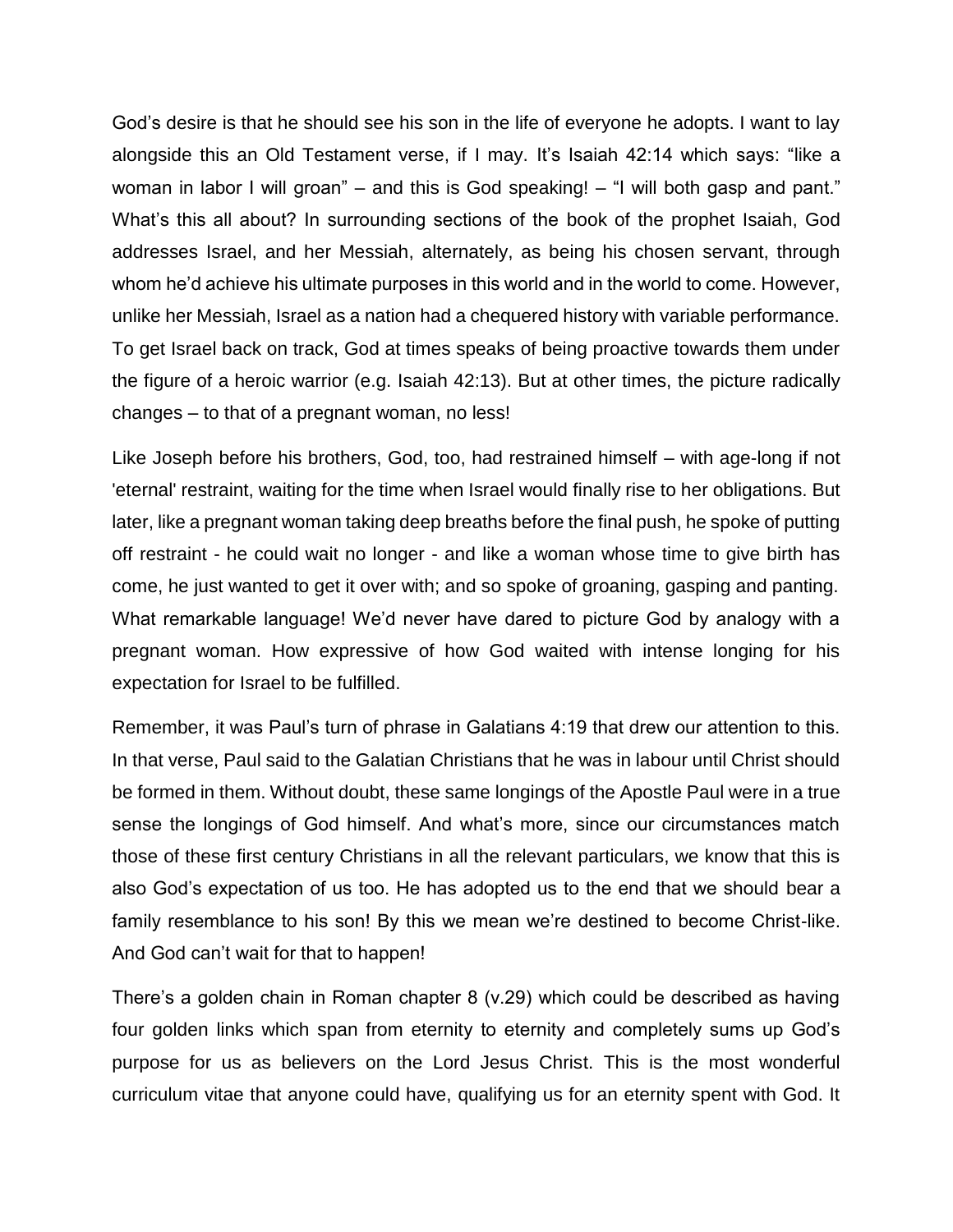comes down to four words: we're chosen; called; justified and glorified. The last of these has not yet actually taken place, but it is so certain – so bolted-on, rock-solid – that the Holy Spirit caused Paul to use the (aorist!) past tense for a yet future action! That alone should convince everyone about our eternal security in Christ, with no falling away from salvation possible at all.

No-one can fall out anywhere between predestination and glorification. So, even in the analogy with Roman adoption law, it's shown that an adopted son having been placed as a joint-heir with other natural sons could never have his status successfully challenged. His adoption could never be unstitched. It was binding. How much more so, when God speaks, and gives us his word!

Some might wonder why that four-word summary that defines our origin, purpose and destiny doesn't explicitly include the word 'sanctification.' That's because our ultimate sanctification is included in our glorification. We will be glorified with Christ (Romans 8:17). And as 2 Thessalonians 1:10 shows, it's two-way: not only are we to be glorified in him, but he in us! The Lord Jesus was glorified in his physical body while on the mount of Transfiguration (Matthew 17), but he will also be glorified eternally in his mystical spiritual body – which is the Church, all who have put saving faith in the Man of Calvary. Our destiny is to become as Christ-like as it's possible for a creature to become. As near and dear to God as Christ himself is. And God can't wait! Frankly, neither can I!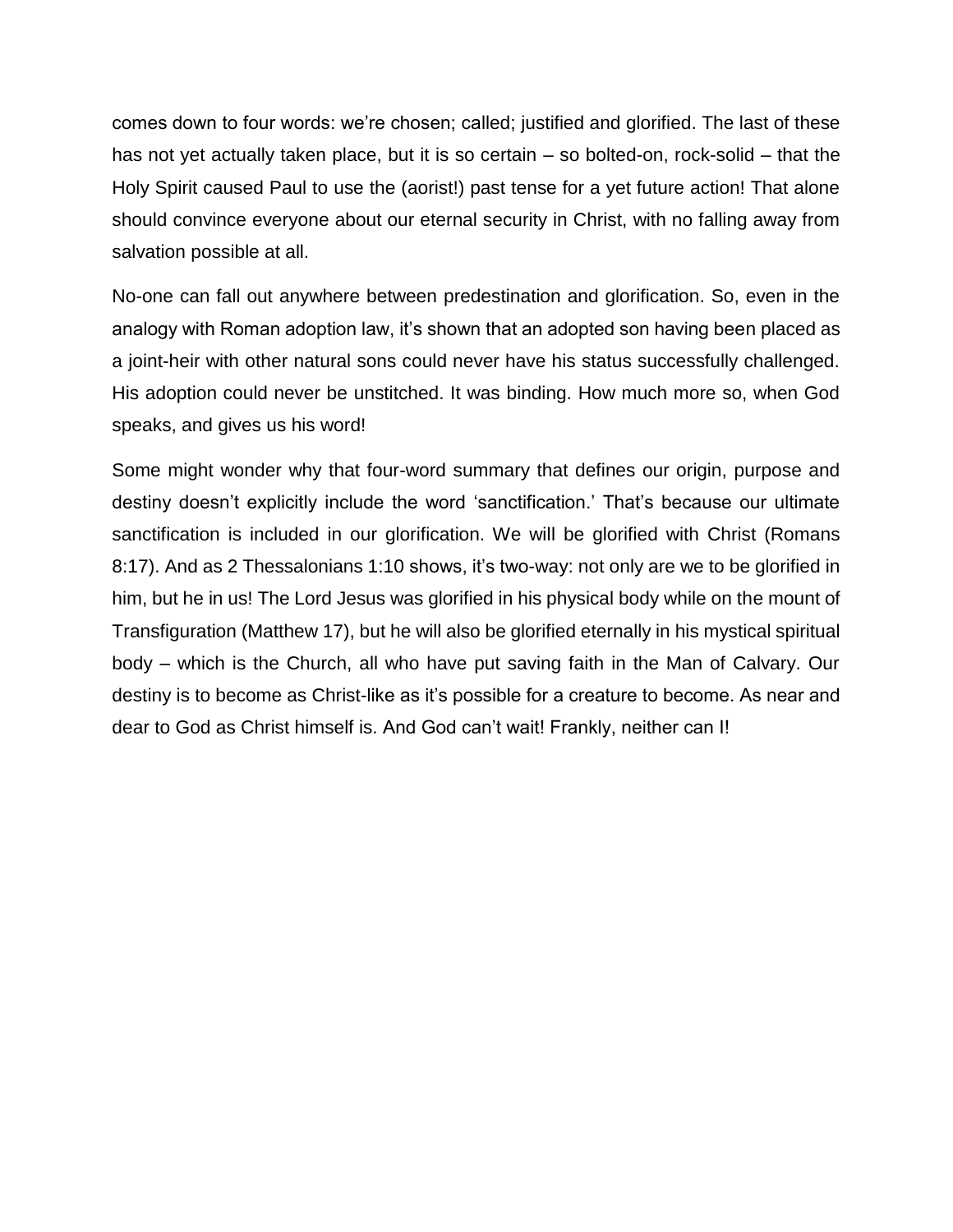# **CHAPTER SIX: REVIEW QUESTIONS**

- 1. What differences can you identify between the practice of adoption in Roman and modern worlds?
- 2. Attempt to summarize all the ways in which this procedure back then was an almost tailor-made analogy for our spiritual experience.
- 3. It was often the case then that it was not so much what the family could do for the adoptee, but rather what s/he could do for the new family. How can you advance your heavenly Father's business?
- 4. Do you think the referred to analogy Isaiah that uses is the Bible's strangest concerning God? If not, which other is? How does Paul suggest we emulate it?
- 5. Which four words would you choose to describe yourself by?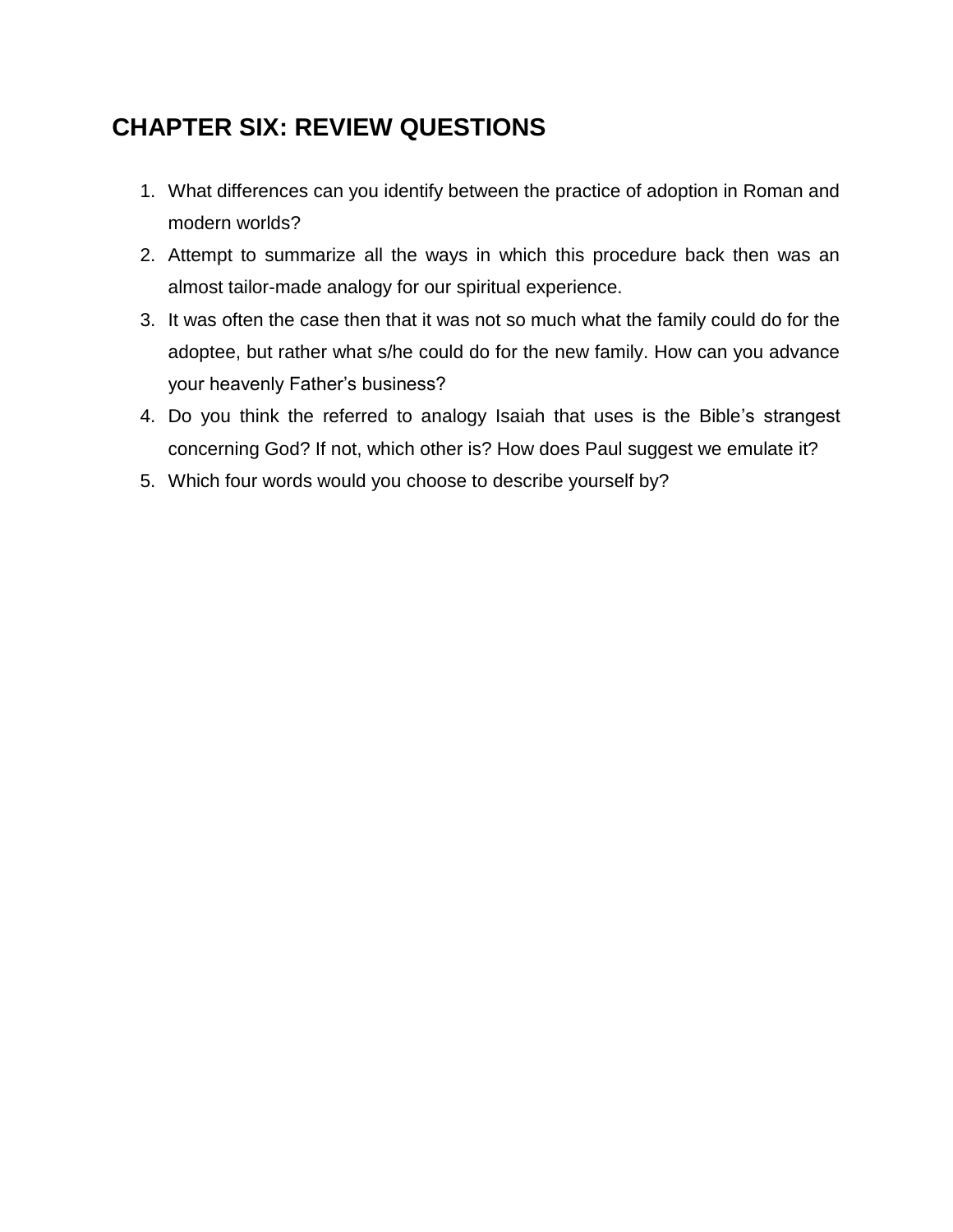## **CHAPTER SEVEN: JERUSALEM ABOVE AS OUR MOTHER (GALATIANS 4:21-31)**

Before we leave the fourth chapter of Galatians, I want us to explore its fascinating finale. What we learn from here is something more usually associated with the closing chapters of the letter to the Hebrews. But the Apostle Paul enlists the help of the same New Testament teaching here to emphatically underline the end of legalism and in fact the end of all ritual observance of the Law of Moses by Christians - even in a single part, such as Sabbath observance or avoiding pork or demanding tithes. Here's what Paul has to say:

"Tell me, you who want to be under law, do you not listen to the law? For it is written that Abraham had two sons, one by the bondwoman and one by the free woman. But the son by the bondwoman was born according to the flesh, and the son by the free woman through the promise. This is allegorically speaking, for these women are two covenants: one proceeding from Mount Sinai bearing children who are to be slaves; she is Hagar. Now this Hagar is Mount Sinai in Arabia and corresponds to the present Jerusalem, for she is in slavery with her children. But the Jerusalem above is free; she is our mother. For it is written, "REJOICE, BARREN WOMAN WHO DOES NOT BEAR; BREAK FORTH AND SHOUT, YOU WHO ARE NOT IN LABOR; FOR MORE NUMEROUS ARE THE CHILDREN OF THE DESOLATE THAN OF THE ONE WHO HAS A HUSBAND."

And you brethren, like Isaac, are children of promise. But as at that time he who was born according to the flesh persecuted him who was born according to the Spirit, so it is now also. But what does the Scripture say? "CAST OUT THE BONDWOMAN AND HER SON, FOR THE SON OF THE BONDWOMAN SHALL NOT BE AN HEIR WITH THE SON OF THE FREE WOMAN." So then, brethren, we are not children of a bondwoman, but of the free woman" (Galatians 4:21-30).

Instead of feeling bound to the Law given at Mount Sinai, and so feeling under obligation to observe even part of its rituals, first century Jewish Christians were no longer even at that time to reckon their relationship to be with Mount Sinai nor their affinity to be with the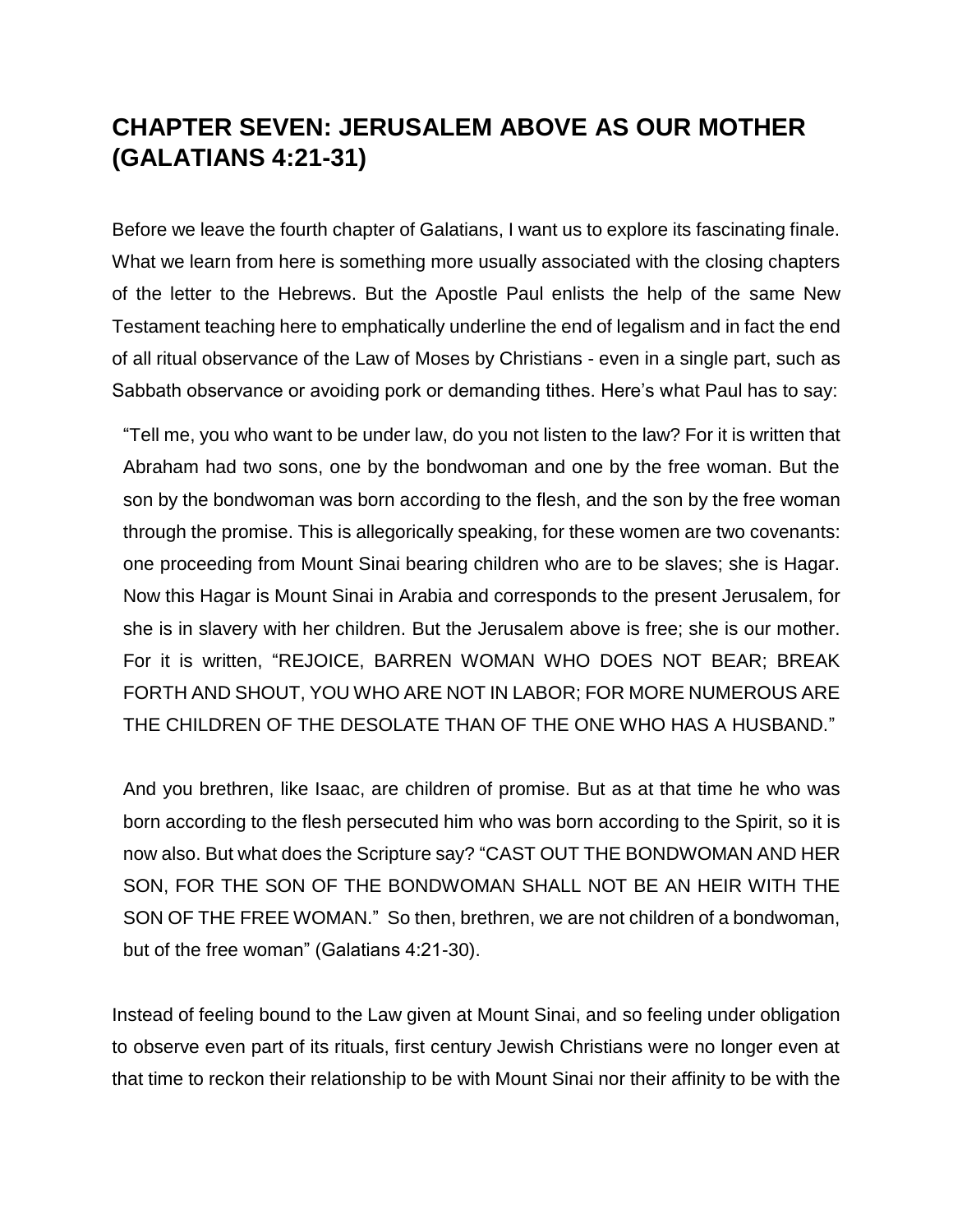geographical Jerusalem in the land of Israel. And, like them, we, too, are to acknowledge 'Jerusalem above' as our 'mother.' Perhaps this comes into sharpest focus during Sunday worship. I say that because Hebrews chapters 10 & 12 teach us that God's worshipping people come to Mount Zion above and to the heavenly city of Jerusalem and in fact into the sanctuary found there. This is realized in our spiritual New Covenant collective worship experience (John 4:23,24). We should remind ourselves of what Hebrews chapter 12 says:

"But you have come to Mount Zion and to the city of the living God, the heavenly Jerusalem, and to myriads of angels, to the general assembly and church of the firstborn who are enrolled in heaven, and to God, the Judge of all, and to the spirits of the righteous made perfect, and to Jesus, the mediator of a new covenant, and to the sprinkled blood, which speaks better than the blood of Abel" (Hebrews 12:22-24).

Notice the mention of the New Covenant there, connecting with the mention of the same in Galatians 4 where we started out from. But those magnificent, soaring expressions which we've just read from Hebrews 12 inform us that in some spiritual sense we approach before God each first day of every week, as his gathered people, for worship in the heavenly Jerusalem. Don't confuse the teaching here with our going to be with the Lord in heaven at his return for us. The Hebrews' letter is setting out the current operation of God's New Testament people by detailed analogy with how his Old Covenant people, Israel, once approached God in their corporate worship times. And we need to read the context starting at Hebrews chapter 8 for the true setting of this. Surely, these verses, and the revelation they contain, evoke for us the wording of Psalm 86:9: "All nations whom You have made shall come and worship before You, O Lord."

Okay, so these sections of the Bible – Galatians 4, Hebrews 12 etc. - do all seem to be connected and to offer us an explanation for the basis of Christian worship in the Church Age, this present Day of Grace. But, returning for a moment to the terms of Galatians chapter 4, how is 'Jerusalem above' the mother of believers in this age? Well, when we're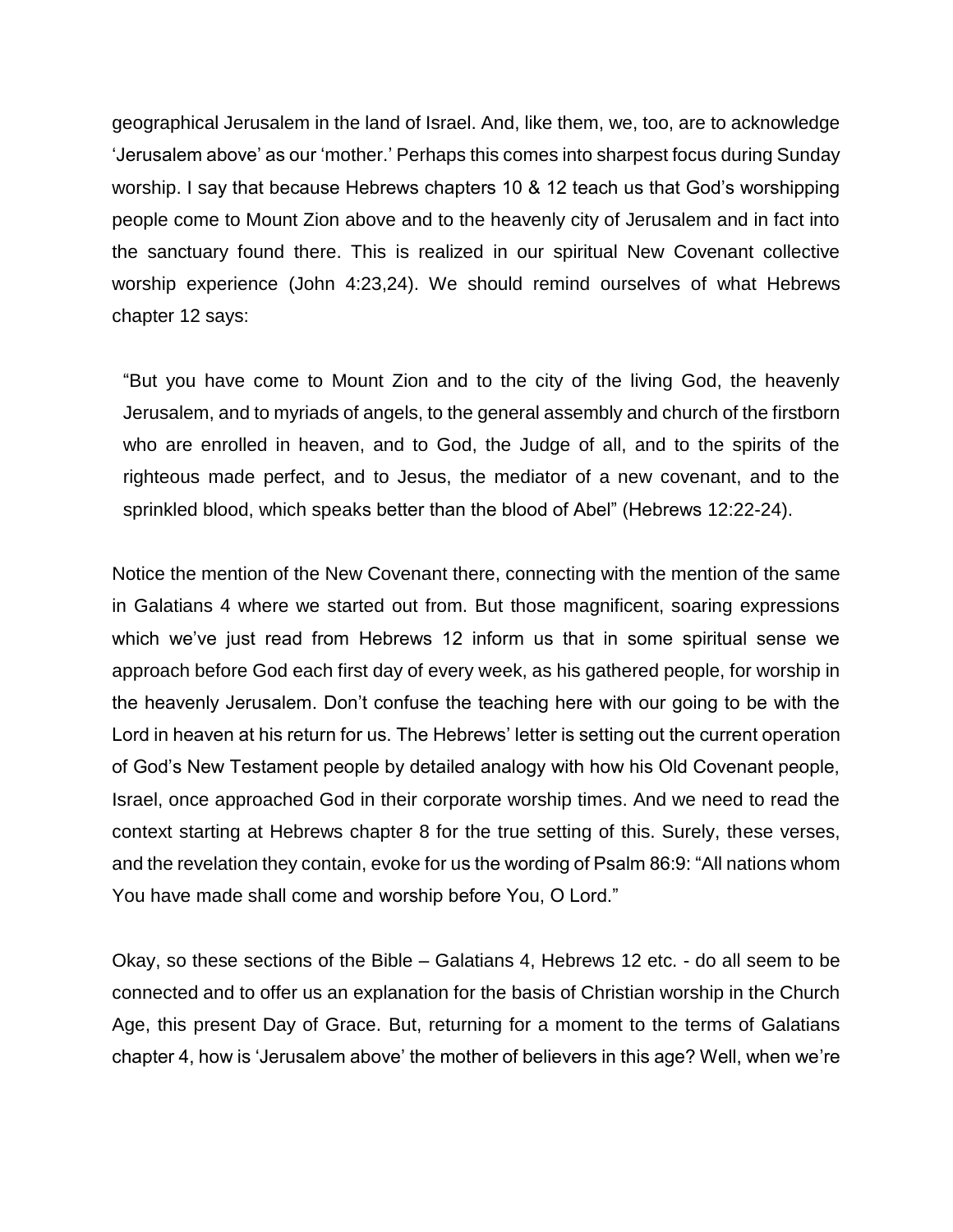born of the Spirit of God at the moment of putting our faith in Jesus Christ - after having turned away from our sins - then we're born, quite literally the Bible says, 'from above.'

We're born 'from above' - and it's certainly God's intention that we should be true 'sons of the New Covenant'. For Paul says Abraham's wife Sarah symbolizes the New Covenant in Jesus' blood. This New Covenant is identified with the Jerusalem above. Believers who are born from above have Jerusalem above for their mother and come within the scope of the New Covenant which replaced the Old Covenant God made with Israel. The Old Covenant directed Israelite paths to Zion on this earth; but now it's the highways to Zion above that should occupy our minds in this era, and command our obedience - and all this under the terms of the New Covenant made effective through Jesus' death. If only we could get a grip of the greater glory of this, there'd be no temptation for God's New Testament people to return to the mere symbols and ceremonies of the Old Testament way of worship. It's right for us to regard ourselves as 'sons of the New Covenant' - or sons of the 'freewoman' - and that makes us sons of Zion above. We mentioned Psalm 86 a moment ago, and really that psalm sets the scene for the one that follows. Psalm 87 announces:

"His foundation is in the holy mountains. The LORD loves the gates of Zion more than all the dwellings of Jacob. Glorious things are spoken of you, O city of God! "I will make mention of Rahab and Babylon to those who know Me; behold, O Philistia and Tyre, with Ethiopia: 'This one was born there.' And of Zion it will be said, "This one and that one were born in her; and the Most High Himself shall establish her." The LORD will record, when He registers the peoples: "This one was born there."'

It appears that famous enemies of God's people, past and future, will in a day to come – and in terms of their believing remnants – pay tribute, as these nations' representatives flow up to Zion. They'll hail Jerusalem (see Isaiah 2) as their 'mother city.' This will happen after Christ's promised return to rule on this earth for a thousand years. The prophetic message of this psalm carries us forward to a time when the city of God's choice will finally become the centre of world-wide dominion. The absolute thrill that God has chosen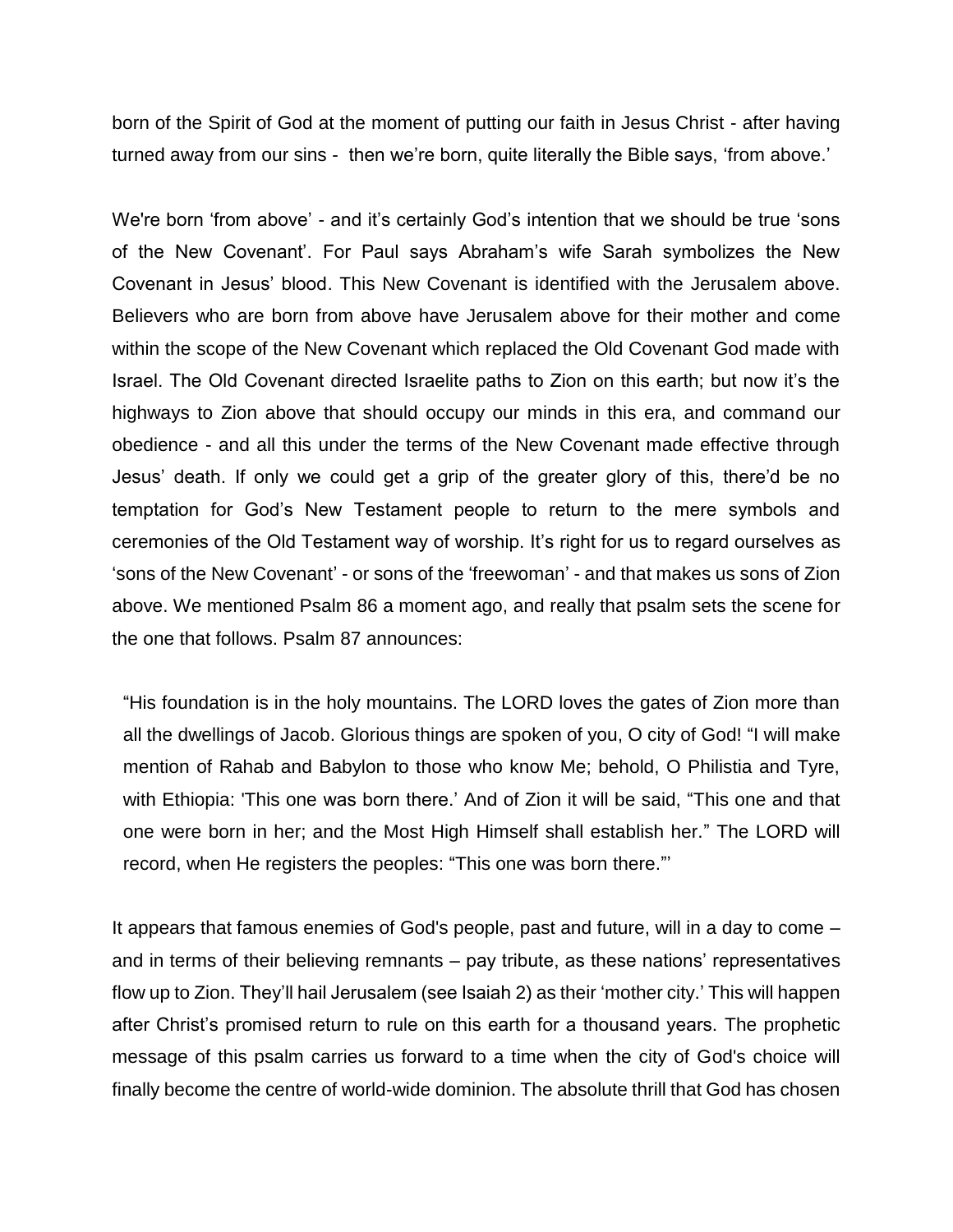Zion as his holy hill in preference to all others runs right through Psalm 87. God has set himself there simply because he loves the place. And that's the source of its glory, stability and blessing. Peace will come to Jerusalem, make no mistake.

This psalm tells of a time when some of Israel's enemies will be reborn as citizens of Zion. Egypt and Babylon, two of Israel's greatest persecutors in history, will eventually be reconciled with her - together with Philistia, an ancient enemy, along with the trading centre of Tyre, and even distant Ethiopia. This psalm with its repeated reference to Israel's major Old Testament enemies, points to earthly Zion in the first instance, reaching a fuller meaning in terms of something still future on this earth - seen also from other Bible verses - a time when Israel's peace and prosperity will again spread to surrounding lands as in the golden age of Solomon (see 1 Kings 9 & 10), only more so.

While recognizing that, in the future, nations previously hostile to Israel really will be reconciled to her, and Israel and Zion, that is, Jerusalem, will be at the head of the nations and central to the earth – yet, now, more clearly glimpsed from the New Covenant perspective in Galatians 4, we can see that when the psalmist long ago used the term 'Zion' more than one application is possible. Galatians chapter 4 in closing makes it absolutely clear that heavenly Jerusalem or spiritual Zion refers to an ultimate reality way beyond its earthly counterpart. The 'Jerusalem above' mentioned by Paul is the heavenly Zion, the original blueprint for what became established on earth. And our spiritual identity - our new Christian identity - is given to us as being from there, that is, from the original heavenly Zion. As the Apostle Paul could say to faithful disciples of Christ at Philippi: "For our citizenship is in heaven, from which we also eagerly wait for the Savior, the Lord Jesus Christ" (Philippians 3:20).

The New Testament urges us "to set our minds above" (Colossians 3:1) and it's in this sense we're encouraging each other to have our thoughts stirred towards the Zion above where the Lord Jesus Christ is already installed (Psalm 2). If the highway from Sinai to Zion demanded the obedience of Israelites long ago; how much more the highway to 'the Jerusalem which is above' ought to claim the obedience of disciples of the Lord Jesus!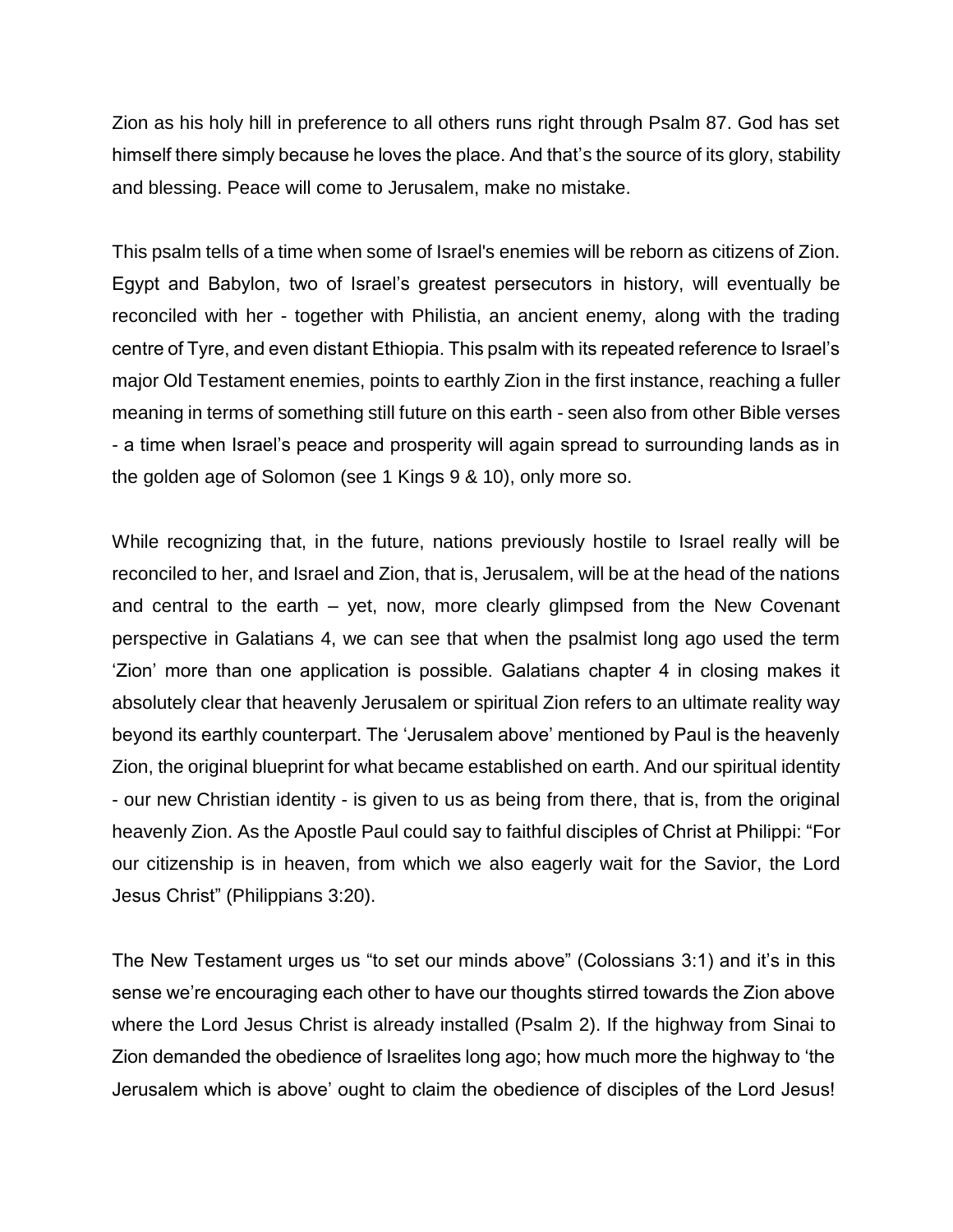Only careful obedience to our Saviour's commands will bring about the kind of Christian unity the Lord had in view in giving these commands. Sadly, we vary in our obedience to the terms of the new covenant and so professing Christianity is in a divided state on the earth today - just as the geographical city of Jerusalem is divided. How different from the heavenly reality it's designed to model!

Later still, Revelation chapter 21 tells us that God's 'tabernacle' (see Hebrews 8:1,2) will be with redeemed humanity on the new earth in the new Jerusalem - 'our present and eternal home,' as a Christian worship song says (Psalms, Hymns and Spiritual Songs, 61). The Apostle John, in Revelation chapter 21, saw the New Jerusalem coming down out of heaven from God. How wonderful to consider that our eternal theme will be our saying worshipfully to God: 'all our fountains are in You!' – 'all our springs of joy – all our sources of true joy – are found in You!' By then we'll be intensely aware that we have no other happiness than that which is found in the blessed God.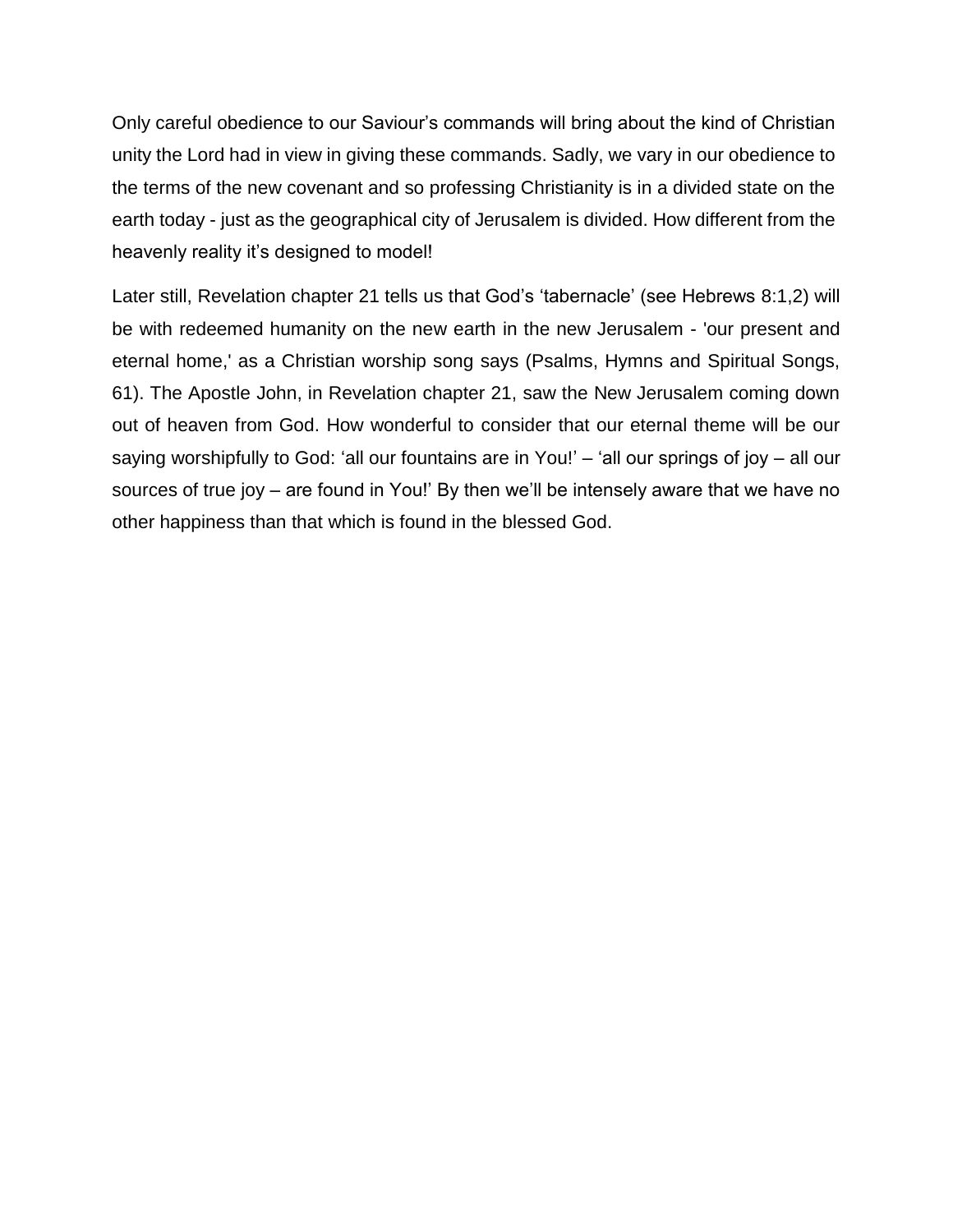## **CHAPTER SEVEN: REVIEW QUESTIONS**

- 1. How are the final verses of Galatians chapter 4 the most wonderful answer to those who wanted to turn the clock back? Is Galatians 4:30 the final answer?
- 2. In what sense could we say that the story behind the biblical use of the word 'Zion' is a tale of two cities? What are they?
- 3. Jacob (Genesis 28) was given a 'trailer,' as it were, of how the worship of God from God's earthly house was all about a special connection between earth and heaven. How does Paul and the writer to the Hebrews (assuming he was different) flesh out what the Lord announced in John 4:23,24)?
- 4. We've thought of Israel's future experience during the Millennium, as depicted in Psalm 87. But lying beyond that, and so beyond also our present Christian experience of worship in 'Jerusalem above,' there lies the glorious vista described in the last couple of Bible chapters. Is this depicting 'Jerusalem above' having come down to the new earth to be the sole, eternal location for worship?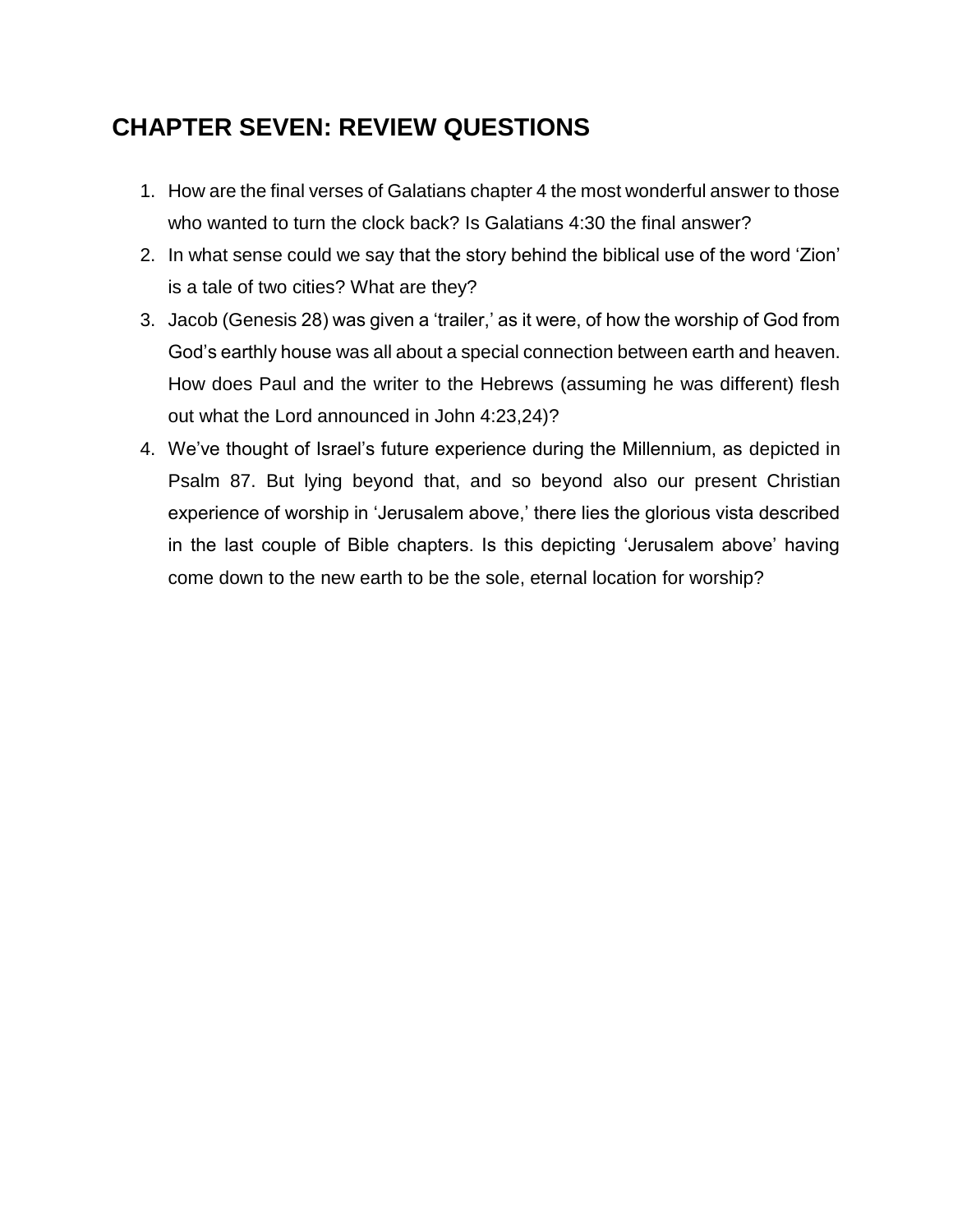#### **CHAPTER EIGHT: THE OUTWORKING OF FAITHFULNESS THROUGH LOVE**

It's good to observe things which are repeated in every chapter in a Bible letter. That surely tells us a lot about the main purpose behind its writing. For example, in First Thessalonians, the mention of the return of Christ for his Church features in every chapter usually towards the end. In Galatians, it's the cross which we meet in chapter after chapter. And no wonder, for the legalism Paul was countering detracted from the primacy and sufficiency of the cross.

But what's also emerged and registered with me, more recently, in my reading of Galatians (and isn't it so refreshing when we observe new insights in God's Word) has been the faithfulness of Christ as a recurring theme of this letter. That, too, was surely a most necessary antidote to the formalistic tendencies of the Galatian Christians. The faithfulness of Christ is nowhere more impressively shown than through the cross, the ultimate expression of his faithful love for us. Indeed, Christ's own faithful working to God's plan is the contrast made in this letter with the hopeless error of those who were relying on their own works to make themselves acceptable to God. And once they were secure in the truth of justification through faith, what Paul commends to the Galatian Christians in Galatians 5:6 is the outworking of that saving faith through loving service. Where had that been modelled for them? – in Christ's own saving career, of course.

As hard as it may be for those in any generation to accept that salvation is not based on personal works, it was as hard, if not harder, for the early Christians who'd come from a Jewish background. For a couple of thousand years beforehand, each new generation of males had been circumcised. This had previously been God's instruction for an age which was then past. The coming of Christ had brought a major change-point, and the apostle had to lay it on the line:

"Look: I, Paul, say to you that if you accept circumcision, Christ will be of no advantage to you. I testify again to every man who accepts circumcision that he is obligated to keep the whole law. You are severed from Christ, you who would be justified by the law; you have fallen away from grace" (Galatians 5:2-4).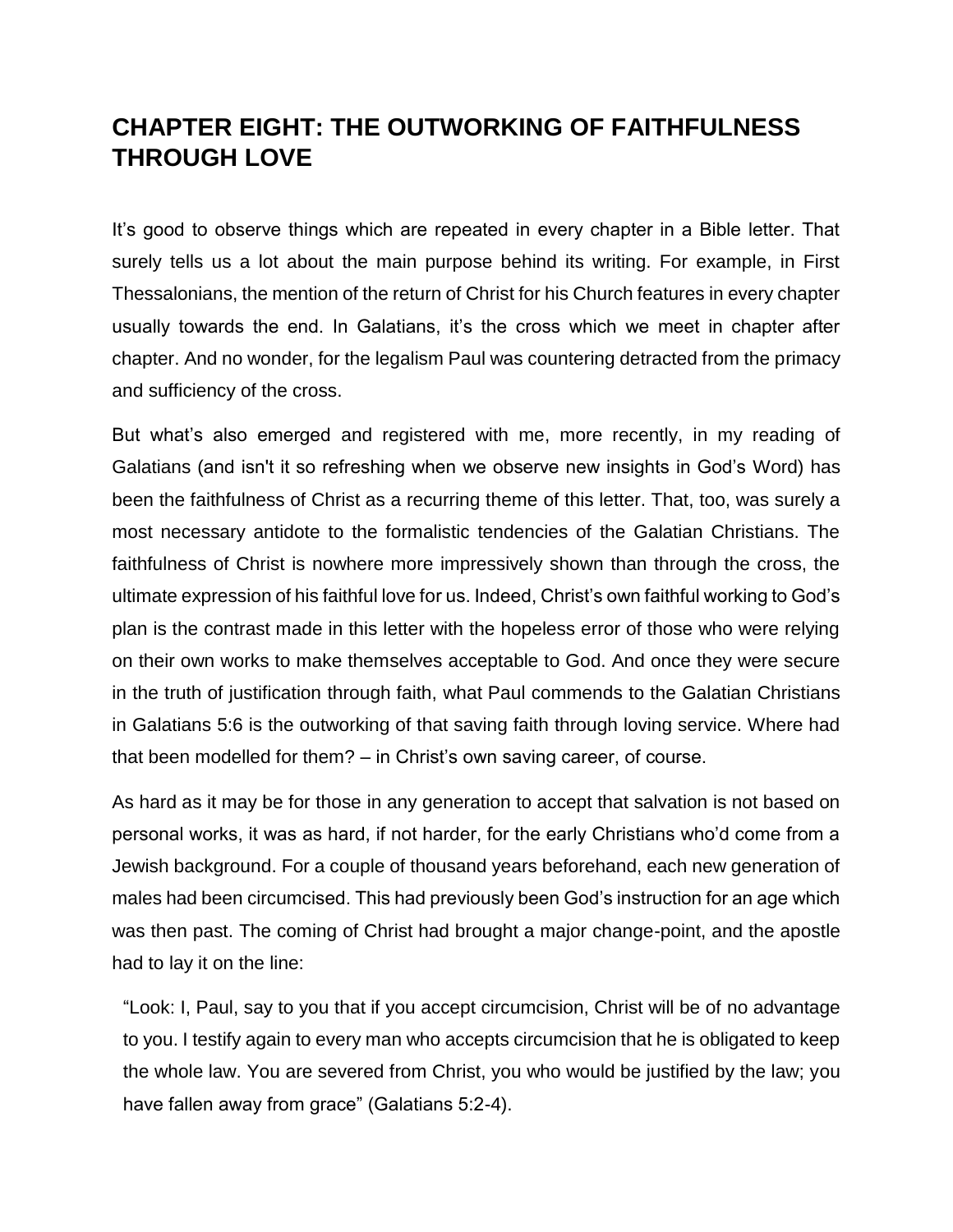This was Paul's answer to those who had been saved through faith, prior to them beginning to wonder if they should then bolster it with circumcision. This passage is decisive as to the fact that there can be no mixture of any kind between grace and works. Works don't feature in how we obtain salvation; nor are they necessary for holding on to salvation afterwards.

But sometimes these verses, with which Galatians chapter 5 opens, have been distorted from their meaning and made to suggest the exact opposite of Paul's argument: that we can be severed from Christ and fall away from grace in the loss of our actual salvation! That's not at all what Paul's saying here. Instead, he says, pure reliance on Christ on the one hand, and the desire to depend in some way on human effort on the other, belong to two totally different categories - such that seeking to even maintain our salvation by some effort of our own transfers us from the one 'camp' to the other. In that sense, we're cut off from being able to proclaim 'Christ alone.' We've fallen away from the advocacy of 'grace alone.' By no longer operating in the sphere of 'Christ alone' and 'grace alone', we lose all certainty and enjoyment of the salvation that God's provided for us in the one finished work of his own son upon the cross (John 19:30).

Of course, this is what Paul consistently taught everywhere and throughout the 13 Bible letters which bear his name. You remember how he answered the Philippian jailor 'believe on the Lord Jesus Christ and you will be saved'? But just suppose for a moment that the gift of salvation is subsequently conditional upon our own good works - then we cannot possibly know if we have done well enough to still keep hold of it or not; and in that case Paul's note of confident assurance to the jailor ('you will be saved') would then ring false.

Similarly, Paul is at pains to make himself clear on this point throughout this letter to the Galatians. His detailed reasoning is against Law-keeping as a means of salvation, and equally against any religious works which try to show the standard of the Law (see Romans 2:14,15) - and the argument is equally applicable whether such works are for obtaining or maintaining salvation. Let's just skim over a few of the many points he makes. He says that any salvation which is conditional upon works would demean Christ. This point is made around verse 17 of chapter 2 where Paul argues: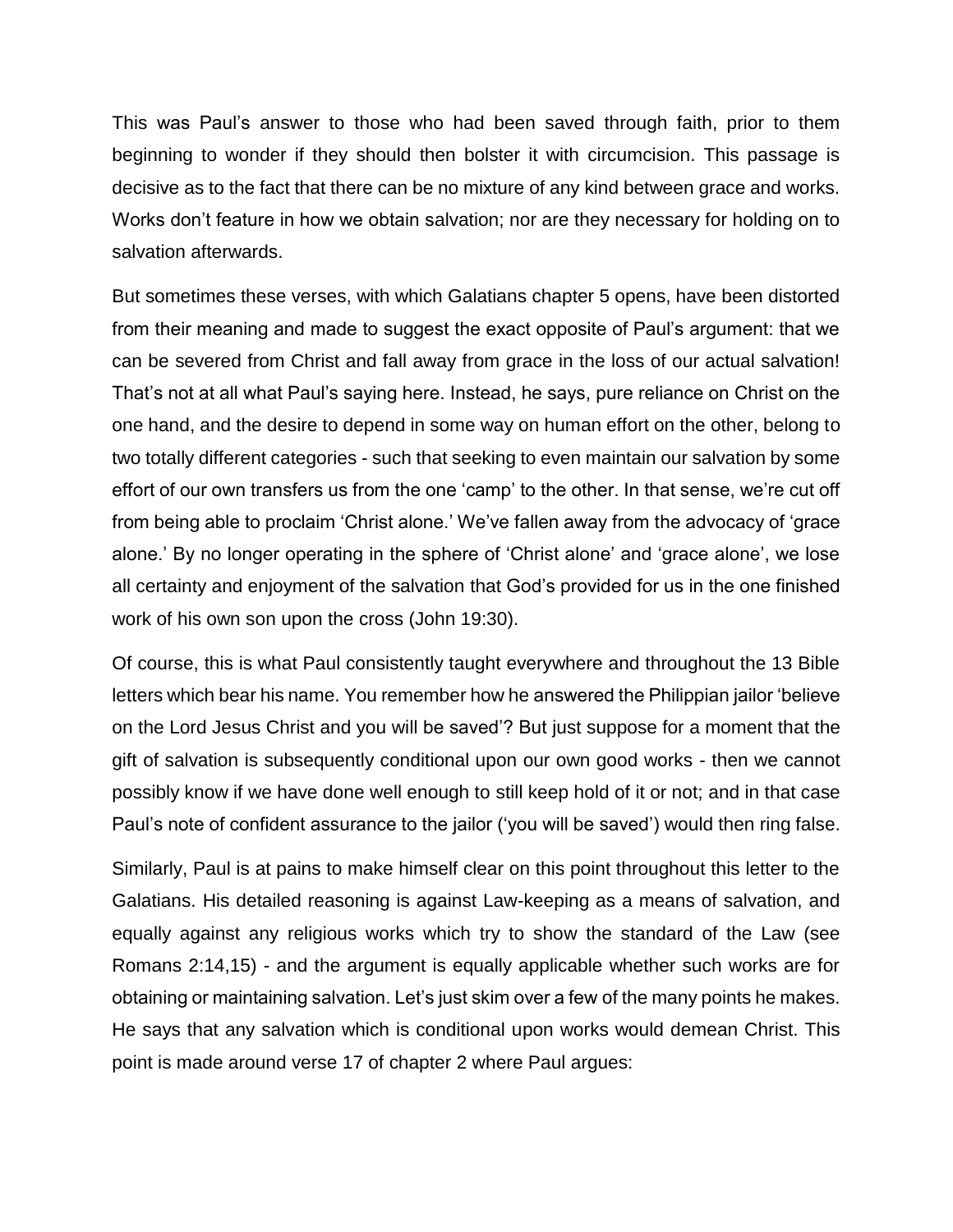"... we know that a person is not justified by works of the law but through faith in Jesus Christ, so we also have believed in Christ Jesus, in order to be justified by faith in Christ and not by works of the law, because by works of the law no one will be justified. But if, in our endeavor to be justified in Christ, we too were found to be sinners, is Christ then a servant of sin? Certainly not!" (Galatians 2:16-17)

A works-based salvation – one where we feel we need to endeavour to add to Christ's insufficient work either to become or to remain saved – such a view of salvation demeans Christ by making him a servant of sin. Relying to some extent on our own efforts is also a view that nullifies grace, as Paul shows a few verses later in v.21, saying:

"It is no longer I who live, but Christ who lives in me. And the life I now live in the flesh I live by faith in the Son of God, who loved me and gave himself for me. I do not nullify the grace of God, for if righteousness were through the law, then Christ died for no purpose" (Galatians 2:20-21).

If the doing of good works could in some way contribute to our salvation or to our keeping hold of it, then this makes God's grace of no account. As if these consequences weren't bad enough, Paul goes on to show that a dependence on good works in relation to being saved involves a misunderstanding of the role of God's Holy Spirit (Galatians 3:3) when he says:

**"**O foolish Galatians! Who has bewitched you? It was before your eyes that Jesus Christ was publicly portrayed as crucified. Let me ask you only this: Did you receive the Spirit by works of the law or by hearing with faith? Are you so foolish? Having begun by the Spirit, are you now being perfected by the flesh?" (Galatians 3:1-3).

As he says at the beginning of Ephesians: after listening to the message of truth, the gospel of our salvation, and after having believed, we were sealed in Christ with the Holy Spirit. In other words, the Spirit's work endorsed our faith, not our works. And still Paul has even more reasons to multiply against a works-based salvation. For example, in Ephesians 3:10 he says: "For all who rely on works of the law are under a curse." Works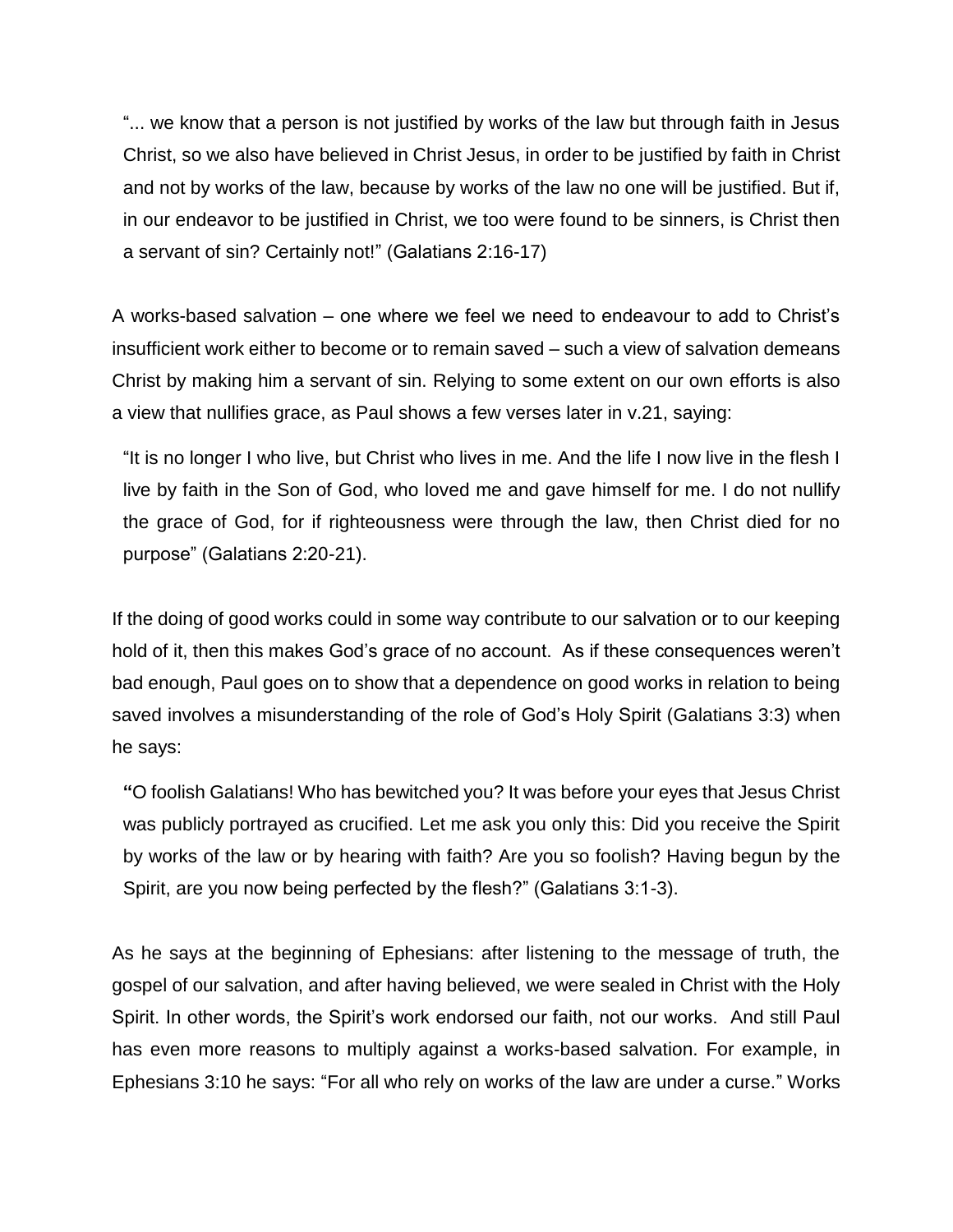are bound to a curse, not the blessing of salvation. What's more the Law, and its works, acted like a prison warder, like the discipline imposed by a personal tutor:

"Now before faith came, we were held captive under the law, imprisoned until the coming faith would be revealed. So then, the law was our guardian until Christ came, in order that we might be justified by faith. But now that faith has come, we are no longer under a guardian, for in Christ Jesus you are all sons of God, through faith" (Galatians 3:23- 26).

If we value what it means to be a son of God, through faith, then we'll not attribute our salvation as having anything to do with works. Finally, Paul reminds us we are not under law. Remember good works which we do are an outward showing of the law written on our hearts. But Israel's experience should've proved to us that this is no defence against our own sinful nature with all its cravings. A sanctified life is impossible without the Holy Spirit. Paul says: "Walk by the Spirit, and you will not gratify the desires of the flesh ..." (Galatians 5:16) and: "If you are led by the Spirit, you are not under the law" (Galatians 5:18).

A faith plus works formula is like trying to turn back from the Spirit to the Law as our sanctifier. Impossible! Someone confronted Martin Luther, upon the Reformer's rediscovery of the biblical doctrine of justification by faith alone – and confronted him with the remark, "If this is true, a person could simply live as he pleased!" "Indeed!" answered Luther. "Now, what pleases you?" Augustine's response on this point was similar to Luther's. What he said was: "Love God and do as you please." But don't misunderstand - this touches on the motivation the Christian has for his or her actions. The person who's been justified by God's grace has a new, higher, and nobler motivation for holiness than the shallow, hypocritical self-righteousness or fear that seems to motivate many rulebound, works-based religious people.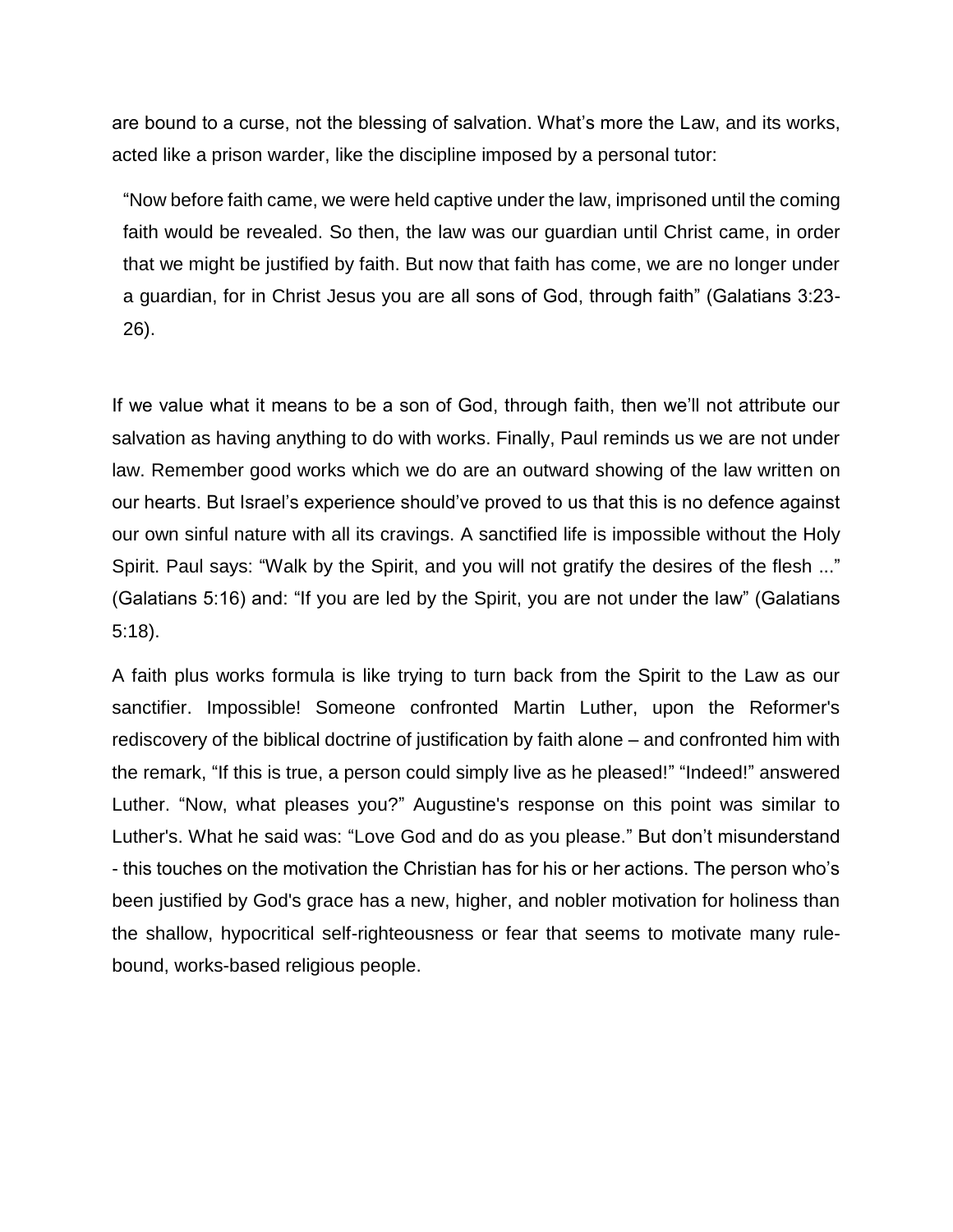## **CHAPTER EIGHT: REVIEW QUESTIONS**

- 1. Why is the story of the cross, and Christ's faithful working to God's plan as shown there supremely, the recurring motif of this letter?
- 2. What other reasons does Paul marshal together throughout this letter all aimed at showing that either obtaining or maintaining salvation cannot be down to our own efforts? Which speaks most forcibly to you?
- 3. Why is the Holy Spirit more prominently described as 'Holy'? (He shares the same quality of holiness as does the Father and the Son, who are not always so described.)
- 4. Why is this relevant for those who advocating the Law as their sanctifier?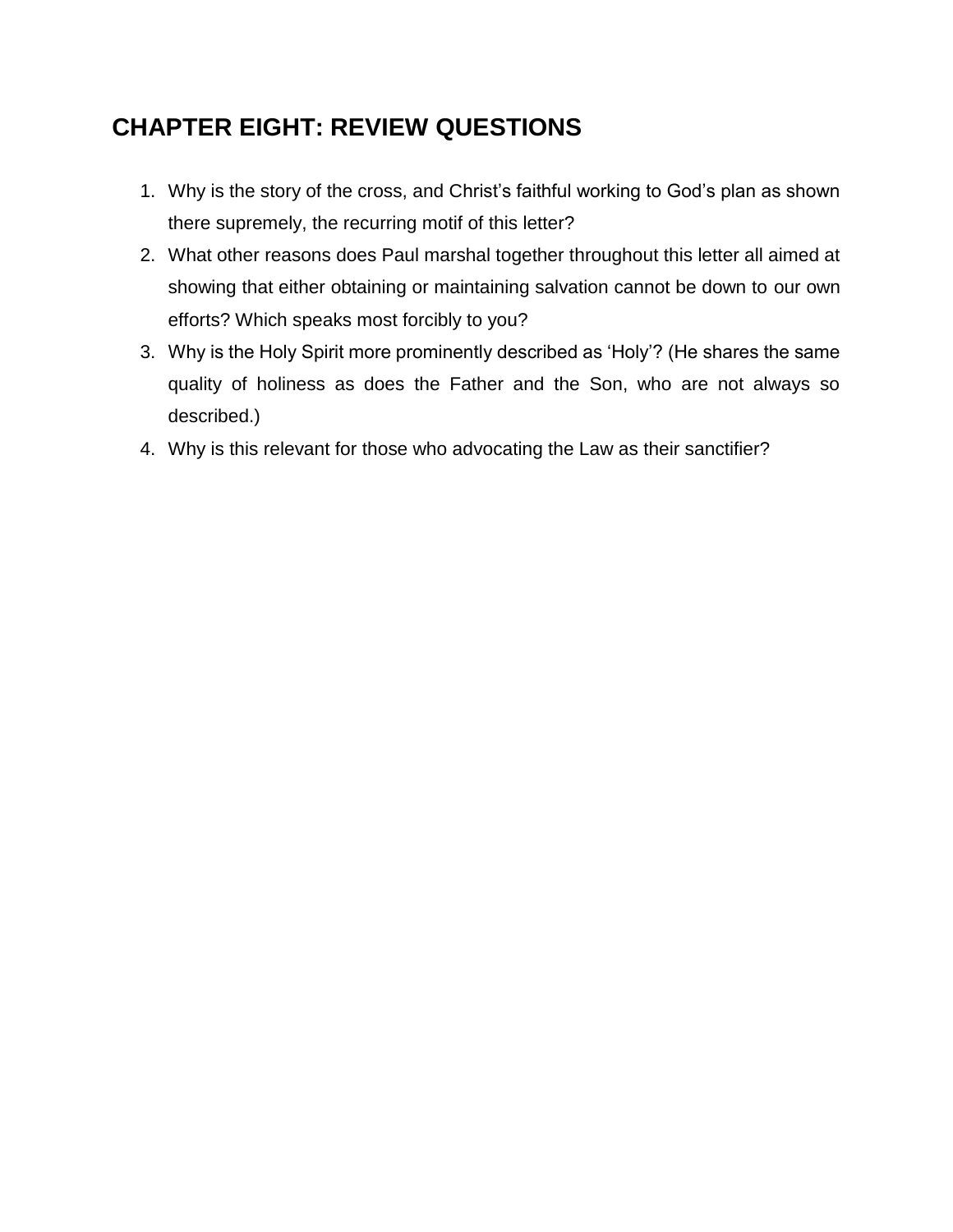## **CHAPTER NINE: ENDING ON A PRACTICAL NOTE: THE TRUE PLACE FOR GOOD WORKS (GALATIANS 5-6)**

Have you noticed the parallels that exist between the Bible letters written to the Romans and the Galatians? It shouldn't really surprise us because in each of these letters Paul is battling against the same error. In fact, the similar treatment would seem to confirm that these are the best counter-points to use against the false view that salvation is by works – perhaps even the complete set of reasons explaining why this is a misunderstanding of God's amazing grace. Let's check out the themes which the two letters (Romans & Galatians) have in common. There's ...

- the inability of the law to justify (Galatians 2:16; Romans 3:20);
- the believer's deadness to the law (Galatians 2:19; Romans 7:4);
- the believer's co-crucifixion with Christ (Galatians 2:20; Romans 6:6);
- the example given of Abraham's justification by faith (Galatians 3:6; Romans 4:3);
- the mention that believers are Abraham's spiritual children (Galatians 3:7; Romans 4:10);
- the blessing that comes as a result of this (Galatians 3:9: Romans 4:23,24):
- the clear warning that, on the contrary, the law brings God's wrath (Galatians 3:10; Romans 4:15).

We also find mention of ...

- the universality of sin (Galatians 3:22; Romans 11:32);
- the fact that believers are baptized into Christ (Galatians 3:27; Romans 6:3);
- the clarification concerning believers' spiritual adoption (Galatians 4:5-7; Romans 814-17);
- the fact that love fulfils the law (Galatians 5:14; Romans 13:8-10);
- the emphasized importance of walking in the Spirit (Galatians 5:16; Romans 8:4);
- the warfare of the flesh against the Spirit (Galatians 5:17; Romans 7:23,25); and, finally
- the importance of bearing one another's burdens (Galatians 6:2; Romans 15:1).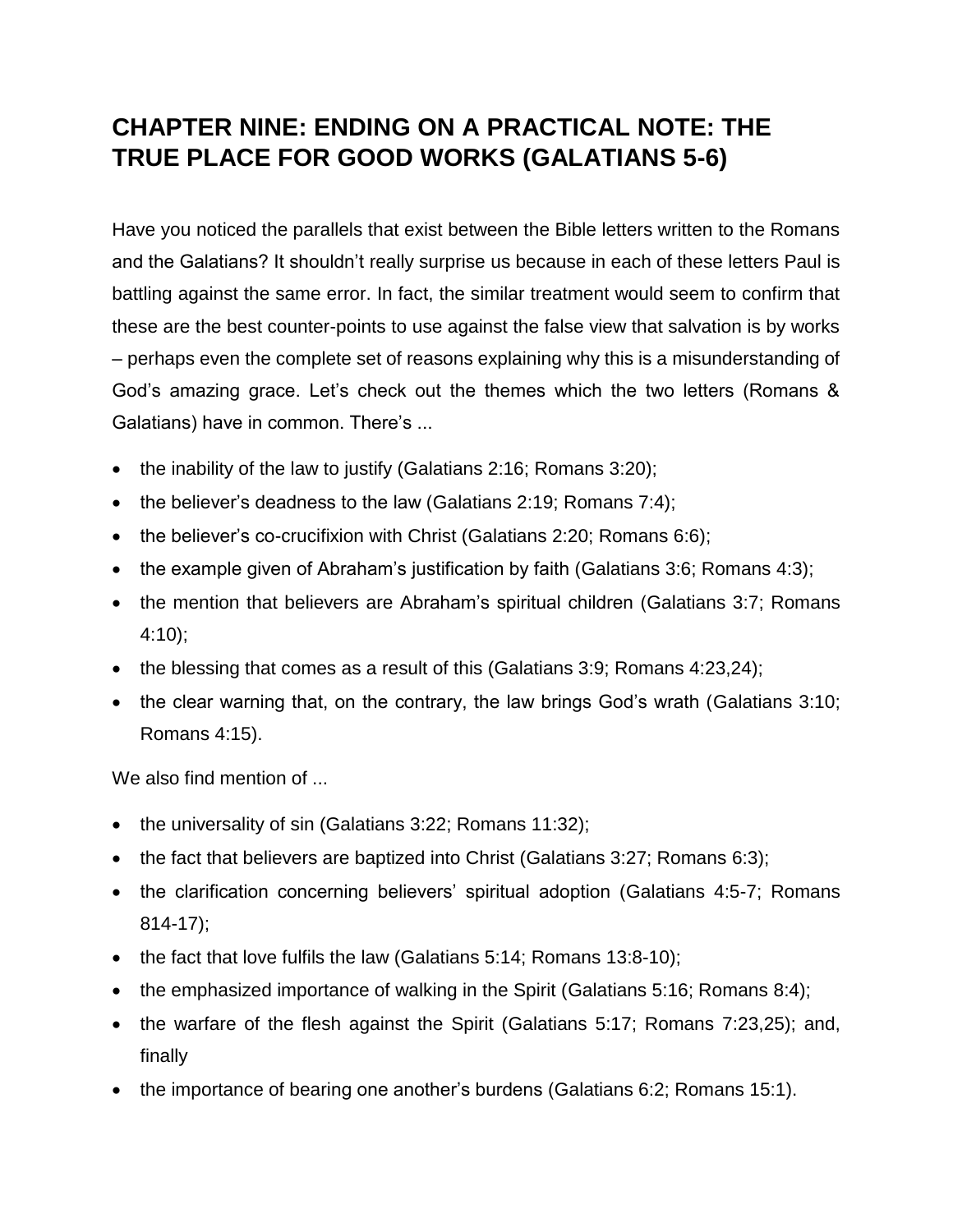That's a very abbreviated overview, but I want to turn finally now to chapters 5 and 6 of Galatians. It's there that Paul turns to more practical matters, as is often his way towards the end of his letters. His major theme has been to showcase the faithfulness of Christ over against the hopelessness of our own works as the basis of our acceptance with God. Now, he turns to explore how we too can be faithful as disciples of our faithful master. Paul stresses that the true Christian life should be characterised as "faith working through love" (Galatians 5:6); and then adds, "through love [we should be] serving one another" (v.13). Taken together, these give an attractive portrait of the essence of Christianity.

On that point emphasizing 'love,' we scan down the chapter to remind ourselves how love heads up the listing of the fruit of the Spirit in Galatians 5:

"But I say, walk by the Spirit, and you will not carry out the desire of the flesh. For the flesh sets its desire against the Spirit, and the Spirit against the flesh; for these are in opposition to one another, so that you may not do the things that you please. But if you are led by the Spirit, you are not under the Law. Now the deeds of the flesh are evident, which are: immorality, impurity, sensuality, idolatry, sorcery, enmities, strife, jealousy, outbursts of anger, disputes, dissensions, factions, envying, drunkenness, carousing, and things like these, of which I forewarn you, just as I have forewarned you, that those who practice such things will not inherit the kingdom of God.

But the fruit of the Spirit is love, joy, peace, patience, kindness, goodness, faithfulness, gentleness, self-control; against such things there is no law. Now those who belong to Christ Jesus have crucified the flesh with its passions and desires. If we live by the Spirit, let us also walk by the Spirit. Let us not become boastful, challenging one another, envying one another" (Galatians 5:16-26).

We are complete in Christ, but how do we become in daily life what we already are by the grace of God in his sight? The Bible instructs us to focus on our Christian identity and character (Romans 8; Colossians 3; Galatians 5; 2 Peter 1). We can't do this ourselves, it's only by working with God.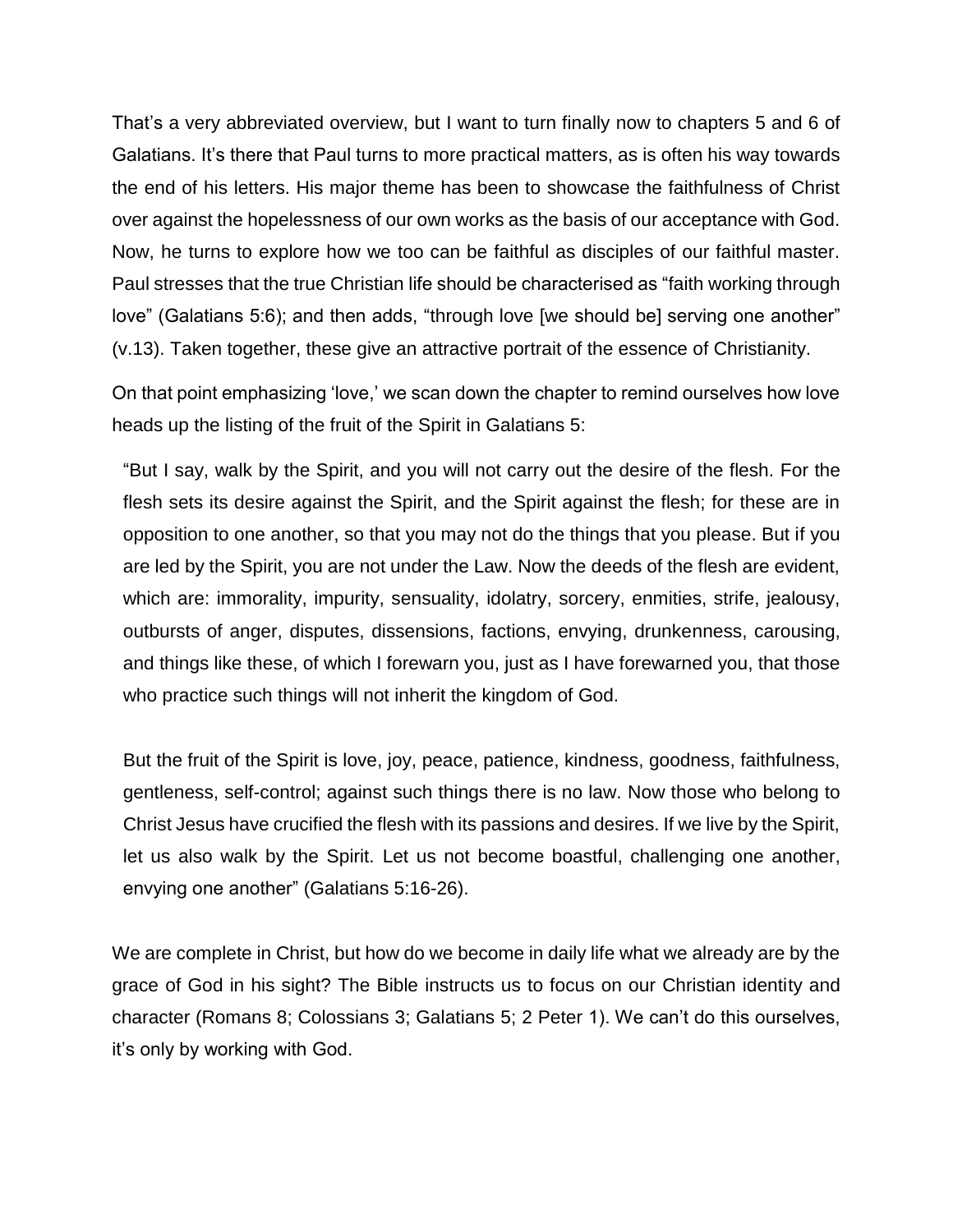Remember we said that works follow salvation, but don't produce it, and this is a work of grace in which we must be diligent. Grace is not opposed to effort, but it's only opposed to earning. So, we're to put to death, by the Spirit, the deeds of our body (Romans 8:13). Or in the language of some translations of Colossians 3, we're to mortify our earthly members – things like immorality, impurity and greed. To return again to chapter 5 of Galatians, it's the crucifying of our fallen nature with its passions and desires (v.24). In the Lord's words, it's by taking up our cross daily (Luke 9:23). We obviously need God's help, for no-one can crucify him - or herself.

Mortification is a forgotten Christian discipline, it seems, having been ignored probably due to being confused with masochism or asceticism. But it's neither about beating ourselves up or hiding ourselves away. It's about recognising evil and refusing it by setting the mind such that we can bring our body to submission such that it becomes poised to do good - not by force of will – but by spiritual disciplines which are about breaking bad habits and making good habits. It helps us to turn from evil when we make no provision for the lusts of the flesh (Romans 13:14). Negatively, it's by figuratively gouging out our eye, and cutting off our hand or foot (Matthew 5:29,30); more positively, it's by setting our mind on things above, things of the Spirit of God (Romans 8:5; Colossians 3:1; Philippians 4:8) – so it's both by putting off what's inconsistent and putting on what's consistent with the life of our risen Lord.

Daily, God's Word in the power of his Spirit enters the mind and filters down into our heart and there shapes our will to produce change in our soul. Spiritual transformation is this overall process by which all the elements of self take on the character of the elements of Christ – so that we have his mind (1 Corinthians 2:16), his emotions (even the affections of Christ Jesus, Philippians 1:8) – and so on, until the love of Christ controls us (2 Corinthians 5:14).

Having mentioned the Spirit there, I'd like to comment now on the verse which says: 'For the one who sows to his own flesh will from the flesh reap corruption, but the one who sows to the Spirit will from the Spirit reap eternal life' (Galatians 6:8). What does it mean to "sow to the Spirit"? I suggest the most helpful approach is to scan the paragraph we find this expression in, searching for clues as to what it might mean. In the surrounding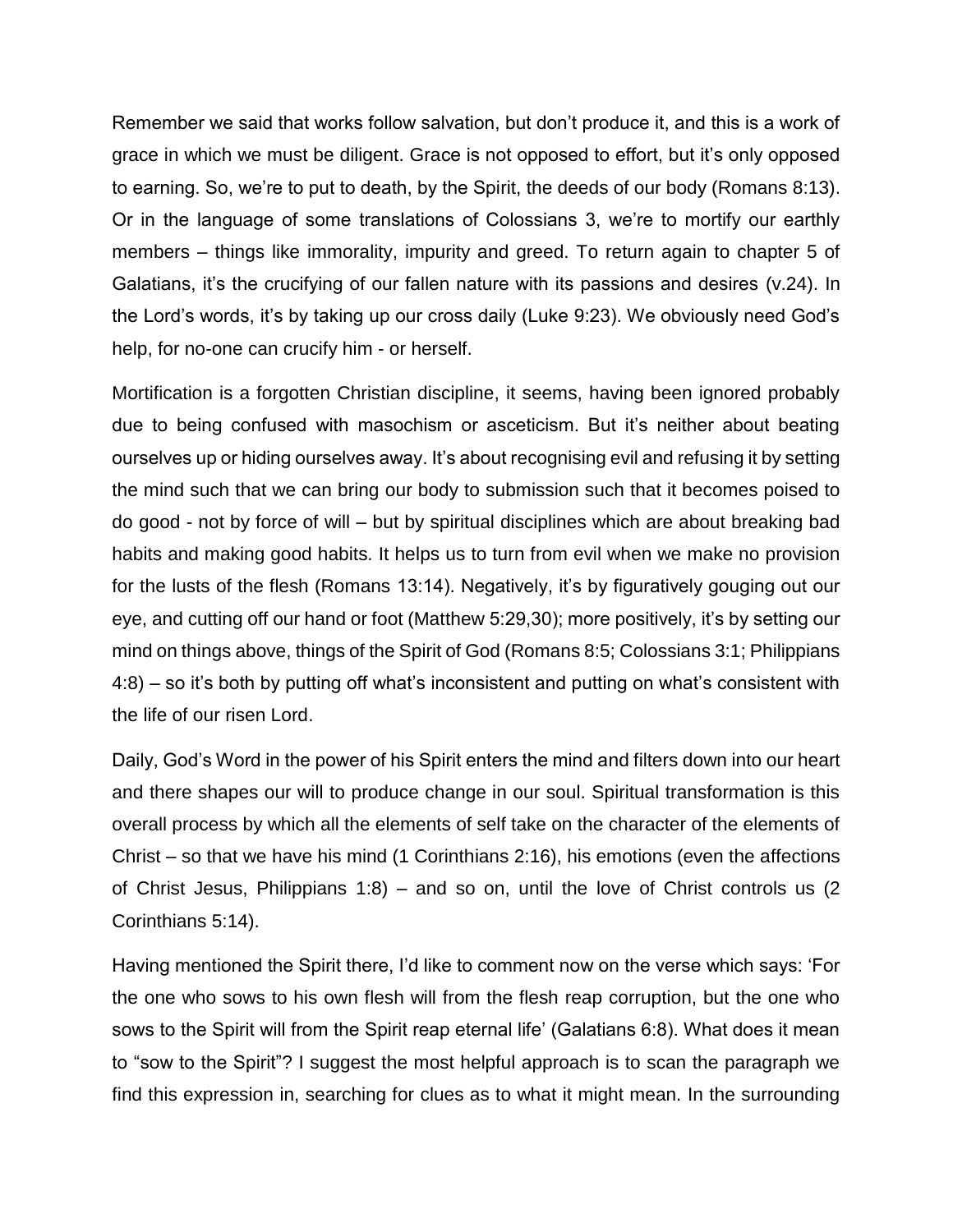texts, we find Paul dealing with such matters as gently restoring a sinning brother; assisting someone who's burdened; sharing material things with the teacher who's communicated spiritual things to us; simply doing good to all; and glorying only in the cross. It's not intended surely as an exhaustive list, but do these things not inform us of the type of activity that's consistent with "sowing to the Spirit"?

On the other hand, what might "sowing to our own flesh" look like in terms of behaviours? Using the same method, we find mention close by of having an inflated sense of importance; keeping up worldly appearances; trying to avoid being stigmatized or persecuted at all costs; and being self-congratulatory. But what does it mean that we reap eternal life from the Spirit? Don't we already have the assurance of eternal life? Yes, we do, based on, for example, 1 John 5:13 where we're told that those who believe in the name of the son of God know that they have eternal life. Does this additional reaping of eternal life then suggest to us that there's a sense in which we can enhance our eternal life?

Before we look at that, let's touch base with basics. What is eternal life? Before we received the gift of eternal life through our Lord Jesus Christ (Romans 6:23), we were dead in our sins before God (Ephesians 6:1). At that time in our experience, God meant nothing to us, we simply weren't interested in anything spiritual (or else our interest was misguided). We first detected the change God had brought about in us when we suddenly discovered an interest in God, as someone might discover an interest in art where before they were 'dead' to it. Think of how the prodigal son, in Jesus' famous story, was 'dead' to his father at the beginning, having previously no interest in relating to and communicating with him. But the time came when, upon his return, now suitably chastened, he knew what it was to enjoy a love for his father. He now felt interested in communicating with his father, and enjoying a relationship with him for the very first time in his life. The father said of the son that he'd been as one who'd been dead to him before, but it was as if he was now alive – there was now an interest, a connection, a bond.

Eternal life is cultivating a friendship in which God remains loyal to us for ever, unaffected by our death (2 Corinthians 5:1). Now, it's quite a thrust of the New Testament (in, for example, the pastoral letters to Timothy and Titus) that we can make adjustments in view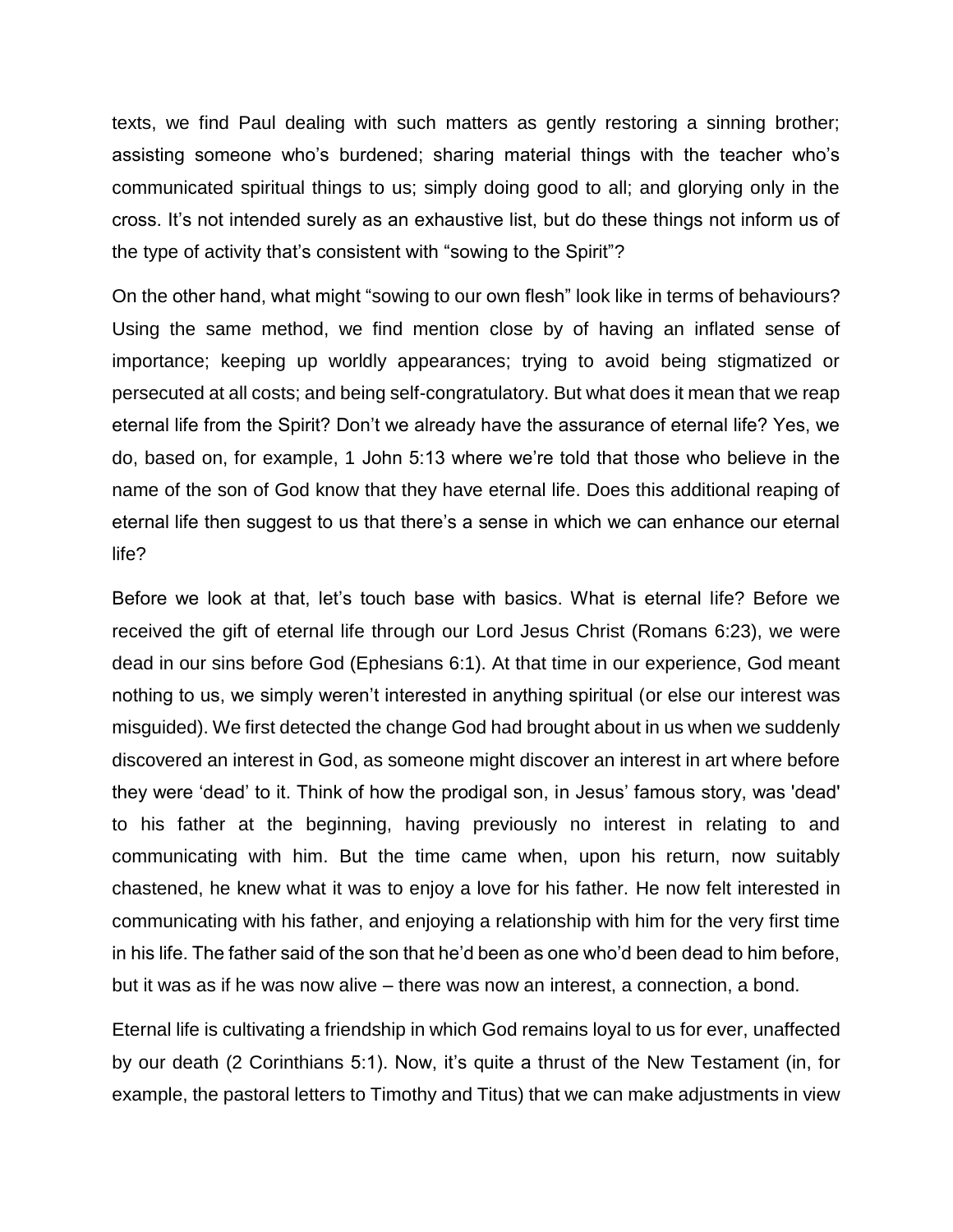of the coming day of Christ. Does this mean that we can 'upgrade' our eternal life experience? Well, for sure, we can get to know God better, starting now – after all that was the Apostle Paul's passionate desire (Philippians 3:10). And, what's more, he tells us that godliness is profitable for all things, since it holds promise for the present life and also for the life to come (1 Timothy 4:7,8).

It does seem, then, that although our eternal life is assured to us as a free gift – not the result of our own performance-based obedience - we can, however, get a stronger grip on eternal life. I hope our study of Galatians has helped us in that.